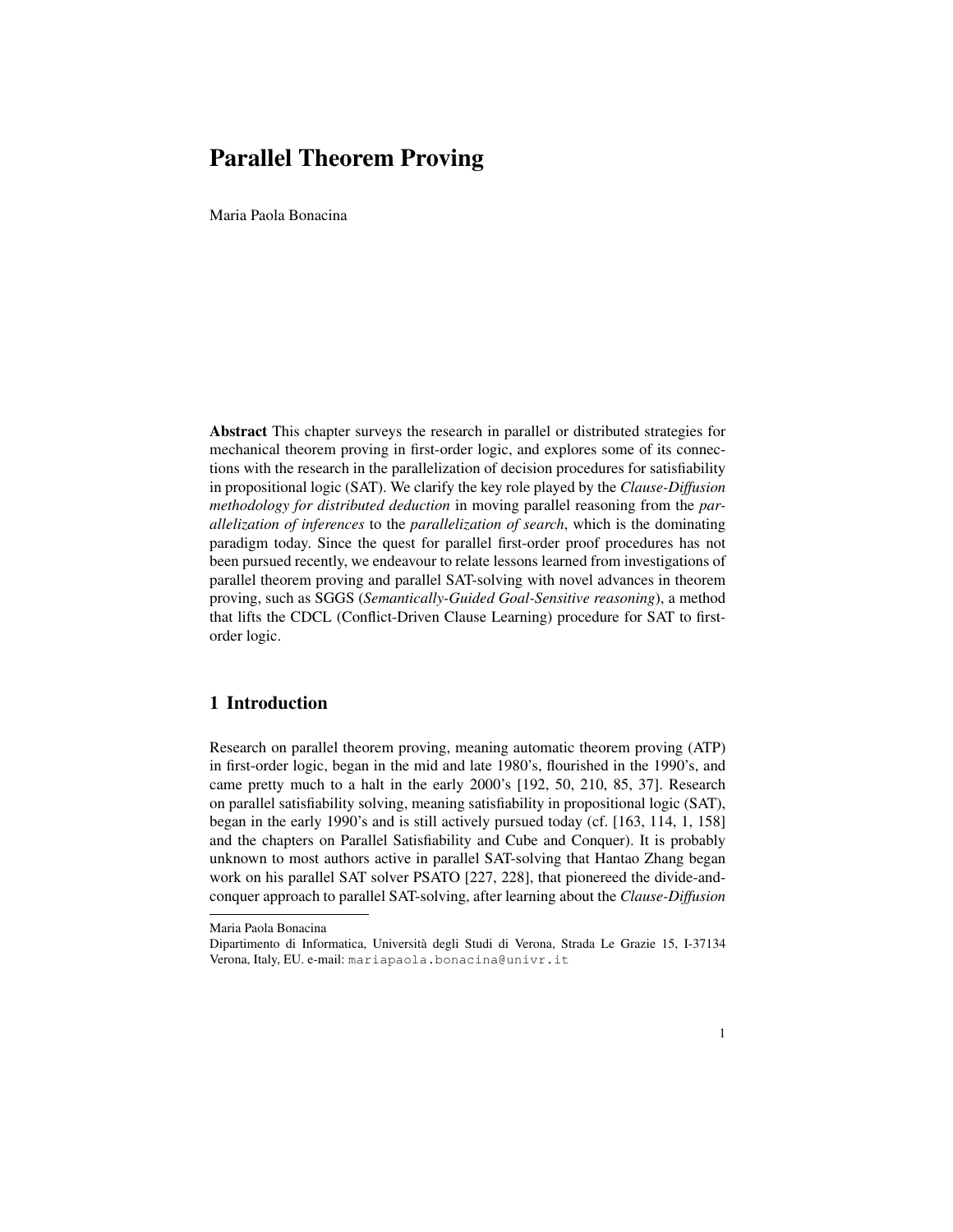*methodology for distributed deduction* [27, 48, 49, 51] and its implementation in the Aquarius theorem prover [46, 27, 47, 52].

In previous work, we surveyed parallel theorem proving twice, first at the height of the interest in this topic [27, 50], and then when the involvement of the scientific community with this fascinating subject was already decreasing [36, 37]. In this chapter we revisit parallel theorem proving, in the light of advances in theorem proving itself and in parallel SAT-solving, with the aim of providing the readers with material to reflect about the connections between:

- Past work in parallel theorem proving and selected contemporary approaches to theorem proving;
- Past work in parallel theorem proving and later work in parallel SAT-solving;
- Selected approaches to parallel SAT-solving and potentially new leads for parallel theorem proving.

Since the time of the latest investigations in parallel theorem proving, the field has witnessed a significant growth of the paradigm of *model-based reasoning* [44], where a theorem-proving method is *model-based*, if the state of a derivation contains a representation of a candidate partial model that unfolds with the derivation. Traditional model-based first-order methods include *subgoal-reduction strategies* based on *model elimination* and *model-elimination tableaux*, whose parallelization received considerable attention [194, 7, 75, 63, 144, 170, 209, 104, 219]. It is therefore an interesting question to ask what we may learn from past work on parallel theorem proving towards the parallelization of more recent or new approaches to model-based theorem proving.

The growth of model-based reasoning has various motivations. One motivation is the relevance of models for applications. For instance, an assignment to program variables is a model from a logical point of view [40]. Thus, models become "moles" to exercise program paths in testing or examples for example-driven synthesis, and a reasoner that generates models supports automated test generation and program synthesis [82, 141]. Another motivation is inspiration from the practical successes of solvers for propositional satisfiability (cf. [157] and the chapter on Parallel Satisfiability) and satisfiability modulo theories (SMT) (cf. [83] and the chapter on Parallel Satisfiability Modulo Theories), that are model-based because built on the CDCL (Conflict-Driven Clause Learning) procedure [161, 162, 171, 160], which is inherently model-based. Therefore, another spontaneous question is what we may learn from past work on both parallel theorem proving and parallel SAT-solving towards the parallelization of recent model-based first-order methods. Examples of the latter include DPLL( $\Gamma + \mathcal{T}$ ) [81, 56, 57], that integrates an *ordering-based strategy* in an SMT solver, and SGGS, for *Semantically-Guided Goal-Sensitive reasoning* [60, 59, 61, 62], that generalizes CDCL to first-order logic.

To this end we reconsider and expand our analyses of the parallelization of theorem proving [50, 37], covering *subgoal-reduction strategies*, *ordering-based strategies*, and *instance-based strategies*. Ordering-based strategies are based on *ordered resolution* and *ordered paramodulation/superposition*. They represent the state of the art for first-order logic with equality and are implemented in top-notch theorem-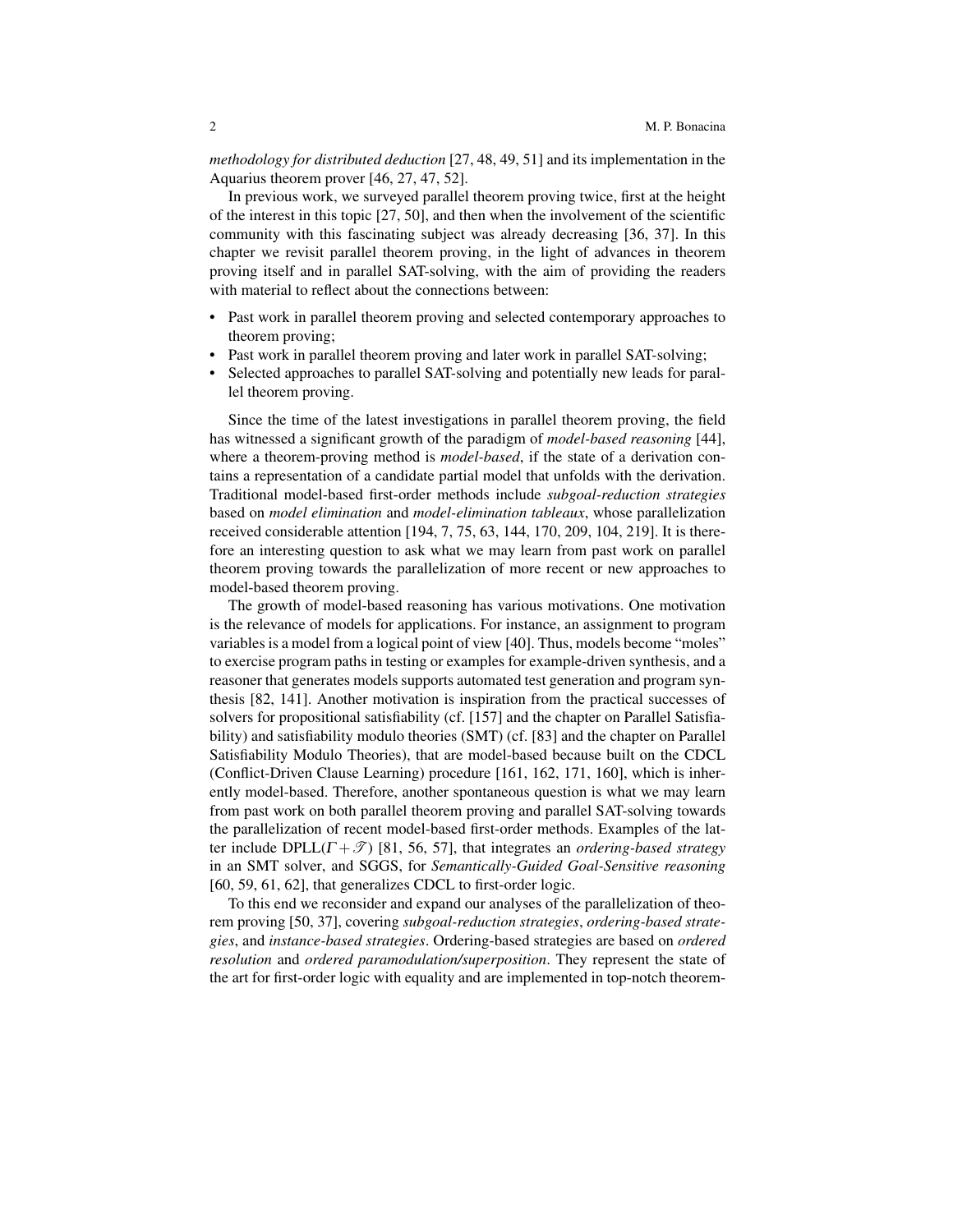provers such as SPASS [218], E [190], and Vampire [137]. Although they are not model-based, their connection with SAT or SMT solvers is a current research topic [43, 57, 182]. Instance-based strategies integrate instance generation at the firstorder level with deciding satisfiability at the propositional or ground level, by a SAT or SMT solver [125, 134]. They are model-based, or at least model-driven, in as much as instance generation is geared to exclude the models proposed by the solver.

We illustrate a selection of methods already covered in our previous surveys [50, 37], to make this chapter self-contained, give the reader a direct impression of those methods, and have material for discussion. For example, ROO [154, 155, 156] illustrates the approach to parallelization by parallel inferences in shared memory that was the state of the art before Clause-Diffusion, and Team-Work [84, 9, 88, 10, 89, 92, 91, 87, 197] is a forerunner of the *portfolio approach*.

Then we summarize twelve years of research on the *Clause-Diffusion methodology* [27, 48, 49, 51] to parallelize ordering-based strategies, including *Modified Clause-Diffusion* [28, 29], and the Clause-Diffusion provers *Aquarius* [46, 27, 47, 52], *Peers* [58, 51], and *Peers-mcd* [30, 31, 33, 38]. We reflect on the impact of Clause-Diffusion on subsequent research: Clause-Diffusion played a central role, because it was the first approach to move from the parallelization of inferences to the parallelization of search, so that it can be considered a forerunner of all parallel or distributed search methods in both theorem proving and satisfiability.

In the final discussion we draw connections between parallel theorem proving and parallel SAT-solving (e.g., [107, 112, 113, 123, 187, 111, 116]), and we discuss ideas for future work in parallel theorem proving, especially parallel model-based theorem proving.

This chapter is organized in three parts: Section 2 provides a parallelizationoriented survey of theorem-proving strategies; Section 3 presents the approaches to parallel theorem proving; and Section 4 contains the final discussion.

It is our contention that much of the research in parallel and distributed theorem proving was simply ahead of its time, with respect to both theorem proving and parallel or distributed computing, and we hope that this chapter will contribute to maintain its intellectual legacy alive and fruitful for future research.

### 2 Theorem Proving Strategies

We begin our analysis of the parallelizability of theorem proving with a classification of theorem-proving strategies in three categories: *subgoal-reduction based*, *ordering-based*, and *instance-based* strategies. Ordering-based strategies include *expansion-oriented* and *contraction-based* strategies. In this section we survey these classes of theorem-proving strategies, covering inference system, search plan, proof generation, redundancy control, and use of models. The presence of *backward contraction* inferences, the *size* of the database of clauses generated and kept by the strategy, and the degree of *dynamicity* of the database of clauses, are among the relevant issues for parallelization.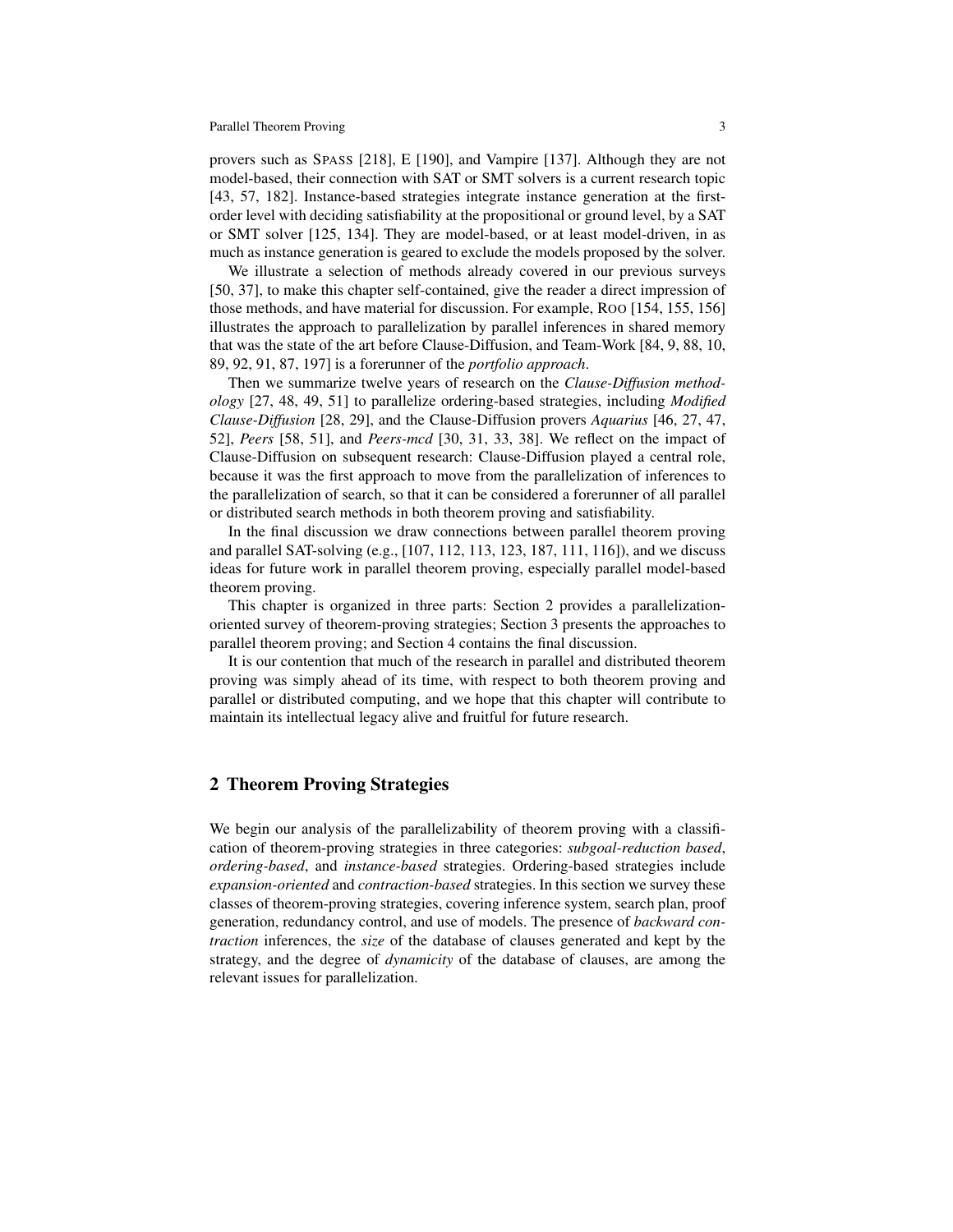# *2.1 Subgoal-reduction Strategies*

We use  $\varphi$  and  $\psi$  for clauses,  $\sigma$  for most general unifiers, *L* and *L'* for literals, *C* and *D* for disjunctions of literals,  $\simeq$  for equality, and  $\square$  for the empty clause, which represents a contradiction.

In theorem proving *subgoal reduction* stems from *ordered linear resolution* [138]: at each step the strategy resolves the current goal clause  $\varphi_i = L \vee C$  with an input clause  $\psi = L' \vee D$ , such that  $L\sigma = \neg L'\sigma$ . The next goal clause  $\varphi_{i+1}$  is the resolvent  $(D \vee C)\sigma$ , where *L*, seen as a *subgoal* to be solved, has been replaced by or *reduced to* a new bunch of subgoals *D*σ. Such a procedure is called *linear*, because at every resolution step one of the parents is the previous resolvent; it is called *linear input*, if, in addition, the side clause ψ is always an input clause. The *ordered* attribute refers to the requirement that the literals in goal clauses be resolved away in a fixed pre-defined order, determined by the *literal-selection rule* of the strategy, also known as AND-*rule*. A typical example is to select literals in left-to-right order. Using only input clauses as side clauses is sufficient for problems made of Horn clauses, or clauses with at most one positive literal [119]. For full first-order logic, also ancestor goal clauses have to be considered for side clauses, so that  $\psi$  may be a  $\varphi_i$  with  $j < i$ .

*Model elimination* (ME) can be described as a variant of ordered linear resolution [153, 71, 54], where *L* is saved in  $\varphi_{i+1}$  as a *boxed*, or *framed*, literal [*L*] (*A-literal* in the original ME terminology), so that  $\varphi_{i+1}$  has the form  $(D \vee [L] \vee C) \sigma$ . The resulting inference rule is called *ME-extension*. In this manner, resolution with an ancestor goal clause can be replaced by *ME-reduction*, that reduces a goal clause  $L' \vee D \vee [L] \vee C$  to  $(D \vee [L] \vee C)$  *o* when  $L \sigma = \neg L' \sigma$ . Thus, ME is a linear input strategy for full first-order logic.

Independent of resolution, the concept of ME is to prove that the input set *S* of clauses is unsatisfiable by eliminating all possible candidate models [152]. In order to satisfy a set *S* of first-order clauses, it is necessary to satisfy all its clauses. In order to satisfy a clause, it is necessary to satisfy all its ground instances. In order to satisfy a ground instance, it is necessary to satisfy one of its literals. If the current goal clause  $\varphi_i = L \vee C$  and an input clause  $\psi = L' \vee D$  are such that  $L\sigma = \neg L'\sigma$ , no model can satisfy ϕ*i*σ and ψσ by satisfying *L*σ and *L* <sup>0</sup>σ. The next goal clause  $\varphi_{i+1} = (D \vee [L] \vee C) \sigma$  generated by ME-extension says precisely this: the literal *L*σ is framed to denote that it has been added to the current candidate model, so that  $\varphi_i \sigma$  is satisfied; since a model that satisfies  $L\sigma$  cannot satisfy  $L' \sigma$ , some other literal in *D*σ must be satisfied to satisfy ψσ. In this sense, the literals of *D*σ are *subgoals* of  $L$ σ. An ME-reduction step that reduces a goal clause  $L' \vee D \vee [L] \vee C$  to  $(D \vee [L] \vee C)$ **σ**, when  $L\sigma = \neg L'\sigma$ , reckons that  $L'\sigma$  cannot be satisfied in a model that contains *L*.

*ME-tableaux* make this model elimination process perspicuous by building a tableau, that is a tree, whose nodes are labeled by literals, and whose branches represent candidate models [144, 19, 25, 20, 142, 146, 39]. A branch is *closed* if it contains two complementary literals, and it is *open* otherwise. An open branch represents a candidate model, whereas a closed branch represents an eliminated model.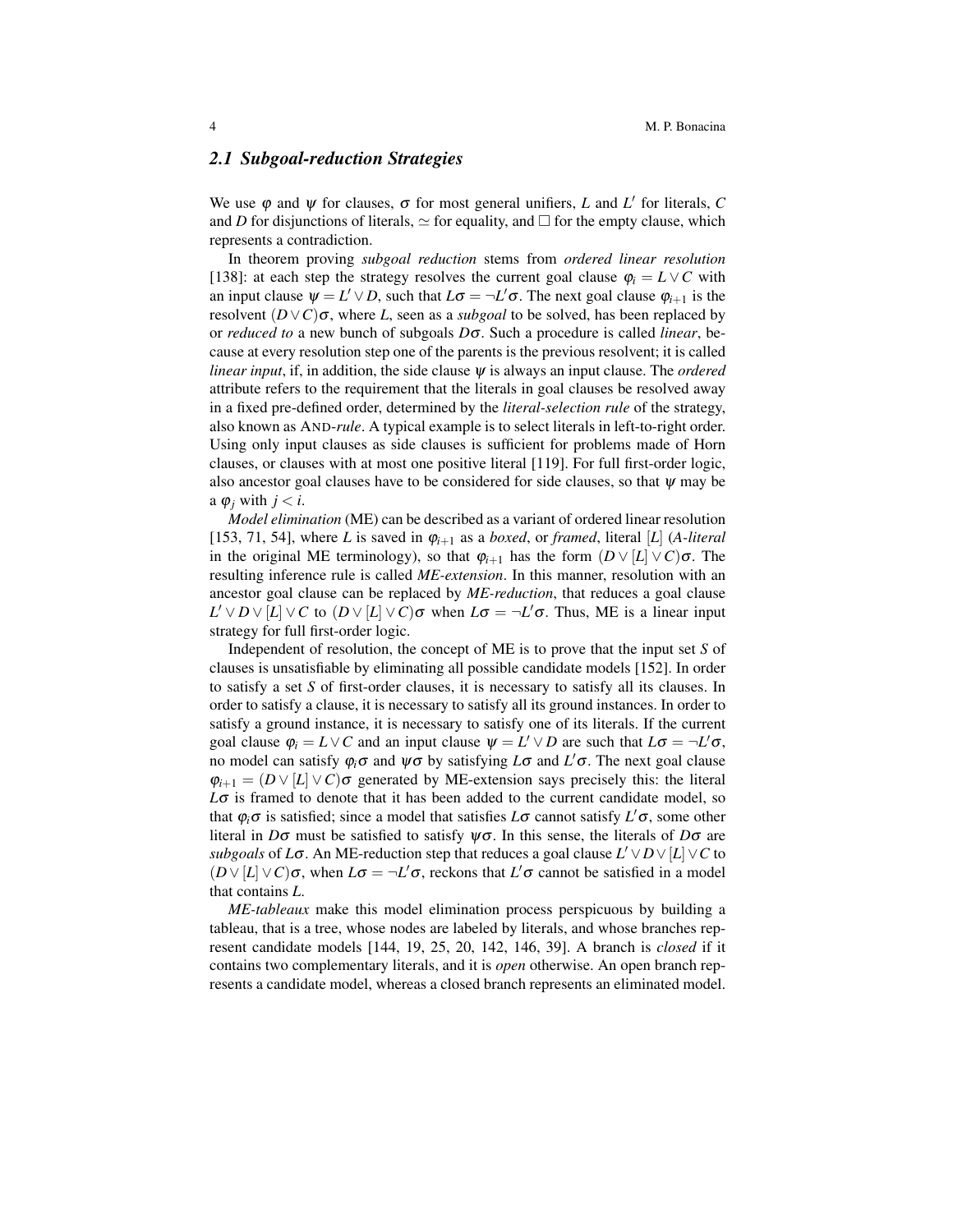A tableau is *closed* if all its branches are, which means that all candidate models have been eliminated. If  $L\sigma = \neg L' \sigma$  for the leaf *L* of an open branch and an input clause  $\psi = L' \vee D$ , ME-extension extends the branch with children labeled by the literals of  $\psi$ , applies  $\sigma$  to the tableaux, and closes the branch with the complementary literals  $L\sigma$  and  $L'\sigma$ . If a branch contains literals *L* and  $L'$  such that  $L\sigma = \neg L'\sigma$ , ME-reduction applies  $\sigma$  to the tableau and closes the branch.

A *subgoal-reduction derivation* can be described in the form

$$
(S; \varphi_0) \vdash (S; \varphi_1) \vdash \dots (S; \varphi_i) \vdash \dots
$$

where *S* is the input set of clauses,  $\varphi_0 \in S$  is the input clause designated as *initial goal*, and  $\varphi_1, \ldots, \varphi_i, \ldots$  is the succession of proceeding goal clauses. The initial goal clause  $\varphi_0 = L_1 \vee \ldots \vee L_k$  yields an *initial tableau* where the root has *k* children labeled by  $L_1, \ldots, L_k$ . Note that the literals  $L_1, \ldots, L_k$  may share variables, which means that the branches of the tableau may share variables, which is why substitutions apply to the entire tableau. The literals in the current goal clause  $\varphi_i$  label the leaves of the open branches of the tableau, and the framed literals in  $\varphi_i$  label the inner nodes of the tableau.

A derivation is a *refutation* if  $\varphi_k = \Box$  for some  $k, k > 0$ , or, equivalently, if the tableau is closed. A subgoal-reduction strategy is *refutationally complete* if, whenever *S* is unsatisfiable and  $S \setminus \{\varphi_0\}$  is satisfiable, there exists a refutation of *S* by the strategy starting with  $(S; \varphi_0)$ . If *S* is unsatisfiable and  $S \setminus {\varphi_0}$  is satisfiable, it is the addition of  $\varphi_0$  that makes the set unsatisfiable, and this is why  $\varphi_0$  is the *initial goal clause*. Since all generated clauses descend from the initial goal clause, subgoalreduction strategies are *goal-sensitive*. An unsatisfiable *S* may contain more than one clause  $\varphi_0$  such that *S* is unsatisfiable and  $S \setminus {\varphi_0}$  is satisfiable, so that there may be a choice of initial goal clause.

Given a refutation with  $\varphi_k = \Box$ , the comb shaped resolution tree formed by the sequence of goal clauses  $\varphi_0, \ldots, \varphi_{k-1}, \square$  and their companion side clauses is the generated *proof*. The linear shape of the generated proof reveals the linear nature of the strategy. In ME-tableaux, the closed tableau represents the proof.

In subgoal-reduction strategies, *redundancy* appears in the form of repeated subgoals or subgoal instances, and it is countered by techniques called *C-reduction* [195], *caching* [8, 54], *regressive merging* [215], *folding-up* [143, 103] or *success substitutions* [146], and *tabling* or *memoing* [217]. C-reduction, caching, and regressive merging are used in model elimination, folding-up and success substitutions in tableaux, tabling and memoing in declarative programming. In essence, all these techniques descend from the idea of *lemmatization* or *lemmaizing* [152, 8, 54]. Adopting tableaux parlance, if the strategy manages to close a sub-tableau whose root is labeled with literal *L*, it means that no model of the set *S* of clauses contains *L*, that is,  $S \models \neg L$ . Thus,  $\neg L$  can be learned as a lemma, and applied to resolve away, or close, any future subgoal *L'* such that  $L\sigma = L'\sigma$  [143, 103, 39]. <sup>1</sup> Lemmatization

<sup>&</sup>lt;sup>1</sup> If the sub-tableau is closed using *ME*-reductions with ancestors  $L_1, \ldots, L_n$  of *L*, no model with *L*<sub>1</sub>,...,*L*<sup>n</sup> contains *L*; the lemma is  $\neg L ∨ \neg L_1 ∨ ... ∨ \neg L_n$ ; and  $\neg L$  can be applied as a unit lemma only below  $L_1$ ,..., $L_n$  (cf. Section 2.5 of [39]).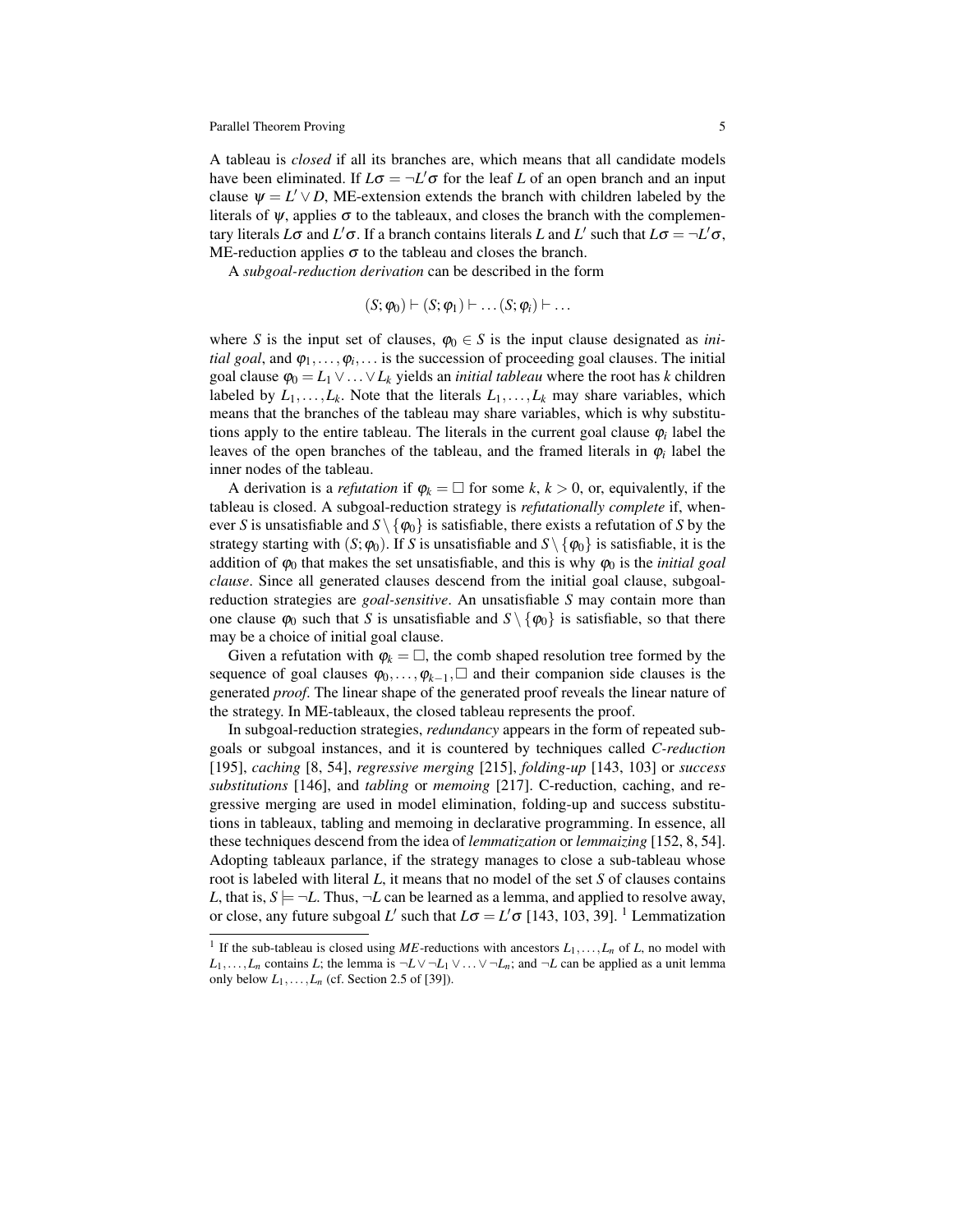causes the database of clauses to grow, if the lemmas are added to *S*, but a common characteristic of caching techniques is to store the information on the learned lemma ¬*L*, or dually, on the solved subgoal *L*, without bothering *S*. For example, in folding-up, the information is stored in the tableau, at the node labeled with *L*.

Subgoal-reduction strategies use *depth-first search* (DFS) to search for a proof, with *backtracking* to get out of the dead-end represented by a  $\varphi_i$  to which no inference applies (e.g., its leftmost literal can be neither ME-extended nor ME-reduced). A specific DFS plan is characterized by a literal-selection rule and a *clause-selection rule*, also known as OR-*rule*, that determines the order in which the input clauses are tried. A typical example is to try clauses in top-down order, that is, in the order they are written in the input file. Backtracking undoes the latest inference and substitution application to enable the strategy to try a different inference. For completeness, DFS is enriched with *iterative deepening* [133, 206] on the number of resolution or ME-extension inferences. Thus, subgoal-reduction strategies develop and keep in memory *one proof attempt at a time*, and switch to another one by backtracking.

*Prolog Technology Theorem Proving* (PTTP) is a major paradigm for subgoalreduction strategies [202, 203, 205]. PTTP implements ME on top of the *Warren Abstract Machine* (WAM), the virtual machine designed for Prolog [216]. The linear input nature of ME is crucial, because Prolog uses a variant of ordered linear input resolution. The WAM is a stack machine, with goal clauses stored on the stack, and input clauses compiled as a Prolog program. A stack machine implements DFS naturally. For theorem proving, PTTP adds iterative deepening and the *occur check* in unification: when computing a most general unifier  $\sigma$ , the substitution  $\sigma$  cannot include a pair  $x \leftarrow t$ , where *x* occurs in *t*. Unification in Prolog omits this check for the sake of performance, and because Prolog, at least in its basic formulation, is a relational language with a limited use of function symbols, so that the likelihood of a pair  $x \leftarrow t$ , where *x* occurs in *t*, is deemed low.

### *2.2 Ordering-based Strategies*

*Ordering-based strategies* have two kinds of inference rules. *Expansion inference rules* generate and add clauses:

$$
\frac{S}{S^{'}}\quad S\subset S^{'}
$$

where  $S \subset S'$  says that the existing set *S* of clauses is being expanded by adding something. An expansion inference rule is *sound*, if whatever is added is a logical consequence of what pre-existed, that is, if  $S' \subseteq Th(S)$ , where  $Th(S) = \{ \varphi : S \models \varphi \}.$ Examples include *binary resolution* and *factoring* [185], that add a *binary resolvent* or a *factor*, *paramodulation* [183, 174], that adds a *paramodulant*, *superposition* [132, 120, 12], which is ordered paramodulation where the literal paramodulated into is an equality, *equational factoring* [13], and *reflection*, which is resolution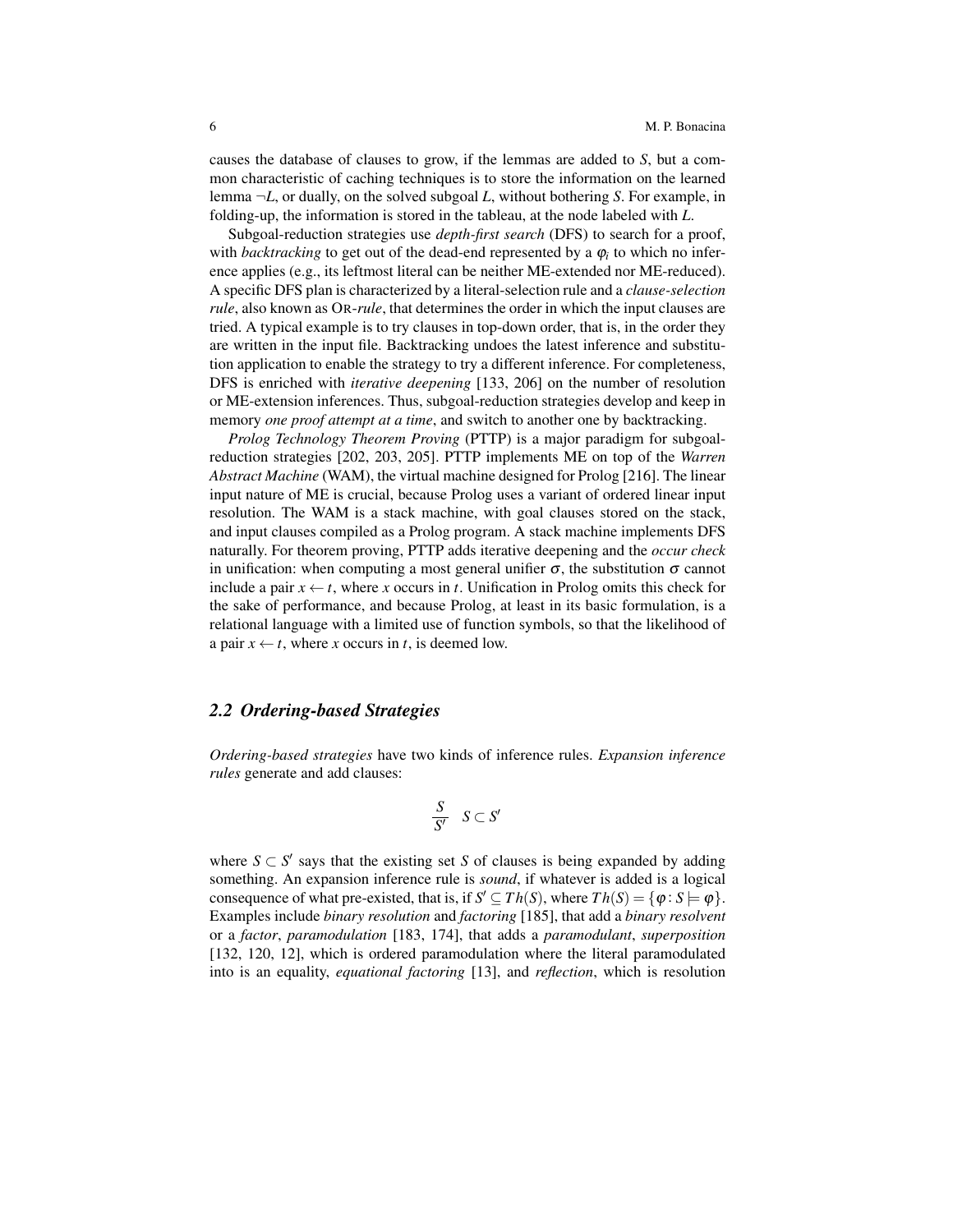with  $x \simeq x$ . Together these inference rules build equality into resolution [121, 186, 13, 53, 173].

*Contraction inference rules* delete clauses or replace them by smaller ones:

$$
\frac{S}{\overline{S'}} \quad S \not\subseteq S' \quad S' \prec_{mul} S
$$

where  $S \nsubseteq S'$  tells that something has been deleted;  $S' \prec_{mul} S$  says that  $S'$  is smaller than *S* in the *multiset extension* [96] of a *well-founded* ordering  $\prec$  on terms, literals, and clauses [93]; and the double inference line [41] emphasizes the diversity of contraction with respect to the traditional notion of inference. Soundness for contraction is called *adequacy* [41]: a contraction inference rule is *adequate*, if whatever is deleted is a logical consequence of what is kept, that is, if  $S \subseteq Th(S')$ . Since  $S \subseteq Th(S')$  implies  $Th(S) \subseteq Th(S')$ , soundness for contraction is also called *monotonicity* [35], meaning monotonicity of inferences with respect to theoremhood. Examples of contraction inference rules include *tautology deletion*, *subsumption* [185, 189], *clausal simplification*, which is a combination of unit resolution and subsumption, *demodulation* [222] or *simplification* (i.e., simplification by an equation) [132, 120, 12], *functional subsumption* (i.e., subsumption between equations) [120], *purity deletion* [80, 54], and *conditional simplification* [42]. Repeated simplification is called *normalization* or reduction to *normal form*, meaning a form that cannot be rewritten further, and normalization can be viewed as a single contraction step. The normal form of a clause  $\varphi$  is denoted  $\varphi \downarrow$ .

These strategies are called *ordering-based*, because they use the ordering  $\prec$  to define contraction rules and restrict expansion rules: resolution is *ordered resolution*, factoring is *ordered factoring*, paramodulation is *ordered paramodulation*, and superposition is natively ordering-restricted. This means that only maximal literals are resolved upon, factorized, paramodulated or superposed into and from, and only maximal sides of equations are paramodulated or superposed into and from, where maximality is tested in the clause instantiated by the most general unifier of the inference step [120, 12, 121, 186, 13, 53, 173]. Ordering-based strategies search for the proof by *best-first search* and do not need backtracking. Best-first search is implemented by the *given-clause algorithm* that we shall cover in Section 3.2 because it is relevant to parallelization approaches. Several presentations, surveys, and systematizations of ordering-based theorem proving and its orderings are available [177, 94, 178, 98, 97, 15, 172, 41, 149, 179].

Ordering-based strategies are *not model-based*: in ordering-based inference systems models remain implicit, and come to the forefront only in the proofs of refutational completeness. For example, a proof technique uses *transfinite semantic trees* to survey models and show that the inference system excludes them all [121]. Another proof technique is based on *saturation*. A set of clauses is *saturated*, if any inference with premises in the set is redundant (cf. Section 2.2.2 for redundancy). Refutational completeness is established by showing that a saturated set of clauses that does not contain  $\Box$  is satisfiable [13].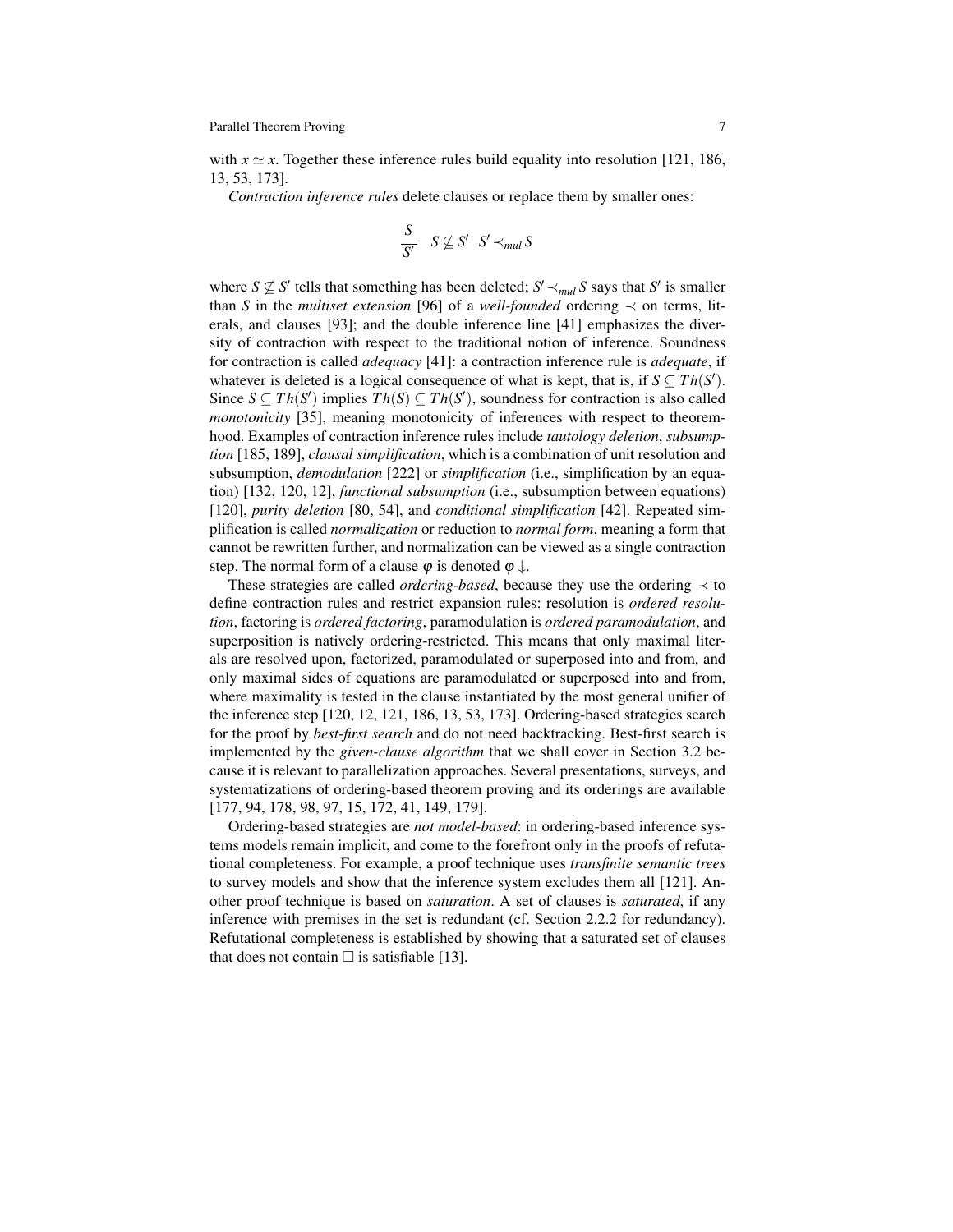However, ordering-based strategies may use a *fixed* interpretation for *semantic guidance*, as exemplified in *semantic resolution* [198], *hyperresolution* [184], and *resolution with set of support* [221] (cf. Sections 2.6 in [35] and 2.1 in [44]).

Hyperresolution resolves a clause  $L_1 \vee \ldots \vee L_q \vee C$ , called *nucleus*, and clauses  $L'_1 \vee D_1, \ldots, L'_q \vee D_q$ , with  $q \ge 1$ , called *electrons*, such that  $L_i \sigma = \neg L'_i \sigma$  for all *i*,  $1 \leq i \leq q$ , to generate the *hyperresolvent*  $(D_1 \vee \ldots \vee D_q \vee C)$   $\sigma$  [184]. *Positive hyperresolution* assumes a fixed Herbrand interpretation *I* that contains all negative literals, and generates only clauses that are *false* in *I*, namely clauses whose literals are all positive. Such a clause is called *positive*. The electrons are required to be positive clauses, and  $L_1 \vee \ldots \vee L_q$  are required to be all and only negative literals in the nucleus. Thus, positive electrons are used to resolve away all negative literals in the nucleus to get a positive hyperresolvent. *Negative hyperresolution* is defined dually with all signs exchanged.

In a *strategy with set of support*, all clauses issued from the negation of the conjecture are considered *goal clauses*. The input set *S* of clauses is subdivided into the set of support *SOS*, that contains the goal clauses, and its complement  $T = S \setminus SOS$ . *T* is assumed to be satisfiable (e.g., it contains the axioms of a theory), so that if *S* is unsatisfiable, the unsatisfiability is caused by *SOS*. Every expansion inference is required to be *supported*, meaning that at least one parent is in *SOS*. The generated clauses are added to *SOS*, and since they all descend from goal clauses, the strategy is *goal-sensitive*. A strategy with set of support is compatible with contraction (tautology deletion, subsumption, clausal simplification), provided also clauses generated by backward contraction are inserted in *SOS* [54]. Since *T* does not get expanded, a strategy with set of support is complete for problems with equality only if *T* is saturated. The interplay of *parallelism and semantic guidance* in orderingbased strategies has not been explored thus far, as we shall discuss in Section 4.

#### 2.2.1 Expansion-oriented Strategies

The distinction between *expansion-oriented* and *contraction-based* strategies towards analyzing parallelism [50] depends on the distinction between *forward* and *backward* contraction. In *forward contraction*, a newly generated clause ϕ, called *raw clause* [27, 50], is deleted or normalized into  $\varphi \downarrow$  by previously existing clauses. In *backward contraction*, such a  $\varphi \downarrow$  is applied to contract previously existing clauses. Expansion-oriented strategies apply at most forward contraction. Accordingly, an *expansion-oriented derivation* has the form

$$
(S_0;N_0)\vdash (S_1;N_1)\vdash \dots (S_i;N_i)\vdash \dots
$$

where  $S_i$  is the set of clauses in the database of clauses, and  $N_i$  is the set of *raw clauses*. Every clause in *S<sup>i</sup>* has an *identifier*, typically a positive integer generated progressively by the prover, and is ready to be used as premise. Raw clauses are clauses that were just generated and still need to undergo forward contraction. Initially,  $S_0 = S$  is the input set of clauses and  $N_0 = \emptyset$ . Expansion takes premises in  $S_i$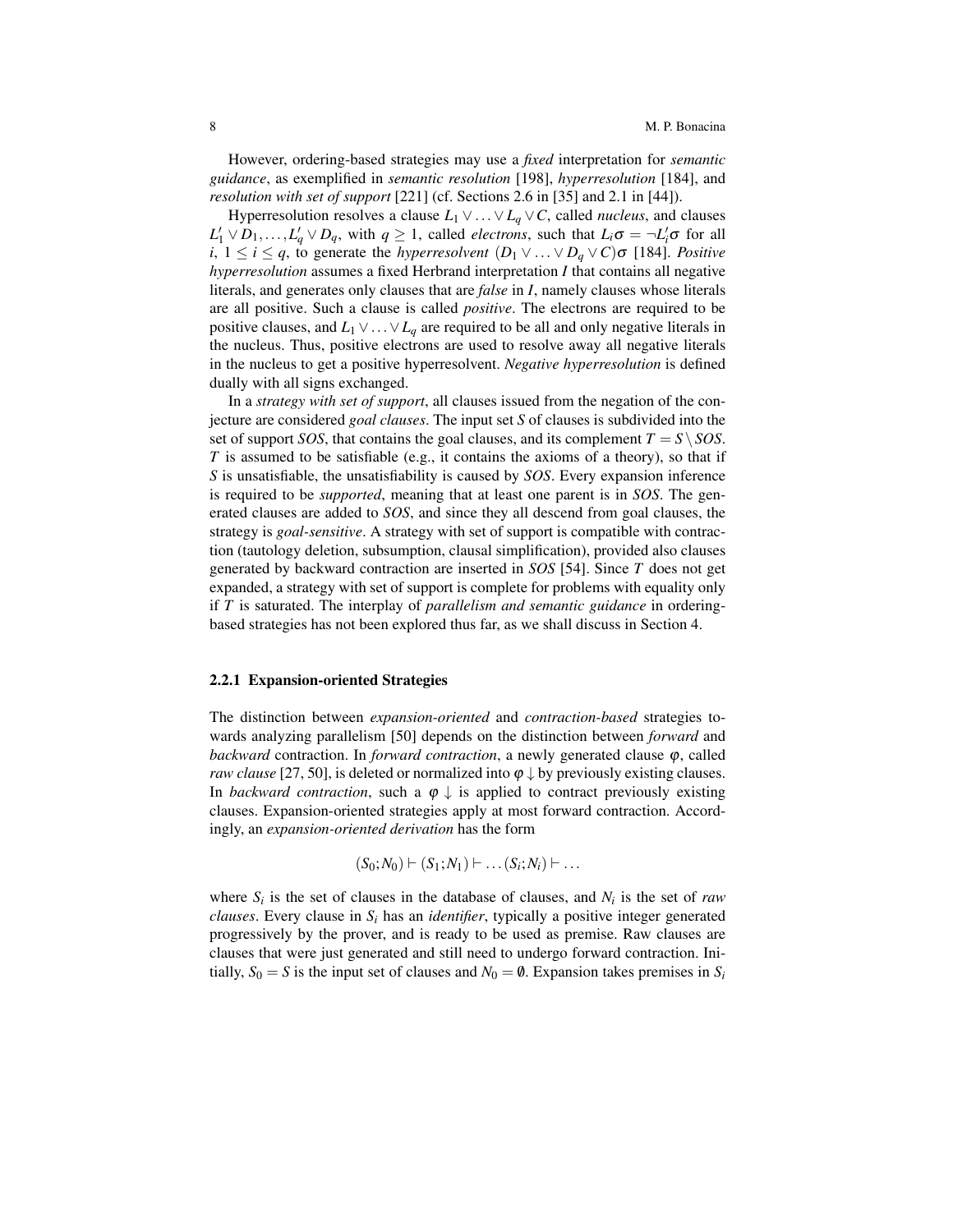and adds raw clauses to  $N_{i+1}$ . Forward contraction deletes clauses in  $N_i$  and adds their non-trivial normal forms to  $S_{i+1}$ . It follows that  $S_0 \subseteq S_1 \subseteq \ldots \subseteq S_i \subseteq \ldots$ , that is, for an expansion-oriented strategy the database of clauses is *monotonically increasing*.

A derivation is a *refutation* if  $\square \in S_k$  for some  $k, k > 0$ . A strategy is *refutationally complete* if, whenever *S* is unsatisfiable, there exists a refutation of *S* by the strategy. Ordering-based strategies develop *multiple proof attempts* that remain *implicit* in the set of clauses  $S_i$ . Only when  $\square \in S_k$ , the strategy reconstructs the generated *proof* in the form of the *ancestor-tree* of  $\Box$  [29], denoted  $\Pi(\Box)$ . The reconstruction starts from  $\Box$  and proceeds backward until it reaches the input clauses. For instance, if  $\varphi$  is a resolvent of  $\varphi_1$  and  $\varphi_2$ ,  $\Pi(\varphi)$  has root labeled  $\varphi$  and subtrees  $\Pi(\varphi_1)$  and  $\Pi(\varphi_2)$ . If  $\varphi$  is generated as the normal form of a pre-existing clause  $\psi$  with respect to equations  $\varphi_1, \ldots, \varphi_n$ ,  $\Pi(\varphi)$  has root labeled  $\varphi$  and subtrees  $\Pi(\varphi_1), \ldots, \Pi(\varphi_n)$ and  $\Pi(\psi)$ . Every clause has its own variables, and *variants*, that is, clauses that are identical up to variable renaming, are treated as distinct clauses. Therefore, no clause is generated twice, and  $\Pi(\varphi)$  is uniquely defined given  $\varphi$ . Since a clause may be used as premise more than once,  $\Pi(\varphi)$  is an ancestor-tree if we allow the same clause to label more than one node, an *ancestor-graph* otherwise.

At the time of our first analysis of parallel theorem proving [27, 50], it was already understood that backward contraction is indispensable for theorem proving by ordering-based strategies, especially in the presence of equality. Thus, the class of expansion-oriented strategies was introduced to cover parallel resolution-based theorem-proving methods without backward contraction, mostly for first-order logic without equality [150, 151, 72, 76, 127] or propositional logic [100], and parallelizations [196, 214, 115, 68, 69] of the *Buchberger algorithm* [64] to compute Gröbner bases of ideals generated by sets of polynomials. Buchberger algorithm is a *completion procedure* like *Knuth-Bendix completion* [132], with an expansion inference rule similar to superposition and a contraction rule similar to simplification [65]. However, Buchberger algorithm is guaranteed to converge with or without backward contraction, that can be delayed to a post-processing phase. On the other hand, validity in equational theories, first-order logic, and first-order logic with equality is a semi-decidable problem, so that theorem-proving methods are only *semi-decision procedures*, and backward contraction is crucial in practice to find a proof and terminate. Since expansion-oriented theorem-proving strategies today have mostly pedagogical and historical interest, and Buchberger algorithm is not a first-order theorem-proving strategy, we refer the reader interested in their parallelization to our previous surveys [50, 37].

#### 2.2.2 Contraction-based Strategies

*Contraction-based strategies* apply both forward and backward contraction eagerly and as much as possible. A *contraction-based derivation* has the form

$$
(S_0; N_0; R_0) \vdash (S_1; N_1; R_1) \vdash \dots (S_i; N_i; R_i) \vdash \dots
$$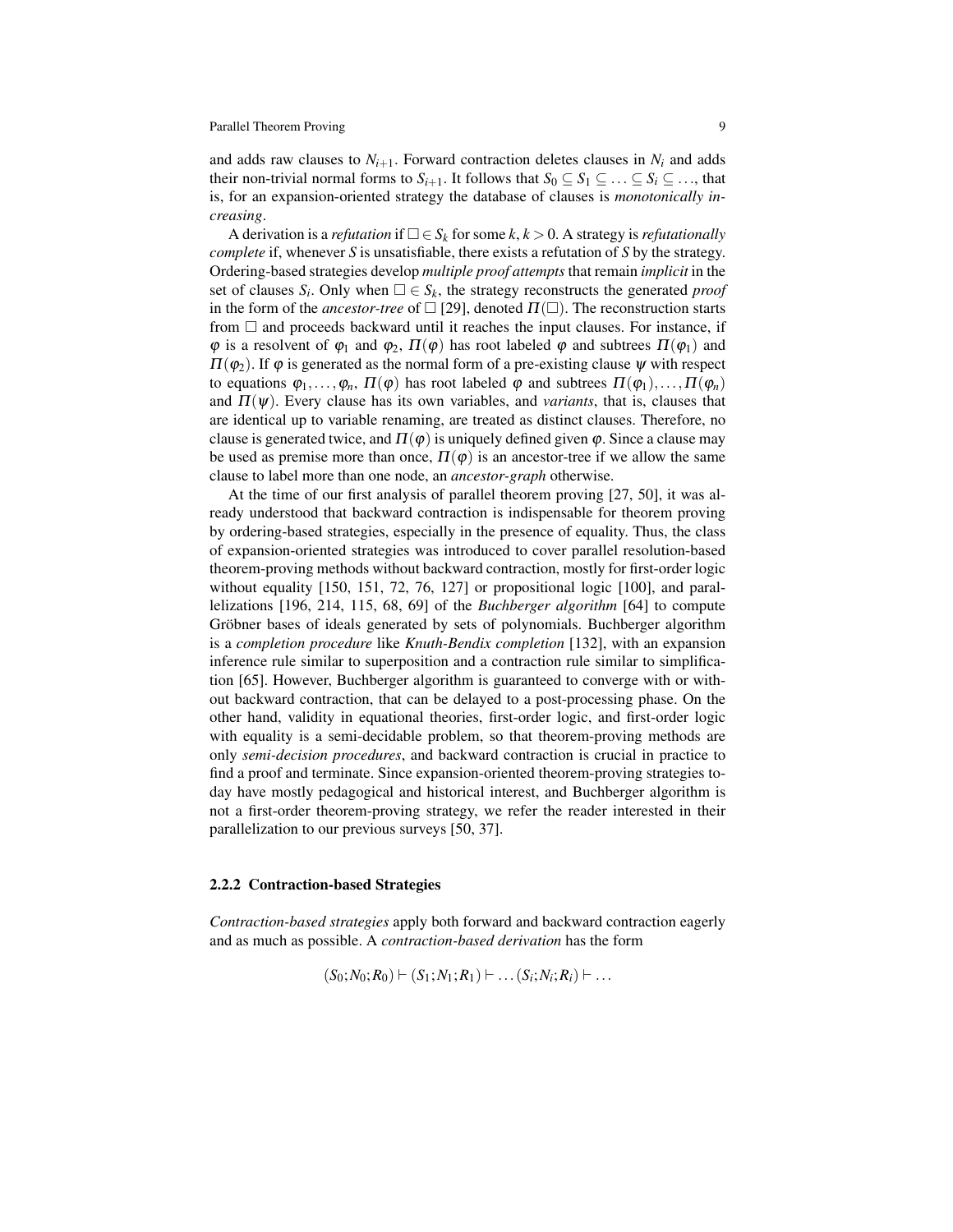where  $S_i$  is the set of clauses in the database of clauses, those with an identifier and ready to be used as premises;  $N_i$  is the set of *raw clauses*, that is, clauses just generated and still to be subject to forward contraction; and  $R_i$  is the set of clauses deleted by backward contraction. Initially,  $S_0 = S$  is the input set of clauses and  $N_0 = R_0 = \emptyset$ . Expansion takes premises in  $S_i$  and adds raw clauses to  $N_{i+1}$ . Forward contraction deletes clauses in  $N_i$  and adds their non-trivial normal forms to  $S_{i+1}$ . Backward contraction detects which clauses in  $S_i$  can be contracted, moves them to  $N_{i+1}$ , and also copies them in  $R_{i+1}$ . In this way, backward and forward contraction are implemented by the same operations, and clauses generated by backward contraction are treated in the same way as clauses generated by expansion. The copy in the *R* component is made for the purpose of proof reconstruction. The database  $S_i$ of clauses may either expand or shrink, and therefore it is *non-monotonic*.

Forward contraction applies to a clause before it is established in the database; it can be seen as part of the process that leads to install a new clause in the database. With backward contraction, every clause in the database may be subject to contraction. Thus, the notion of *persistent clauses* becomes relevant: a clause is *persistent*, if it is never deleted after it has entered  $S_i$  at some stage  $i, i \geq 0$ . The set of persistent clauses, called the *limit* of the derivation, is defined as  $S_{\infty} = \bigcup_{i \geq 0} \bigcap_{j \geq i} S_j$ .

The notions of *refutation*,*refutational completeness*, and *proof reconstruction* are the same as for expansion-oriented strategies. Assume  $\Box \in S_k$ : while an expansionoriented strategy finds in  $S_k$  all ancestors of  $\Box$ , as clauses deleted by forward contraction are not premises of other steps, a contraction-based strategy reconstructs the proof from  $S_k \oplus R_k$ . Indeed, clauses deleted by backward contraction may be ancestors of  $\Box$ , because they may have been used as premises before being deleted, and therefore they may be parents of other clauses. Proof reconstruction is the reason for the  $R_i$  component.

If the  $N_i$  and  $R_i$  components are omitted, the derivation has the form

$$
S_0 \vdash S_1 \vdash \dots S_i \vdash \dots
$$

where  $S_0 = S$  is the input set, and at every step  $S_{i+1}$  is derived from  $S_i$  by an inference that can be either an expansion or a contraction inference.

A key monotonicity property of contraction-based derivations is  $\rho(S_0) \subseteq \rho(S_1) \subseteq$  $\ldots \subseteq \rho(S_i) \subseteq \ldots$ , where  $\rho(S)$  is the set of clauses that are *redundant* in *S*. This monotonicity property means that if a clause is redundant at a certain stage of the derivation, it will be redundant at all subsequent stages (cf. Lemma 2.6.4 in [27]), a principle later popularized by the slogan *"once redundant, always redundant"* [41]. A clause is redundant in *S* if adding it or removing it from *S* neither improves nor worsens minimal proofs, where improving means making smaller, and worsening means making larger, with respect to a well-founded *proof ordering* (cf. [53, 41] and Chapter 2 of [27]). Clauses that are not redundant are called *irredundant*. Clauses deleted by contraction rules are redundant, and so are clauses whose generation is prevented by the ordering-based restrictions of expansion rules.

The notion of redundancy is extended from clauses to inferences: an inference is *redundant* if it uses or generates redundant clauses, and *irredundant* otherwise. In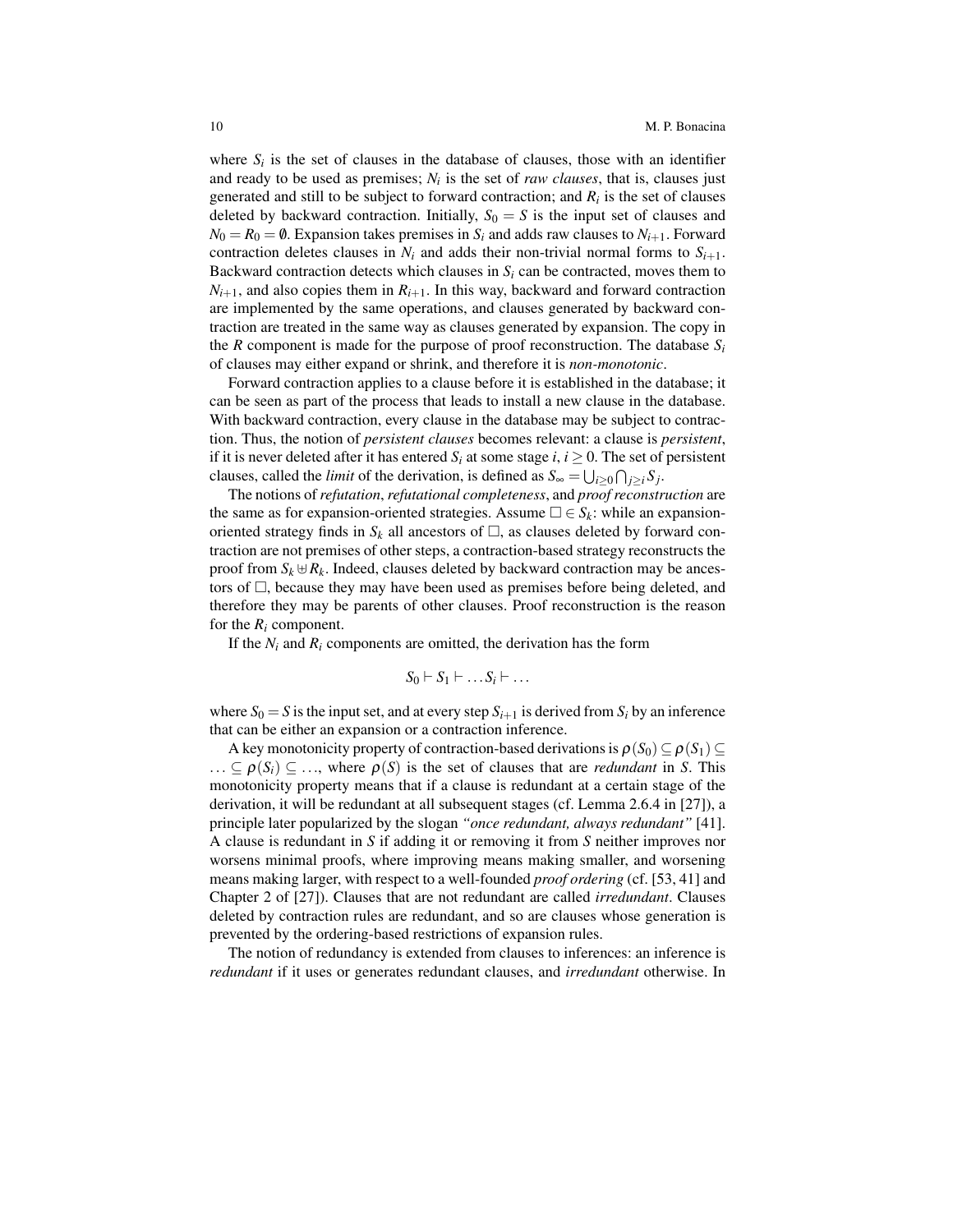turn, redundancy is connected with *fairness*: intuitively, the two concepts are dual, because redundancy aims at capturing which inferences can be ignored, and fairness aims at capturing which inferences must be considered to find a proof. Refutational completeness of the inference system ensures that if the input set *S* is unsatisfiable, then there exist refutations. Fairness is the complementary property: if refutations exist, a fair derivation is guaranteed to be a refutation. Similar to redundancy, also fairness is defined based on proof orderings: whenever a minimal proof of the target theorem is reducible by inferences, it is reduced eventually [27, 53, 41]. In practice, a derivation is *fair*, if all irredundant inferences are considered eventually. A search plan is *fair*, if it generates a fair derivation for all inputs. The combination of a *refutationally complete inference system* and a *fair search plan* yields a *complete theorem-proving strategy*.

Contraction-based strategies feature a search plan that prioritizes contraction over expansion, in order to ensure that redundant clauses are deleted prior to being selected as expansion premises. Such a search plan is called *simplification-first* [45], *contraction-first* [50], or *eager-contraction* [29] search plan.

# *2.3 Instance-based Strategies*

All first-order clausal theorem-proving strategies can be seen as ways to implement *Herbrand's theorem*, which says that a set *S* of first-order clauses is unsatisfiable if and only if there exists a finite set of ground instances of clauses of *S* that is unsatisfiable [71]. The semi-decidability of first-order theorem-proving descends from this theorem. *Instance-based strategies* represent the theorem-proving paradigm most directly inspired by Herbrand's theorem. The basic idea is to generate ground instances of input clauses, and test them for propositional unsatisfiability. The first such procedure was *Gilmore method* [71], followed by SATCHMO [159], and *hyperlinking* [140], the latter at the beginning of the renewed interest for the Davis-Putnam-Logemann-Loveland (DPLL) procedure [80, 79, 71] for propositional satisfiability.

A clause  $L_1 \vee \ldots \vee L_q$ , called *nucleus*, and clauses  $L'_1 \vee D_1, \ldots, L'_q \vee D_q$ , with  $q \ge 1$ , called *electrons*, such that  $L_i \sigma = \neg L'_i \sigma$  for all  $i, 1 \le i \le q$ , form a *hyperlink*. Hyperlinking generates the instance of the nucleus  $(L_1 \vee \ldots \vee L_a)\sigma$ . An instance generated by hyperlinking is termed *hyperinstance*. Variants of a same clause may be used in a hyperlink, and all literals of the nucleus are linked, since the purpose is not to generate a hyperresolvent (cf. Section 2.2), but to instantiate the nucleus as much as possible. Since only instances are generated, all contraction is forward contraction, limited to unit subsumption and clausal simplification, because unrestricted subsumption would delete all instances and defeat the purpose of the strategy. An *instance-based derivation* has the form

$$
(S_0;F_0) \vdash (S_1;F_1) \vdash \dots (S_i;F_i) \vdash \dots
$$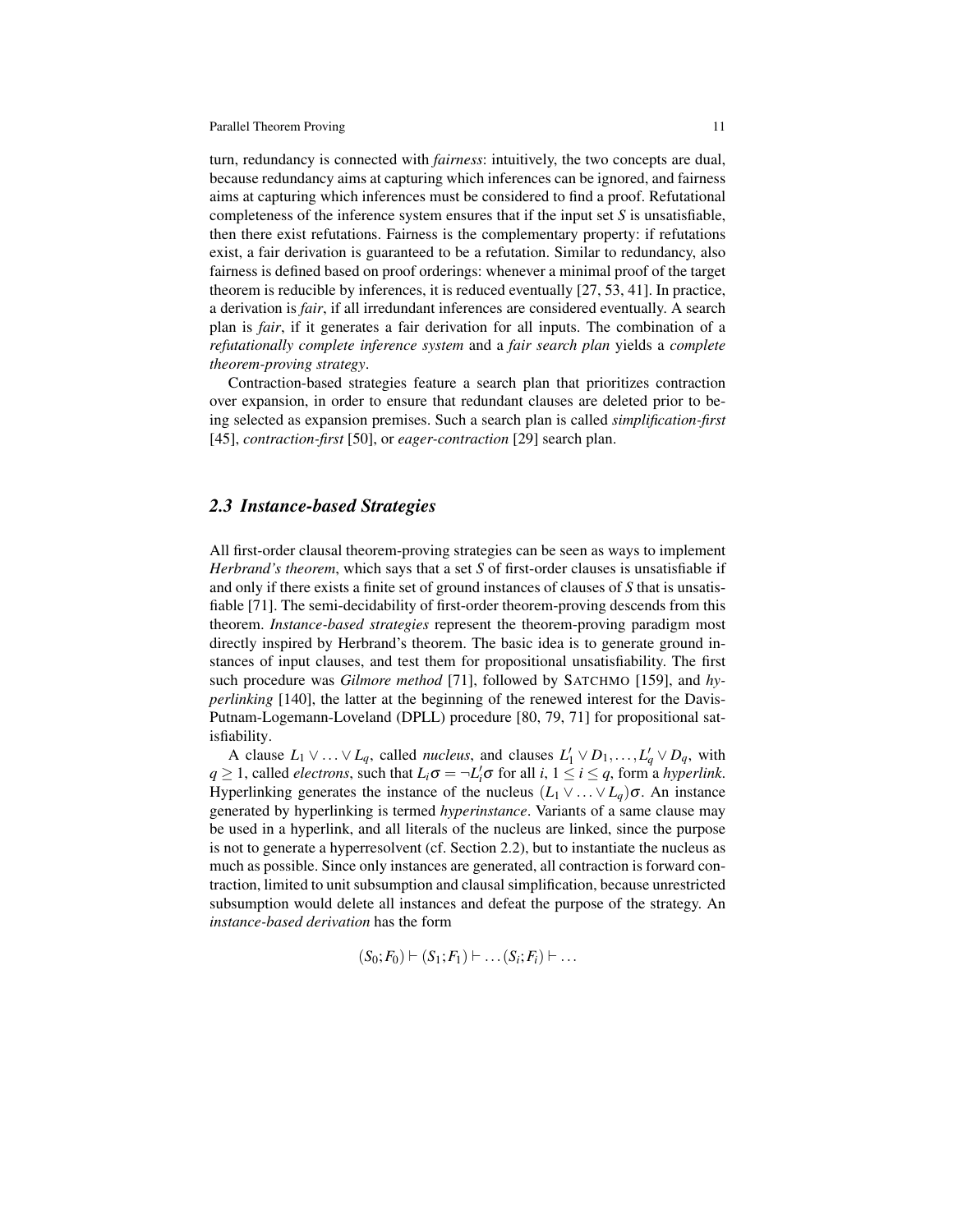where  $S_i$  is the set of clauses in the database of clauses, those with an identifier and ready to be used as premises, and *F<sup>i</sup>* is the set of *generated instances*. Initially,  $S_0 = S$  is the input set of clauses and  $F_0 = \emptyset$ . Instance generation takes premises in  $S_i$  and adds new clauses to  $F_{i+1}$ . Forward contraction deletes clauses in  $F_i$  and adds their non-trivial normal forms to  $F_{i+1}$ . If all hyperlinks in  $S_i$  have been considered, and contraction has been applied, all clauses in  $S_i \cup F_i$  are made ground by replacing all variables by a new constant. A SAT solver is applied to the resulting ground set: if it is unsatisfiable, the procedure halts successfully; otherwise, the next phase of hyperlinking starts with state  $(S_{i+1}; F_{i+1})$  where  $S_{i+1} = S_i \cup F_i$  and  $F_{i+1} = \emptyset$ . It follows that  $S_0 \subseteq S_1 \subseteq \ldots \subseteq S_i \subseteq \ldots$ , that is, the database of clauses is *monotonically increasing*.

While early instance-based strategies had a generate-and-test flavor, proceeding ones, such as *CLINS-S* [73, 74], *ordered semantic hyperlinking* (OSHL) [181, 180], *Inst-Gen* [105, 106, 136, 135], as well as methods that hybridize instance generation and tableaux, such as the *disconnection calculus* [26, 145, 147, 148] and *hypertableaux* [16, 24], progressively emphasized *model-driven* instance generation, putting model building in the driver's seat. The model-building component of the procedure maintains a candidate model. The instance-generation component generates ground instances that are *false* in the model in order to exclude it. The modelbuilding component updates the model to satisfy those ground instances, and the game continues until a contradiction arises.

In summary, for subgoal-reduction strategies the database of clauses is *fixed* and equal to the input set, hence relatively *small*; for expansion-oriented and instancebased strategies it is *large* and *monotonically increasing*; for contraction-based strategies it is *large* and *non-monotonic*. Since expansion-oriented strategies today have mostly pedagogical and historical interest, from now on we use ordering-based strategies to mean contraction-based strategies.

# 3 Parallelization of Theorem Proving

We distinguish three types of parallelism for deduction: *fine-grain parallelism* or *parallelism at the term/literal level*, *medium-grain parallelism* or *parallelism at the clause level*, and *coarse-grain parallelism* or *parallelism at the search level*.

In parallelism at the term/literal level, the parallelization affects operations *below the inference level*, as in *parallel rewriting*, where parallel rewrite steps together make a normalization inference; or *below the clause level*, as in AND-*parallelism*, where alternative inferences apply in parallel to different literals of a clause. In parallelism at the clause level, the parallelization affects operations *at the inference level*, so that parallelism at the clause level means *parallel inferences*. The possibility of *conflicts* between parallel inferences, and the impact of backward contraction on their incidence, emerge as key issues for fine and medium-grain parallelism. This discovery [27, 50] led to the move *from parallelism at the clause level to parallelism at the search level* pionereed by Clause-Diffusion.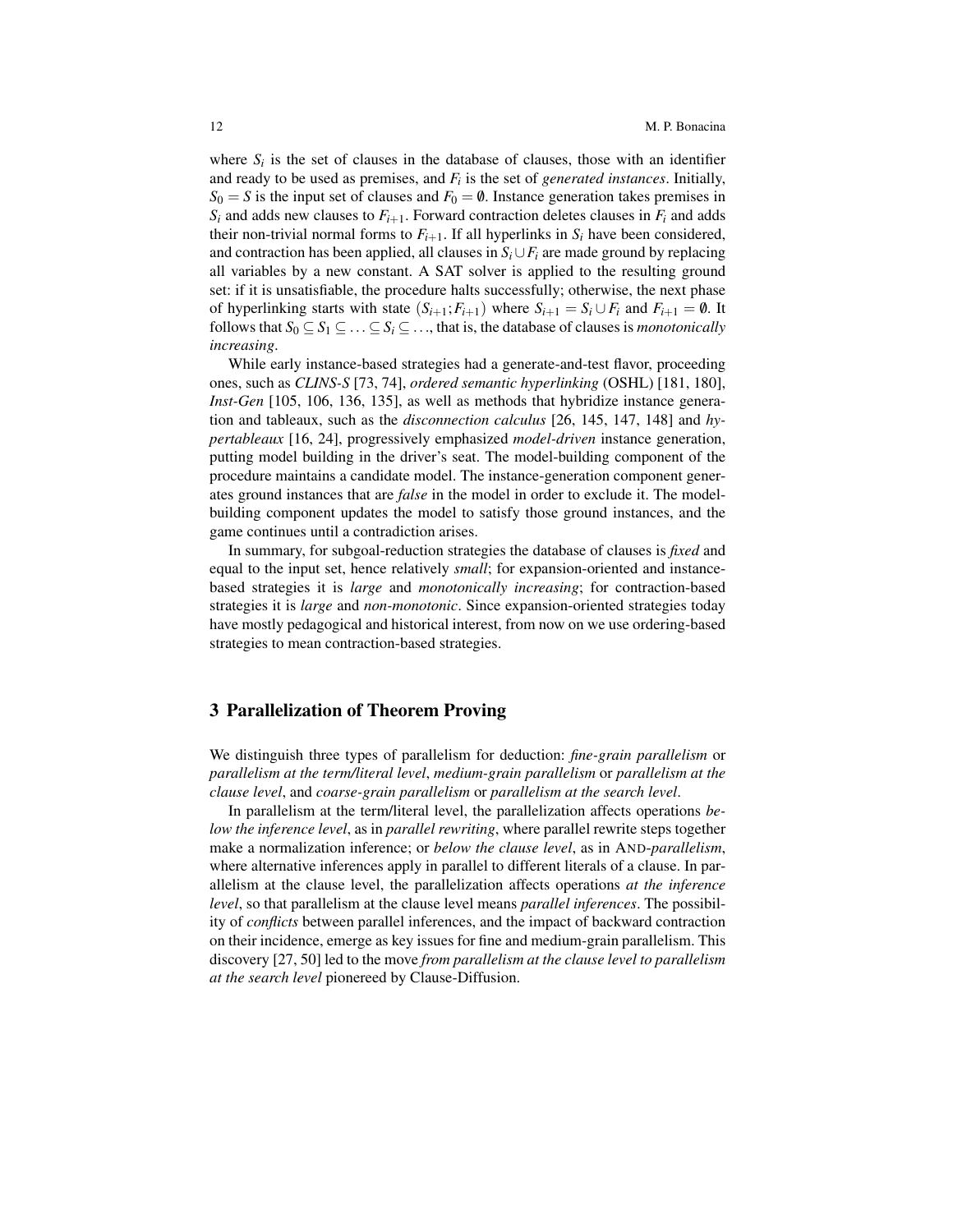In parallelism at the search level, the parallelization affects entire derivations, as multiple processes search in parallel for a proof, so that parallelism at the search level means *parallel search* and involves *communication* among the processes. Parallel search yields *multi-search*, where the parallel processes employ different search plans, *distributed search*, where the search space is subdivided among the processes, and their combination.

# *3.1 Parallelism at the Term or Literal Level*

The classification of types of parallelism is based on the granularity of data accessed in parallel, leading to a distinction among *fine-grain*, *medium-grain*, and *coarsegrain* parallelism. Intuitively, the finer the granularity, the higher the possibility that parallel processes incur into *conflicts*. For inferences, *fine-grain parallelism* means having parallel processes access in parallel distinct *terms* or *literals* of a clause, so that fine-grain parallelism is *parallelism at the term or literal level*.

### 3.1.1 Parallelism at the Literal Level for Subgoal-reduction Strategies

For subgoal-reduction strategies, fine-grain parallelism is AND-*parallelism*, where parallel processes access and reduce in parallel distinct literals of a goal clause. However, literals of the same clause may *share variables*, so that the parallel processes may be *in conflict*, in the sense that they need to instantiate the same variables by different unifiers.

For example, assume that the goal clause  $\varphi$  contains literals  $\neg P(x)$  and  $\neg Q(x, y)$ , where *P* and *Q* are predicate symbols, and *x* and *y* are variable symbols. The two literals share the variable *x*. Let *S* include the clauses  $\psi_1 = P(a) \vee C$  and  $\Psi_2 = Q(f(z), z) \vee D$ , where *a* is a constant symbol, *f* is a function symbol, and *z* is a variable symbol. A process that resolves upon  $\neg P(x)$  and  $P(a)$  and a process that resolves upon  $\neg Q(x, y)$  and  $Q(f(z), z)$  are in conflict, because the first one needs to apply the substitution  $x \leftarrow a$  and the second one needs to apply the substitution  $x \leftarrow f(z)$ . For this reason, already early provers parallelizing subgoal-reduction strategies, such as PARTHEO [194], METEOR [7], and Parthenon [75, 63], avoided AND-parallelism.

### 3.1.2 Parallelism at the Term Level for Ordering-based Strategies

For ordering-based strategies, fine-grain parallelism is *parallel term rewriting*, where a term *t* is rewritten by applying in parallel multiple rewrite rules, or equations applied according to the ordering  $\succ$ . Given two equations that apply to a term *t*, it is well-known that there are three cases [132].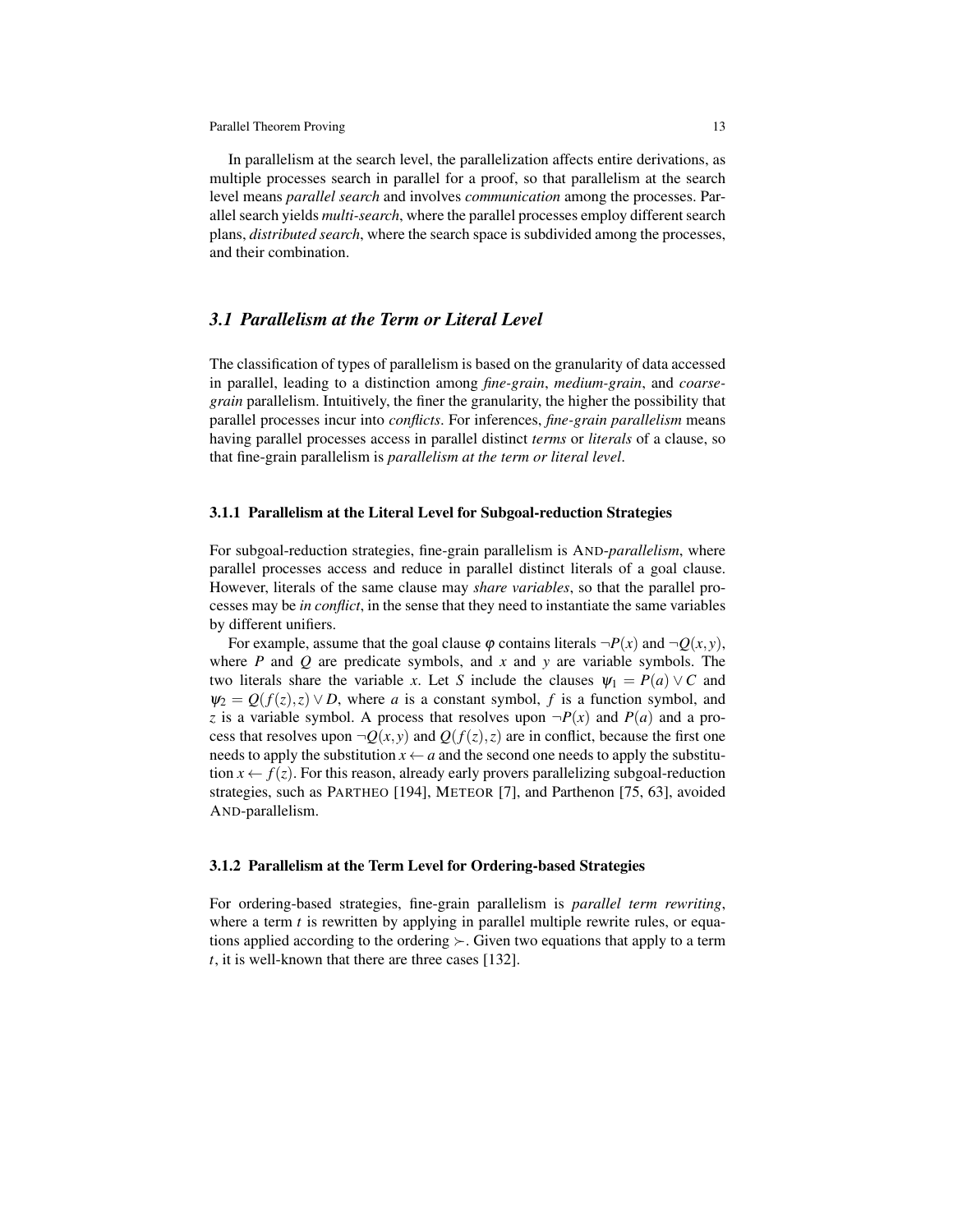The first possibility is that the two equations rewrite *t* at *disjoint positions*. For example, the equations  $i(i(x)) \simeq x$  and  $f(x, y) \simeq f(y, x)$  match disjoint positions of the term  $h(i(i(a)), f(a, b))$ , where f, h, and *i* are function symbols, and *a* and *b* are constant symbols. The two steps can be applied in parallel, yielding  $h(a, f(b, a))$ , under an ordering  $\succ$  where  $a \succ b$ .

The second possibility is that the two equations have a *variable overlap*. For example, the equations (1)  $h(x,x) \simeq x$  and (2)  $f(y,b) \simeq y$  overlap at a variable position in  $f(h(a,a),b)$ , because  $h(x,x)$  matches with  $h(a,a)$ ,  $f(y,b)$  matches with  $f(h(a,a),b)$ , and the position of  $h(a,a)$  corresponds to that of the variable *y* in  $f(y, b)$ . The two equations can be applied in any order, because the two rewriting sequences  $f(h(a, a), b) \to_{(1)} f(a, b) \to_{(2)} a$  and  $f(h(a, a), b) \to_{(2)} h(a, a) \to_{(1)} a$ yield the same result.

The third possibility is that the two equations *overlap* at a *non-variable* position. For example, the equations (1)  $f(z, e) \simeq z$  and (2)  $f(l(x, y), y) \simeq x$ , where *e* is another constant symbol and *l* another function symbol, overlap at a non-variable position in  $f(l(a, e), e)$ , as both match the whole term. It is impossible to apply both equations, because the first one rewrites the term to  $l(a, e)$  and the second one to *a*, as shown in the peak  $l(a, e) \leftarrow_{(1)} f(l(a, e), e) \rightarrow_{(2)} a$ . The two rewriting steps are *in conflict*, as they aim at replacing the same term by different terms.

An *overlap* tout court is a non-variable overlap: two equations *overlap*, if the left-hand side of one unifies with a *non-variable* subterm of the other. An overlap is a pre-condition to apply superposition. In the above example, the left hand sides  $f(z, e)$  and  $f(l(x, y), y)$  of the equations (1)  $f(z, e) \simeq z$  and (2)  $f(l(x, y), y) \simeq x$ overlap as they unify with most general unifier  $\{y \leftarrow e, z \leftarrow l(x, e)\}\$ . Indeed, superposition generates from the two equations the new equation  $l(x, e) \simeq x$ , closing the peak  $l(x, e) \leftarrow_{(1)} f(l(x, e), e) \rightarrow_{(2)} x$ , of which the above peak is an instance. A sufficient and necessary condition to avoid conflicts is to exclude the non-variable overlap case by requiring the equations to be *non-overlapping*, which means that neither left-hand side unifies with a *non-variable subterm* of the other.

Historically, *parallel rewriting* [108, 109, 95, 129] allows parallel processes to apply in parallel equations that match the term at disjoint positions, while *concurrent rewriting* [131, 3, 4] allows them to apply equations that match at disjoint positions or have a variable overlap.

In equational declarative languages for specification or programming, equations are required to be *regular*, that is, non-overlapping and *left-linear*. The latter property says that no variable occurs repeated in the left-hand side. Regularity suffices to ensure uniqueness of normal forms, which means that the set of equations defines a functional program, in the sense that the output  $t \downarrow$  is unique for a given input term *t* to be reduced [118]. Thus, the study of parallel or concurrent term rewriting was motivated primarily by the quest for fast implementations of interpreters of equational declarative languages [108, 109, 95, 129].

In theorem proving it is impossible to restrict the attention to non-overlapping equations, since this would mean barring superposition, which is the main expansion inference rule to deduce equations from equations. The same consideration applies to *Knuth-Bendix completion*, where superposition first appeared [132]. Neverthe-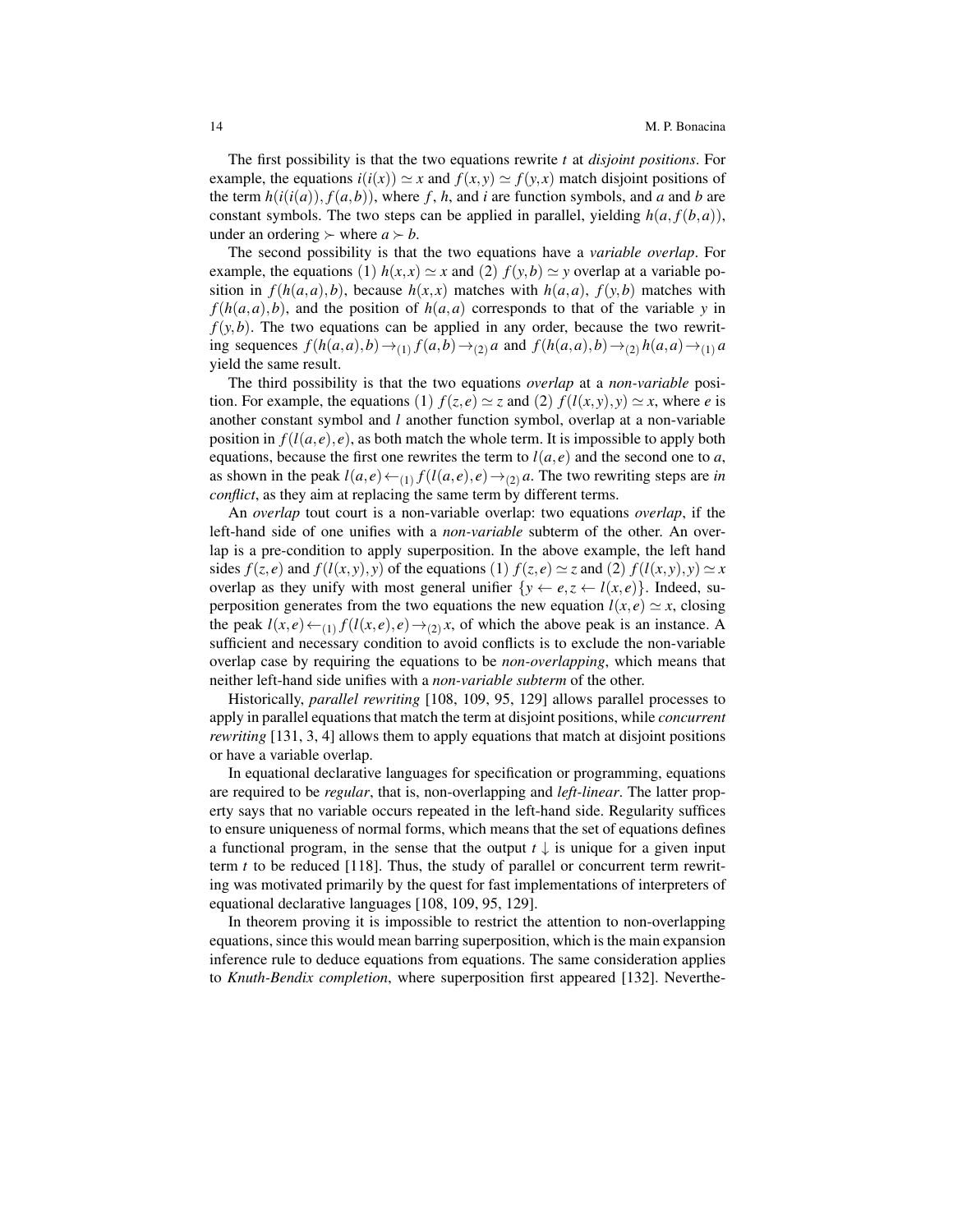less, the possibility of implementing Knuth-Bendix completion on top of parallel [66] or concurrent [130] rewriting, the latter only in the ground case, was explored. If all equations are ground, superposition collapses to simplification, and all operations of completion are done by rewriting. In the non-ground case, superposition is done sequentially, and only normalization can take advantage of parallel rewriting.

# *3.2 Parallelism at the Clause Level*

*Medium-grain parallelism* for inferences means having parallel processes access in parallel distinct *clauses*, and perform one or more inferences with those clauses as premises. Thus, medium-grain parallelism is *parallelism at the clause level*.

### 3.2.1 Parallelism at the Clause Level for Subgoal-reduction and Instance-based Strategies

For subgoal-reduction strategies parallelism at the clause level is OR-*parallelism*, where parallel processes access in parallel distinct goal clauses, and resolve them with as many side clauses generating new goal clauses. This means trying in parallel the proof attempts that a sequential strategy tries in sequence by going from one to the next via backtracking. Each goal clause is seen as a *task* ( $\varphi$ , *j*, *k*), where  $\varphi$  is a goal clause, *j* is the number of ME-extension steps used to generate  $\varphi$ , and *k* is the limit of iterative deepening. The task consists of reducing  $\varphi$  to  $\Box$  by applying at most  $k - j$  ME-extension steps. When a new goal clause  $\varphi_{i+1}$  is generated from a goal clause  $\varphi_i$ , a new task  $(\varphi_{i+1}, j+1, k)$  is generated from task  $(\varphi_i, j, k)$ . A task  $(\varphi, j, k)$  is active only if  $j < k$ .

Assume that there are *n* processes, all with initial limit *k* for iterative deepening. As soon as there are *n* active tasks, all processes may be active. A way of initializing the derivation is to have a sequential preprocessing phase where one process proceeds sequentially, generating at least *n* tasks. Then, a *parallel subgoal-reduction derivation*, with parallelism at the clause level, has the form

 $(S; G_0) \vdash (S; G_1) \vdash \ldots (S; G_i) \vdash \ldots$ 

where the  $G_i$  component represents the set of active tasks.

Each process maintains a *queue* of its active tasks and the distribution of tasks among the processes is realized by *task stealing*. When the queue of a process is empty, that process steals active tasks from the queues of others. Task stealing is implemented by representing a task  $(\varphi, j, k)$  by an encoding of the WAM operations (cf. Section 2.1) that generate  $(\varphi, j, k)$  from the input set of clauses. When there are no more active tasks, the search restarts with the initial goal and a higher limit of iterative deepening. Communication of tasks is achieved by message pass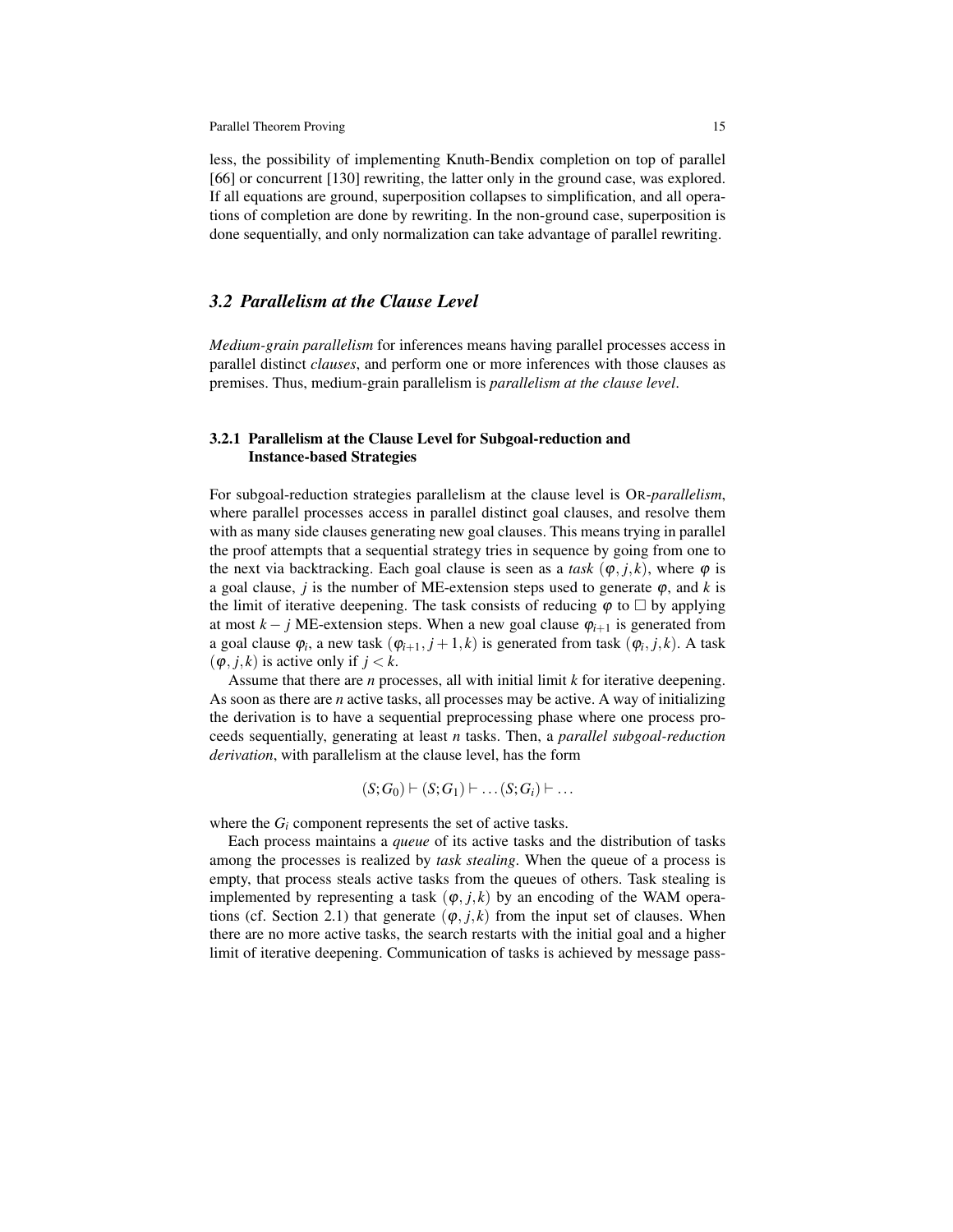ing in PARTHEO [194], in shared memory in Parthenon [75, 63], and either way in METEOR [7].

For instance-based strategies, parallelism at the clause level means having multiple parallel processes picking different clauses as nuclei and generate in parallel all their hyperinstances [223]. However, a most natural way to parallelize hyperlinking [140] is to execute in parallel the instance generation and satisfiability testing phases [223]. This may be an example where parallelization contributed to improve the underlying theorem-proving method, as the notion of doing in parallel instance generation and satisfiability testing may have given ammunition to the design of instance-based strategies with a tighter integration between model building and instance generation (cf. Section 2.3).

### 3.2.2 Parallelism at the Clause Level for Ordering-based Strategies

ROO [154, 155, 156] is the paradigmatic example of parallelism at the clause level for ordering-based strategies. ROO is a parallelization of up to version 2.2 of the OTTER *theorem prover* [164, 165, 166, 169]. The idea of ROO is to parallelize the *given-clause algorithm* at the heart of OTTER. This algorithm was later adopted by most theorem provers implementing ordering-based strategies, such as SPASS [218], E [190] and its predecessor DISCOUNT [10, 90], Vampire [137], Gandalf [211], WALDMEISTER [117], and Zipperposition [77]. In the given-clause algorithm the database of clauses is organized as two lists of clauses, that we call already-selected and to-be-selected [35, 41]. In OTTER, these lists were named originally axioms and set-of-support, abbreviated sos; in later versions axioms was renamed usable. In E these lists are called active and passive.

The standard initialization is to start with all input clauses in to-be-selected and empty already-selected. For a strategy with set of support (cf. Section 2.2), one starts with already-selected containing the clauses of *T* and to-be-selected those of *SOS*, which explains the original names of the two lists in OTTER.

The given-clause algorithm prescribes to perform a loop, until either a refutation is found or the list to-be-selected becomes empty. In the latter case the input set of clauses is recognized to be satisfiable. For a first-order theorem prover, termination typically occurs either with a refutation or when the prover hits a predefined time or space threshold. At every iteration of the loop, the prover selects from to-be-selected the *best* clause according to a heuristic evaluation function [5, 166, 88, 33, 169, 191]. This clause is the *given clause*. Thus, the given-clause algorithm realizes a *best-first search*. The prover performs all applicable expansion inferences having as premises the given clause and clauses in already-selected and moves the given clause from to-be-selected to already-selected. Every raw clause  $\varphi$  thus generated is subject to forward contraction, so that it is either deleted or reduced to a normal form  $\varphi \downarrow$  (where  $\varphi \downarrow$  and  $\varphi$  may be identical), which gets an identifier and is appended to  $to$ -be-selected.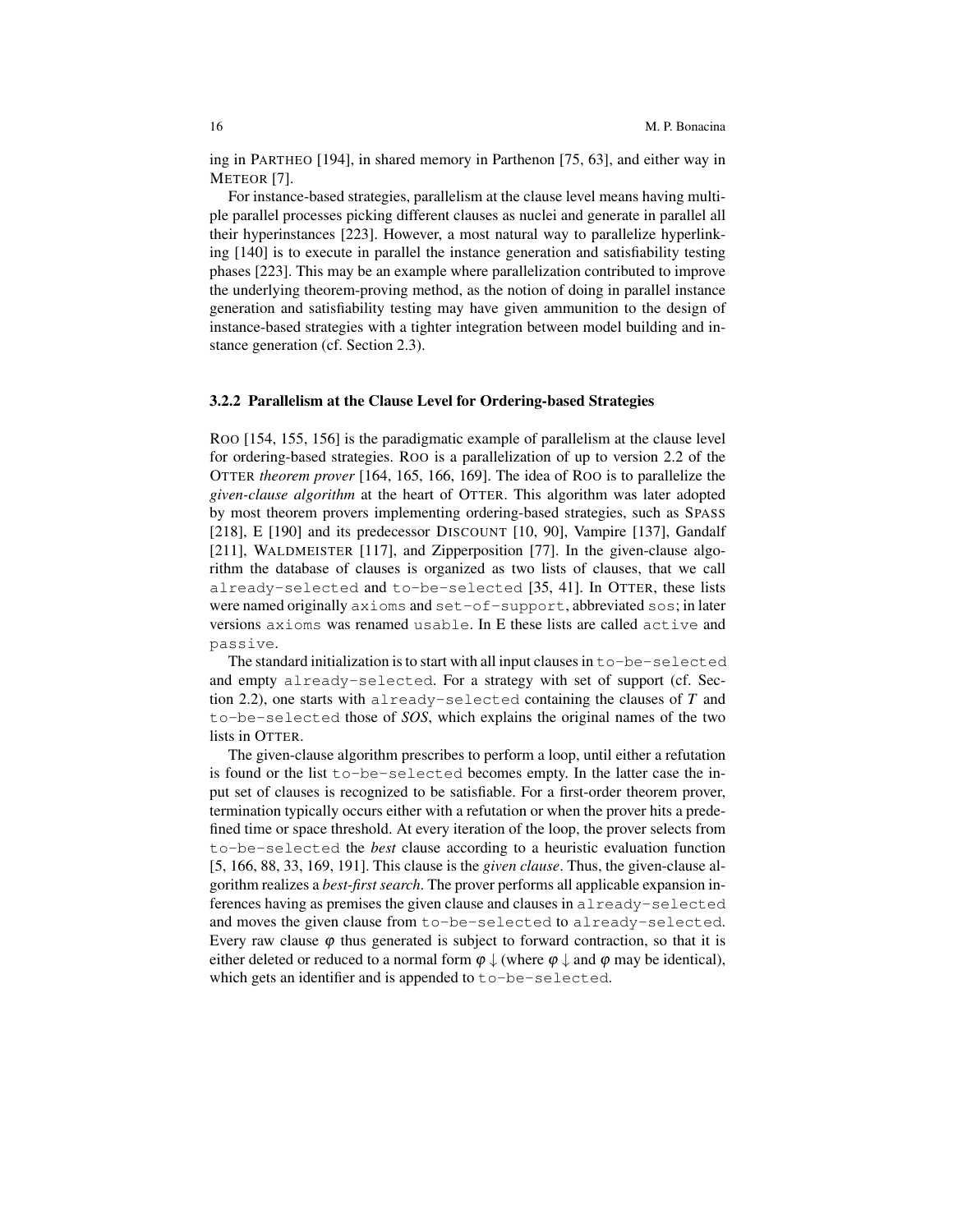For backward contraction, the prover detects which previously existing clause  $\psi$ can be contracted by such a  $\varphi \downarrow$  and subjects every such  $\psi$  to forward contraction. Any resulting  $\psi \downarrow$  gets a *new identifier*, is added to to-be-selected, and will try in turn to backward-contract other clauses. In the case of backward contraction it cannot be that  $\psi$  and  $\psi \downarrow$  are identical, because  $\psi$  was found reducible to begin with. The backward contraction phase terminates when the set of clauses *S* is such that  $\rho(S) = \emptyset$ , which is guaranteed to occur eventually thanks to the well-foundedness of the ordering  $\succ$ .

The OTTER version [169] of the given-clause algorithm applies backward contraction to both lists, so that the set *S* such that  $\rho(S) = \emptyset$  at the end of every iteration of the loop is the union of already-selected and to-be-selected. The E version [188, 190], tried first in DISCOUNT [10, 90], applies backward contraction only to already-selected, so that the set *S* such that  $\rho(S) = \emptyset$  at the end of every iteration of the loop contains the clauses in already-selected. If a clause in already-selected is backward contracted, its descendants in to-be-selected are deleted.

The idea of the E version is that it is not necessary to keep to-be-selected fully reduced, since clauses in to-be-selected are not used as premises of expansion inferences. Since to-be-selected is allowed to contain redundant clauses, the given clause is subject to forward contraction as soon as extracted from to-be-selected and prior to be used as expansion premise. Most contemporary provers implementing ordering-based strategies feature both the OTTER and E versions of the given-clause algorithm.

At the time of ROO, only the OTTER version of the given-clause algorithm existed. The concept of ROO is to store the lists already-selected and to-be-selected in shared memory, and let *n* parallel processes pick *n* given clauses and perform in parallel the ensuing expansion and forward contraction inferences. The expansion and forward contraction phases for a given clause is called *task A*. The parallel processes are not allowed to append the clauses thus generated to to-be-selected, because that could cause conflicts in accessing the shared list, and more importantly because the clauses generated in parallel are not guaranteed to be irredundant. Indeed, if  $N_1$  and  $N_2$  are the sets of clauses generated by parallel processes  $p_1$  and  $p_2$ , the clauses in  $N_1$  are not forward contracted with respect to those in  $N_2$  and vice versa. ROO features an additional list, termed K-list, and lets the parallel processes append their new clauses to the  $K-$ list. A single process performs contraction within the K-list and then transfers all clauses from the K-list to to-be-selected. This activity is called *task B*.

All the more, the parallel processes are not allowed to do backward contraction, in order to avoid conflicts in deleting or rewriting clauses in already-selected and to-be-selected in shared memory. They are only allowed to test for backward contraction: if a parallel process discovers that one of its newly generated clauses can backward-contract a clause  $\psi$  in already-selected or to-be-selected, it adds the identifier of  $\psi$  to a list named to-be-deleted. The single process in charge of task B then proceeds to backward-contract every such  $\psi$ . All processes follow the same schedule: execute task B, if either K-list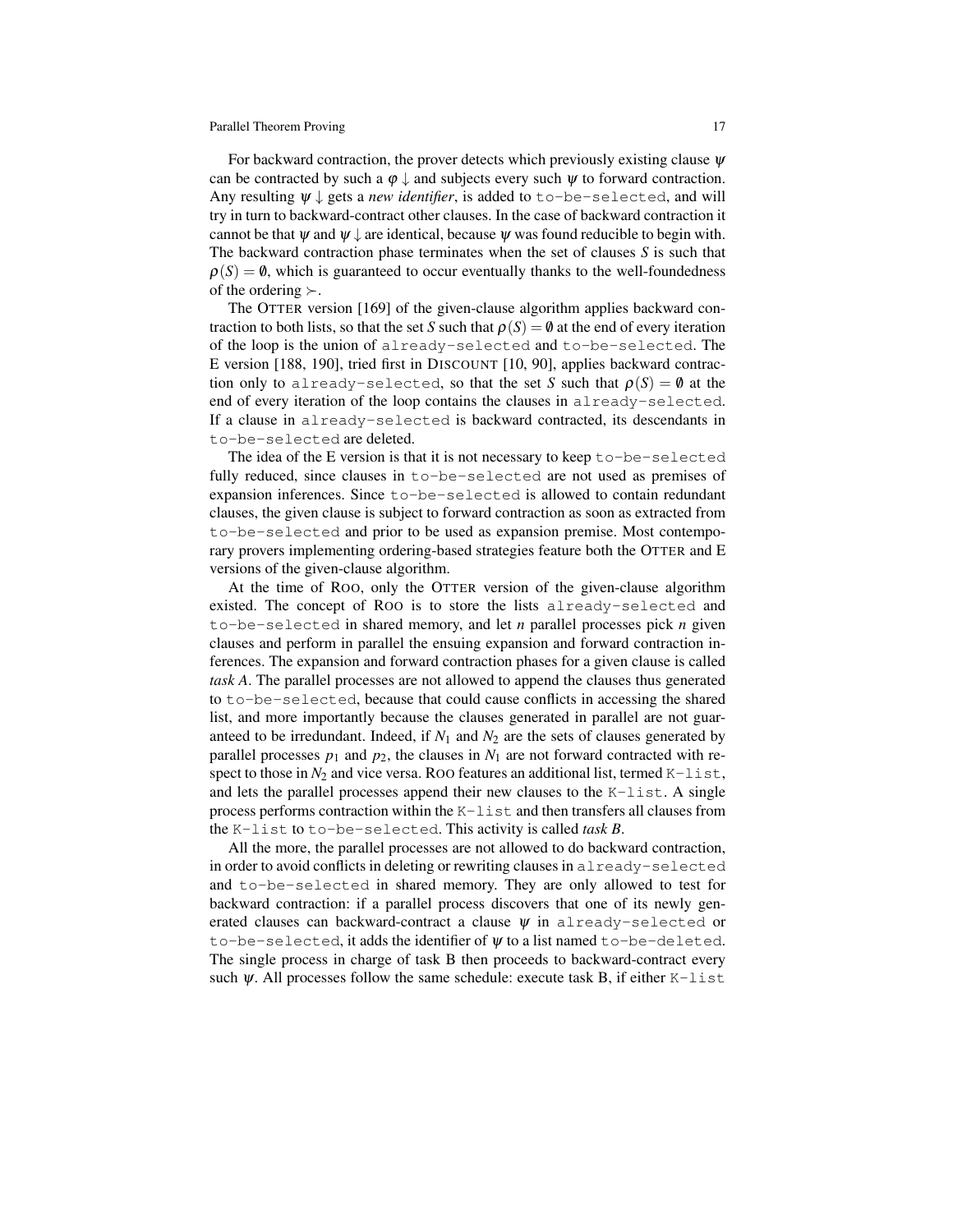or to-be-deleted is not empty and no other process is doing task B; execute task A otherwise.

Thus, ROO has to do backward contraction sequentially, as only one process is allowed to execute task B at any given time. Since an ordering-based prover typically spends most of its time doing contraction, and especially backward contraction, ROO incurs in a problem identified as the *backward-contraction bottleneck* [27, 50], which manifests itself as follows: the single process executing task B lags behind, K-list and to-be-deleted grow too long, and the other processes remain idle waiting for clauses to reach to-be-selected and become available as given clauses.

The backward-contraction bottleneck affects also the application of the *transition-based approach to parallel programming* [224] to *Knuth-Bendix completion* [225]. The considered version of Knuth-Bendix completion is the original one [132], that only handles rewrite rules and fails if it generates an equation that cannot be oriented by the ordering into a rewrite rule. For theorem proving, *unfailing* or *ordered* completion [120, 12], that handles also equations, and therefore does not fail, supersedes the original Knuth-Bendix completion [132]. Nevertheless, the transitionbased parallelization of Knuth-Bendix completion [225] is relevant to our analysis as another instance of parallelism at the clause level. It performs parallel inferences in shared memory, with locks and critical regions to prevent conflicts between inference steps that involve the same rewrite rules. Backward contraction causes a *writebottleneck* as all the backward-contraction inferences ask write-access to shared memory. It is plausible that the difficulty with backward contraction suggested applying the transition-based approach to Buchberger algorithm [68, 69] instead, since in Buchberger algorithm backward contraction is not as crucial (cf. Section 2.2.1).

Because of the backward-contraction bottleneck, parallelism at the clause level was largely abandoned, and an approach à la ROO was never tried in combination with the E version of the given-clause algorithm.

### *3.3 The Rise of Parallel Search*

The above analysis of parallelism at the term/literal and clause levels reveals that a key element to understand whether and how theorem proving can be parallelized is an abstract analysis of the *conflicts* between parallel inferences [27, 50]. The analysis is abstract in the sense of not being tied to a memory model or an implementation.

Two expansion inferences read their premises and generate and add their consequences. If they add their consequences to a shared data structure, some access control is required, but two expansion inferences are not in conflict in an essential way, because they only read their premises. On the other hand, contraction inferences delete or rewrite one of their premises, and therefore determine three types of conflicts:

1. *Write-write conflict between contraction inferences*: two contraction steps aim at rewriting the same clause  $\varphi$ ;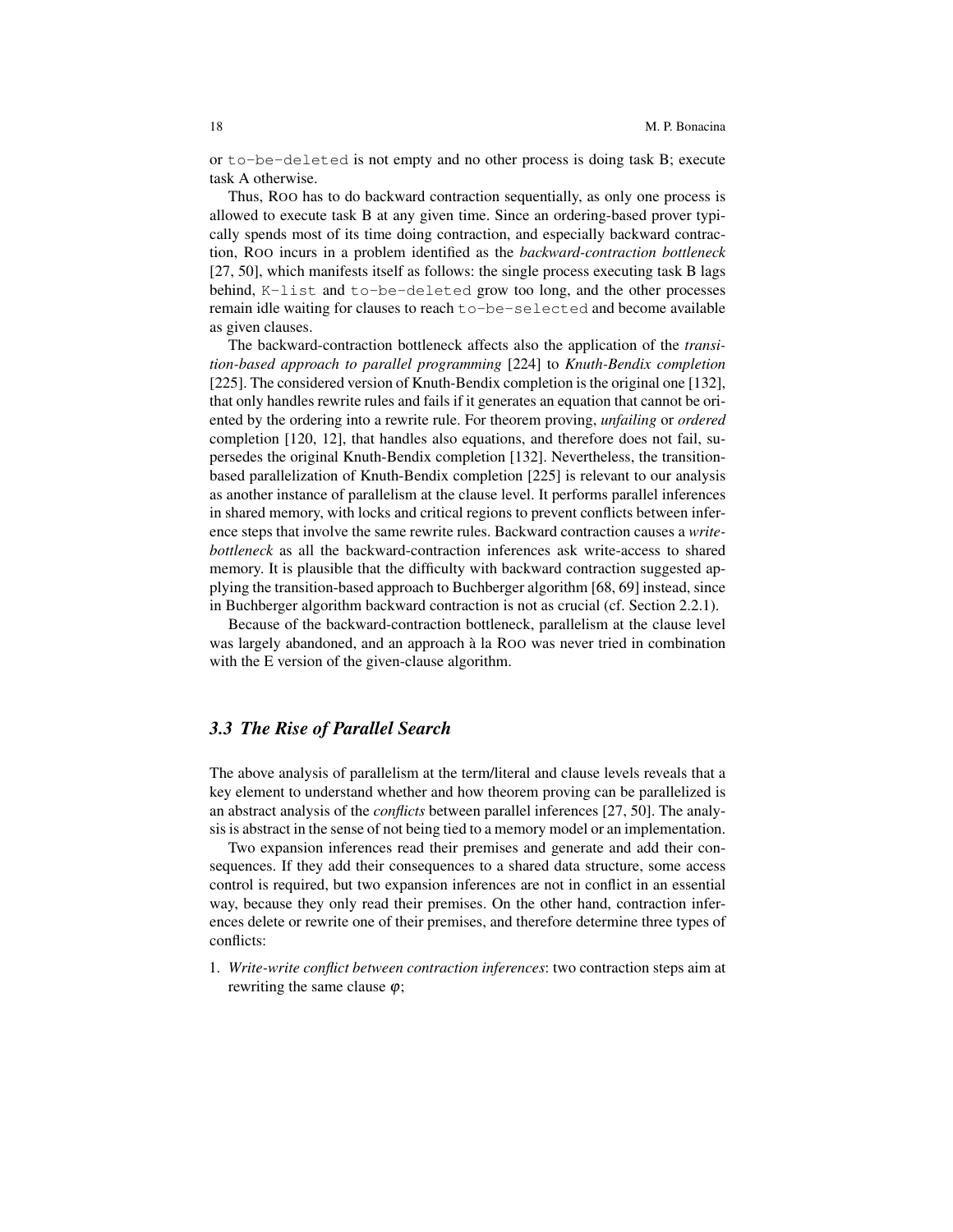- 2. *Write-read conflict between contraction inferences*: a contraction step aims at rewriting a clause  $\varphi$  that another contraction step aims at using as premise to contract some other clause  $\psi$ ;
- 3. *Write-read conflict between contraction and expansion inferences*: a contraction step aims at rewriting a clause  $\varphi$  that an expansion step aims at using as premise to generate other clauses.

Conflicts of Type (1) are exemplified by the conflicts in parallel rewriting (cf. Section 3.1). Conflicts of Types (2) and (3) are due to backward contraction, because a raw clause is not used as premise of another inference while it is subject to forward contraction. A conflict of Type (2) is harmless: the *once redundant always redundant* principle ensures that no matter which step commits, the other clause, whether  $\varphi$  or  $\psi$ , will still be reducible [27]. Conflicts of Type (3) are the most problematic, because  $\varphi$  is redundant, a clause generated by  $\varphi$  will also be redundant, and therefore the contraction step should have priority.

Subgoal-reduction strategies have a static database of clauses given by the input set and no contraction. The absence of contraction means *no conflicts* among inferences. A static, relatively small, database of clauses represents *read-only* data that can be kept in shared memory, and even compiled as done for declarative programs. Instance-based strategies have a monotonically increasing database of clauses given by the input set plus instances, and only forward contraction. The absence of backward contraction means *no conflicts* among inferences. This explains why approaches to parallelize subgoal-reduction and instance-based strategies adopted parallelism at the clause level (cf. Section 3.2.1).

The situation is different for ordering-based strategies: the database of generated clauses is large, and non-monotonic, in fact *highly dynamic*, due to backward contraction, which causes conflicts among inferences. There is *no read-only data*, as any clause can be rewritten by proceeding ones. Contraction is essential for equational reasoning: indeed subgoal-reduction and instance-based strategies as described thus far are for first-order logic, and ordering-based strategies for first-order logic with equality. This analysis motivates resorting to *coarse-grain parallelism* for orderingbased strategies for first-order logic with equality.

Coarse-grain parallelism in deduction is *parallelism at the search level* or *parallel search*: multiple processes  $p_0, \ldots, p_{n-1}$  search in parallel for a proof, each developing *its own derivation* and maintaining *its own database of clauses*. It is sufficient that one of the processes succeeds, and as soon as that happens, all may halt. Since each process has its own database of clauses, the issue of conflicts disappears, and especially the *backward-contraction bottleneck* cannot arise. While parallelism at the term/literal or clause levels aim at speeding up a given search, parallelism at the search level aims at finding a proof sooner by generating new searches, by searching in different ways.

The counterpart of allowing every process to build its own database of clauses is the redundancy of having the same clauses in all or some of these databases. However, this duplication is not considered redundancy in parallel search, as long as the clauses are not redundant in the logical sense (cf. Section 2.2.2). Moreover, as long as contraction inferences are adequate, having  $\varphi$  in the database of a pro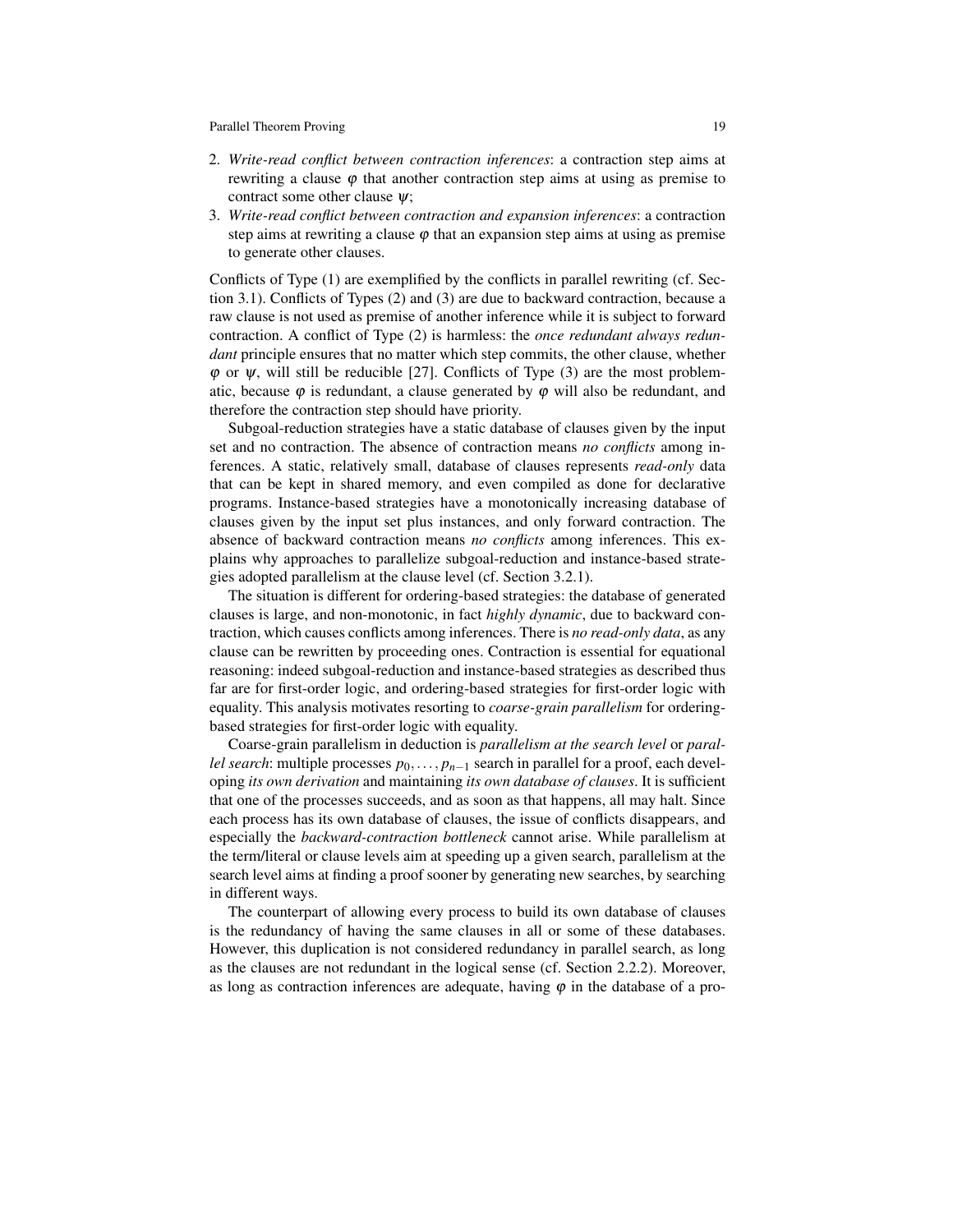cess and  $\varphi \downarrow$  in the database of another process is not a correctness issue, unlike in other distributed applications, where the lack of *agreement* or *coherence* may affect correctness.

A general issue with parallelism at the search level is to *differentiate* the searches conducted in parallel by the processes. Intuitively, it is wasteful to have different processes visit the same search space, performing the same inferences in the same order. On the other hand, it is unavoidable that their searches have something in common, given that they are all solving the same problem. The idea is *to minimize the overlap* of the searches performed by the parallel processes [27, 50, 51, 30, 31, 32, 34, 38].

One approach to this issue is to differentiate the processes by letting them execute *different search plans on the same data*. The dual approach is to differentiate them by letting them execute *the same search plan on different data*. A way to differentiate data is to *subdivide clauses and inferences* among the processes, in order to subdivide the work to be executed. In parallel theorem proving this distinction was presented first as *competition versus cooperation* [192, 210, 85]. The analogue in parallel SAT-solving is the dichotomy between the *portfolio approach* and the *divide-and-conquer approach*. However, these terminologies suggest that the two parallelization principles may not coexist, while several methods explore their combination. We distinguish between *multi-search* and *distributed search* [37, 38].

Both multi-search and distributed search approaches feature *communication* among the parallel deductive processes. In the case of distributed search the rationale for communication is obvious: since the space to be searched is subdivided, communication is needed for completeness. However, also in the case of multisearch communication is necessary, otherwise multi-search reduces to running independent experiments in parallel.

For *subgoal-reduction strategies*, parallel search is typically *multi-search*, because the database of clauses is small and static. On the other hand, the large database of generated and kept clauses of ordering-based strategies suggests distributed search, and the notion of subdividing the search space by subdividing clauses and inferences. Since ordering-based strategies also offers a variety of search plans, *both multi-search and distributed search* have been applied to *ordering-based strategies*. In the rest of this section, we cover multi-search for subgoal-reduction strategies, multi-search for ordering-based strategies, and distributed search for ordering-based strategies.

### *3.4 Multi-search*

A *multi-search method* is a parallel search method where the parallel deductive processes apply different search plans to search for a solution. As a way to differentiate the searches further, multi-search may also allow the processes to employ different inference systems. In multi-search with *homogeneous systems*, the deductive processes have different search plans and the same inference system. In multi-search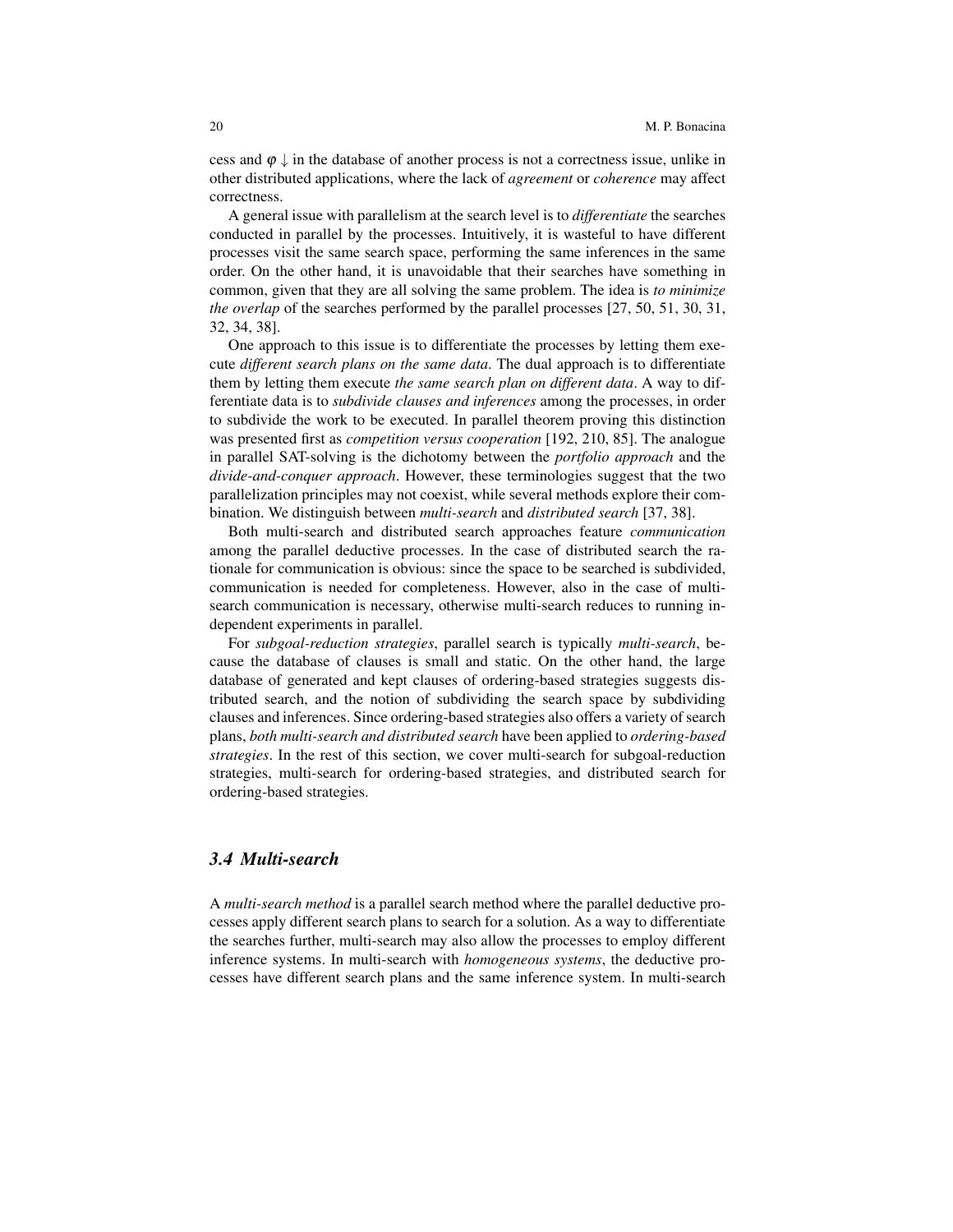approaches with *heterogeneous systems*, the deductive processes differ in the inference system or in both inference system and search plan.

### 3.4.1 Multi-search for Subgoal-reduction Strategies

For subgoal-reduction strategies, ways of differentiating the search plans include assigning to the parallel processes different literal-selection rules [207], different clause-selection rules, different limits for iterative deepening, different choices of initial goal clause, or any combination thereof. These possibilities have been explored in the successors of PARTHEO [194], namely SETHEO, E-SETHEO, SPTHEO, CPTHEO and P-SETHEO [144, 170, 209, 104, 219].

A *multi-search subgoal-reduction derivation* with *n* processes  $p_0, \ldots, p_{n-1}$  takes the form

$$
(S;G_0^j) \vdash (S;G_1^j) \vdash \dots (S;G_i^j) \vdash \dots
$$

where *S* is the input set of clauses, and  $G_i^j$  is the set of active tasks at process  $p_j$ ,  $0 \le$ *j* ≤ *n* − 1, and stage *i*, *i* ≥ 0 (cf. Section 3.2.1 for the notion of task). The processes may communicate tasks, so that each process may have a set of active tasks as an effect of communication. If the processes start with different limits  $k_0, \ldots, k_{n-1}$  for iterative deepening, a process may have in its set active tasks with different limits, such as  $(\varphi, n, k)$  and  $(\varphi', n', k')$ : if  $k < k'$ , task  $(\varphi, n, k)$  must be given higher priority by the process, in order to preserve completeness.

An example of heterogeneous system is HPDS [208], with three deductive processes and a *deduction controller*. The three deductive processes execute *guided linear deduction* (GLD), which is similar to model elimination (cf. Section 2.1), hyperresolution (HR) (cf. Section 2.2), and *unit-resulting resolution* (UR) [204], respectively. The latter inference rule resolves a clause  $L_1 \vee \ldots \vee L_q \vee L_{q+1}$ , called *nucleus*, and unit clauses  $L'_1, \ldots, L'_q$ , with  $q \ge 1$ , called *electrons*, such that  $L_i \sigma = \neg L'_i \sigma$ for all *i*,  $1 \le i \le q$ , to generate the unit clause  $L_{q+1}\sigma$ . If the  $L_{q+1}$  literal is allowed to be absent, UR resolution is allowed to generate  $\Box$ . As UR resolution alone does not form a refutationally complete inference system, its purpose is to accelerate the generation of unit clauses for other inference rules. For example, UR resolution is used to generate unit lemmas for a PTTP prover [204].

HPDS implements this concept in a parallel setting. Every process is endowed with forward and backward subsumption, employs a DFS plan with iterative deepening, and sends the clauses it generates, including subsumed clauses tagged as such, to the deduction controller. The deduction controller forwards to the GLD and HR processes the unit clauses generated by the UR process, and feeds the latter with the clauses generated by the other two. It may also forward to the HR process clauses generated by GLD, but not vice versa, so that the GLD process only receives unit lemmas. Furthermore, the deduction controller gives every process information on clauses subsumed by the other processes.

Another instance of multi-search with heterogeneous systems is CPTHEO [104], built on top of the model elimination prover SETHEO [144]. SETHEO is equipped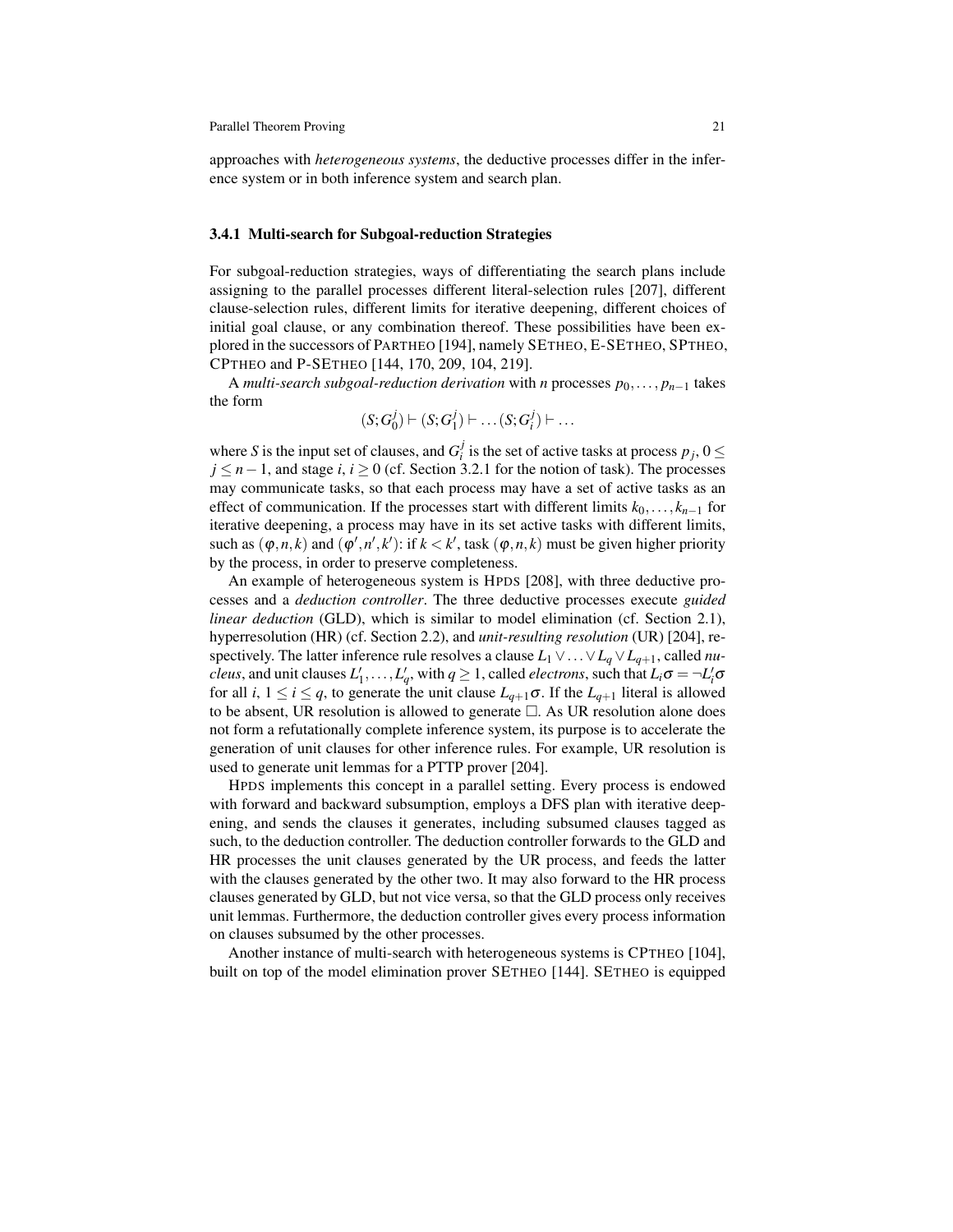with a resolution-based prover preprocessor, named Delta [193], with the idea of generating in advance, by resolution, clauses that could be useful as lemmas for the subgoal-reduction derivation. CPTHEO replaces preprocessing by cooperation in a parallel setting: it launches SETHEO and Delta in parallel, and lets SETHEO use the clauses generated by Delta as lemmas, according to different communication schemes.

For instance, SETHEO sends to Delta goal clauses from tasks that SETHEO cannot solve in the current limit of iterative deepening. Delta responds with lemmas that resolve with those goal clauses. SETHEO restarts with its next round of iterative deepening and a database of clauses enriched with the received lemmas.

Alternatively, SETHEO sends to Delta the literals labeling the open leaves in its current tableau. Delta replies by sending lemmas including *similar* literals of opposite sign. Similarity is measured according to various heuristic criteria [103]. In either scheme Delta ranks its generated clauses and selects the best to be sent as lemmas. The ranking is based on clause size, with small size deemed preferable, size of  $\Pi(\varphi)$  for clause  $\varphi$ , with large size deemed preferable, assuming that a clause that required more inferences to be generated is more precious, and similarity-based criteria [103].

### 3.4.2 Multi-search for Ordering-based Strategies

Multi-search for ordering-based strategies was introduced with the *Team-Work method* [84, 9, 88, 10, 89, 91, 92, 87, 197]. Team-Work is devised for purely equational problems, but its concept applies just as well to first-order logic with equality. The Team-Work method provides for *n* deductive processes  $p_0, \ldots, p_{n-1}$ , one of which also plays the role of *supervisor*. All processes start with the same input problem, the same inference system, a time period, again the same for all processes, but different search plans. For instance, in the context of the given-clause algorithm, this may mean different evaluation functions to select the given clause [5, 166, 88, 33, 169, 191]. Every process develops its own derivation and builds its own database of clauses independently. When the allotted time period expires, every process evaluates its current database of clauses, based on a set of heuristic measures, the same for all processes. For example, the number of generated clauses may indicate how productive a process has been, while the number of deleted clauses may suggest whether the process has generated some very effective simplifiers or subsumers.

Then, every process sends to the supervisor its scores according to the heuristic measures. The supervisor picks a winner, the one with the best scores, and broadcasts its identity, say  $p_j$ . The winner  $p_j$  becomes the supervisor for the next round, and all the other processes send to  $p_j$  their best clauses according to other heuristic criteria, relative to individual clauses [5, 88], rather than the whole database. For example, an equation that has simplified many other clauses may be deemed precious. The new supervisor  $p_j$  broadcasts its database, enriched with these best clauses received from the others. In this manner, all deductive processes restart with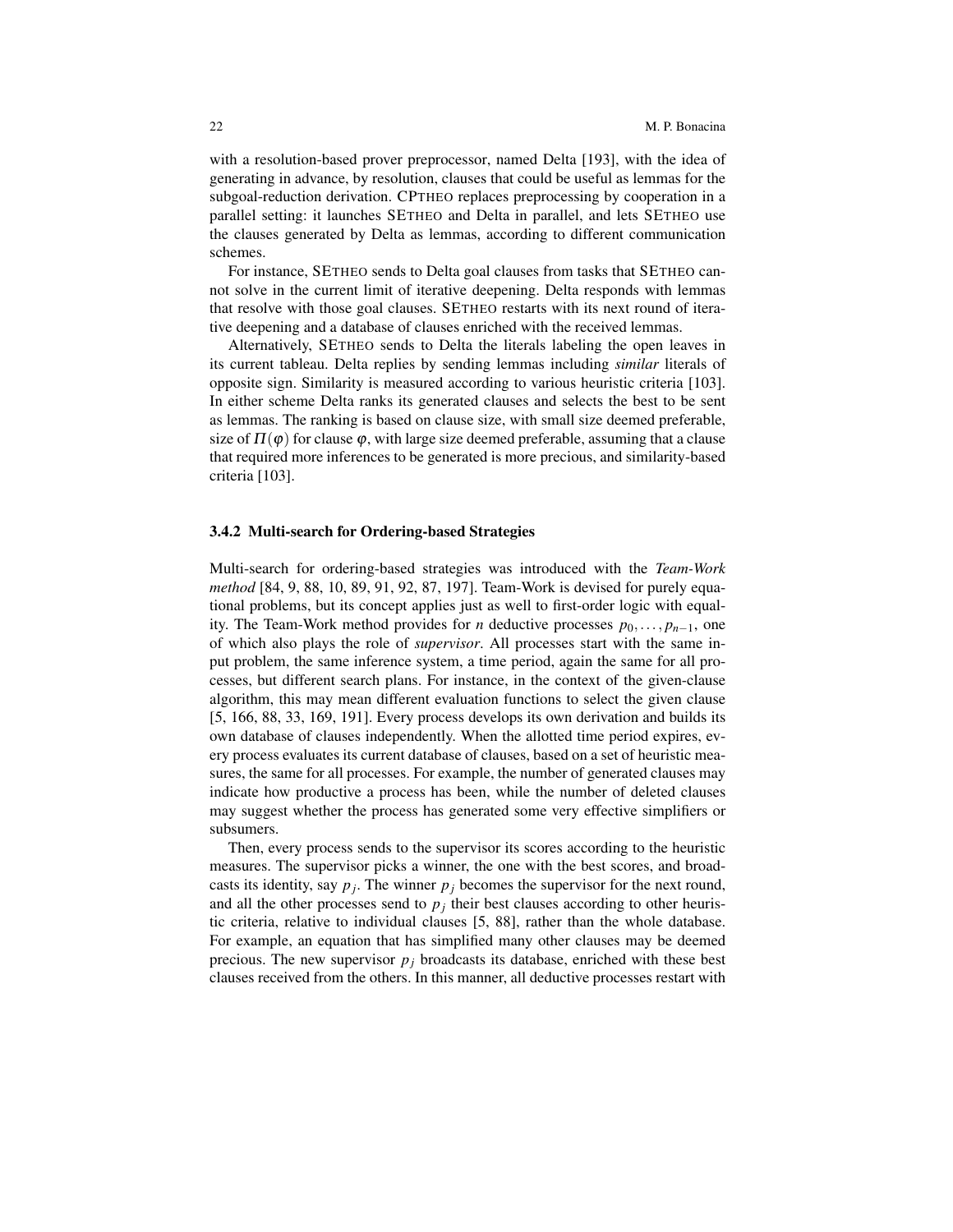the best database generated thus far and augmented with selected good clauses from the other derivations.

A *multi-search ordering-based derivation* with *n* processes *p*0,..., *pn*−<sup>1</sup> has the form

$$
S_0^j \vdash S_1^j \vdash \dots S_i^j \vdash \dots
$$

where  $S_i^j$  is the database of clauses at process  $p_j$ ,  $0 \le j \le n-1$ , and stage *i*, *i* ≥ 0. Initially,  $S_0^0 = S_0^1 = \ldots = S_0^{n-1} = S$  is the input set of clauses. Such a derivation is a *refutation* if  $\square \in S_i^j$  for some *i* and *j*. A *Team-Work derivation* is a multi-search ordering-based derivation characterized by a series  $\mathscr{A} = i_0 < i_1 < \ldots < i_k < i_{k+1} <$ ... of special stages, where  $i_0 = 0$ , and for all  $i \in \mathcal{A}$ ,  $S_i^0 = S_i^1 = \ldots = S_i^{n-1}$ : the stages in  $\mathscr A$  are those where all the processes restart with the same database.

*Fairness* of a multi-search derivation does not require that all search plans be fair. In the context of Team-Work, it is sufficient that at least one of the search plans is fair, and that a database produced by a fair search plan is selected as the winner infinitely often [9].

Starting at least with OTTER [164, 165, 166, 169], automatic theorem provers have many options and parameters that can be set for each problem. A multi-search a la Team-Work adds even more, including the set of heuristics to evaluate databases, ` the set of heuristics to evaluate clauses, and the time period. One may also program the prover to vary selected parameters during a derivation. For example, the time period may increase over time, so that the processes cooperate a lot at the beginning and behave more independently later, or vice versa. The sequential basis for the implementation of Team-Work is the DISCOUNT theorem prover [10, 90], meaning that every  $p_i$  executes an instance of DISCOUNT.

The purpose of Team-Work is to *interleave* and *combine* different search plans. The periodic restart from a common database lets a process apply a search plan to a database generated by another search plan, realizing the interleaving. The mechanism whereby the database of the winner is enriched with clauses deemed good by other processes provides the combination. Since different search plans may generate clauses in different orders, their interleaving and combination may enable one of the processes to discover a proof sooner than any of the search plans would allow if applied sequentially. The downsides include the delays imposed by the periodic synchronizations, and the risk that the heuristics are misleading, so that discarding the databases with lower scores will make the search longer rather than shorter.

Ingredients of Team-Work appeared also in multi-search approaches with heterogeneous systems. For example, *requirement-based cooperative theorem proving* [102] prescribes to run SPASS and DISCOUNT in parallel. The two provers communicate by *expansion requests* and *contraction requests*. In an *expansion request*, a prover sends to the other a clause  $\varphi$ , and the receiver replies by sending all resolvents between ϕ and the clauses in its already-selected list. In a *contraction request*, a prover sends to the other a clause  $\varphi$ , and the receiver replies by sending all its clauses that contract  $\varphi$ .

The TECHS system [86] is even more heterogeneous, as it runs in parallel SPASS, DISCOUNT, and SETHEO, thereby mixing contraction-based and subgoal-reduction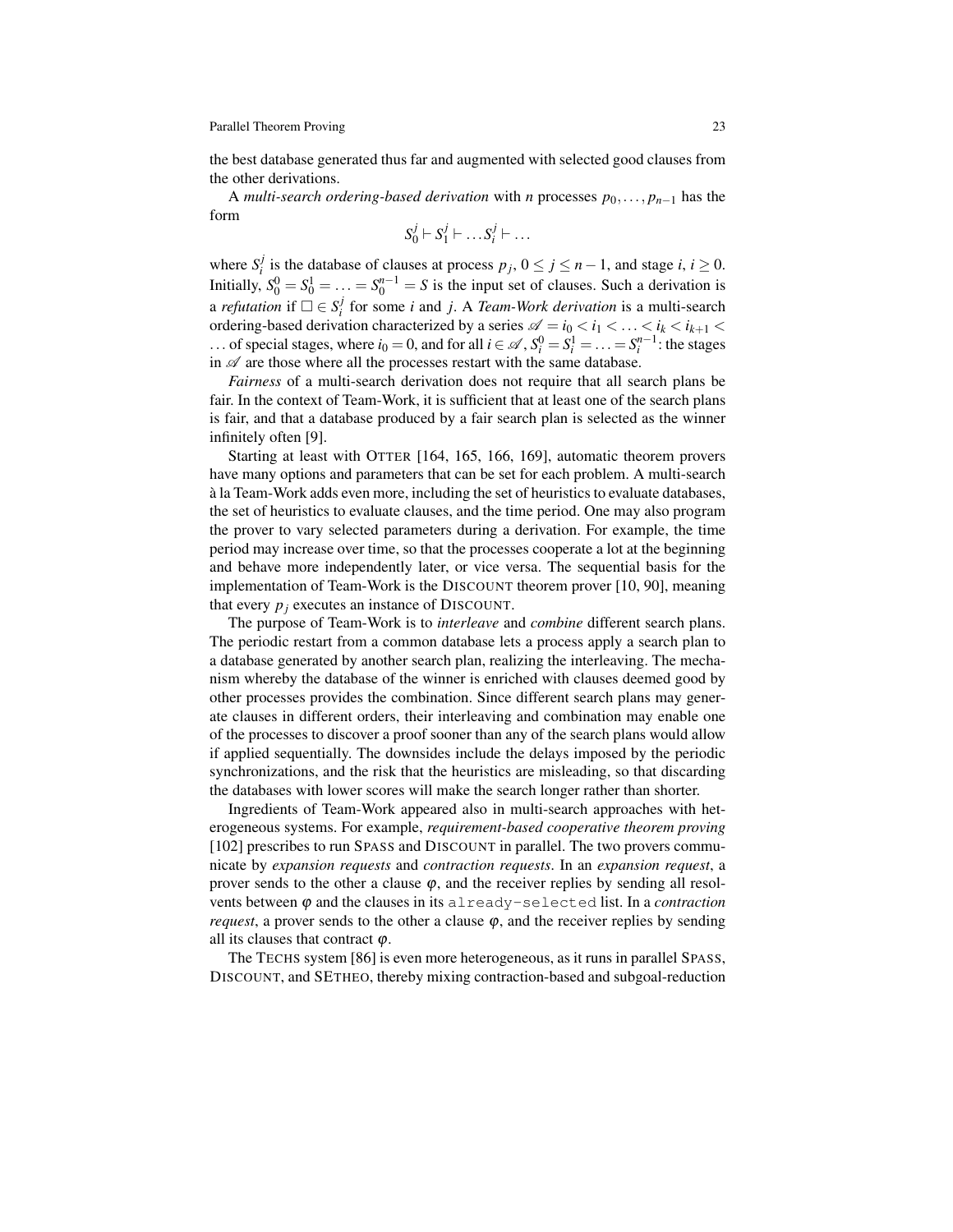strategies, a feature that recalls HPDS and CPTHEO (cf. Section 3.4.1). In TECHS, SPASS and DISCOUNT exchange equations, while SPASS and SETHEO exchange lemmas, from SPASS to SETHEO, and subgoals, from SETHEO to SPASS. These heterogeneous systems share with Team-Work the notion of heuristic selection of good clauses to be shared. For example, short clauses are deemed good, so that unit clauses and especially unit equations are the best.

The legacy of the Team-Work method is threefold. First, the notion of interleaving search plans migrated into the design of search plans for sequential theorem provers: the prover is programmed to execute a search plan for a fixed interval of time, then another one for the next interval, and so on. This feature is available, for instance, in Vampire [137]. This development is rather natural as interleaving is a standard way to simulate a parallel computation by a sequential computation. In the theory of parallel computing, a parallel computation that can be sequentially simulated by interleaving is not regarded as truly concurrent, although we are not aware of results on sequential derivations simulating multi-search derivations. Second, the notion of letting a process send to another one its best clauses is connected with *learning*, in the sense of learning the results of other derivations starting from the same problem [90]. This concept is generalized to learning from proofs of similar problems, as in the approaches that apply machine learning and big data technologies to theorem proving [99, 213]. Third, Team-Work can be considered a forerunner of the *portfolio approach* to parallel SAT-solving (cf. Section 4.1 in this chapter and the chapter on Parallel Satisfiability).

# *3.5 Distributed Search*

A *distributed-search method* is a parallel-search method where the search space is *subdivided* among the parallel deductive processes, in order to subdivide the work to be performed, and possibly reach a solution sooner. As a way to differentiate the searches further, distributed search may also allow the processes to apply different search plans, leading to methods with *both distributed-search and multi-search*.

In general, subdividing the work may mean subdividing data, as in *data-driven* parallelism, or subdividing operations, as in *operation-driven* parallelism. In theorem proving, there are typically few inference rules and a huge number of generated clauses, and therefore the subdivision and the parallelism are naturally data-driven. However, the subdivision is designed knowing which inferences need to be applied to the clauses, so that the two aspects are intertwined. This also means that distributed search is usually coupled with *homogeneous systems*, where all deductive processes feature the same inference system, although in principle it could be combined also with *heterogeneous systems*, where the deductive processes employ different inference systems.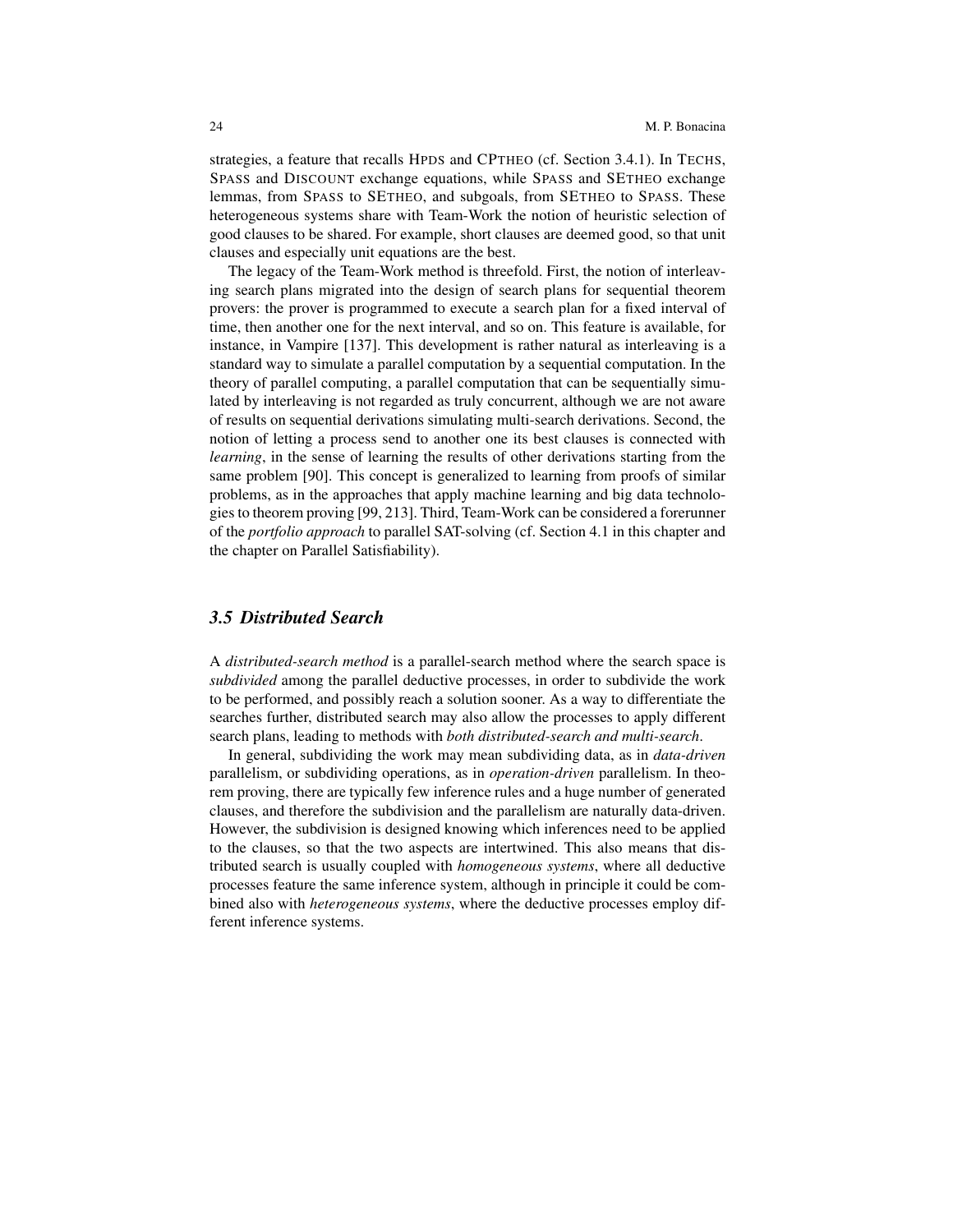#### 3.5.1 Distributed Search for Ordering-based Strategies

Distributed search for ordering-based strategies was introduced with the *Clause-Diffusion methodology* [27, 48, 49, 51], implemented in the *Aquarius* [46, 27, 47, 52] and *Peers* [58, 51] provers, and then investigated through *Modified Clause-Diffusion* [28, 29], the *Peers-mcd* [30, 31, 33, 38] prover, and a formal analysis of distributed search for contraction-based proof search [32, 34]. To the best of our knowledge, Clause-Diffusion was the first parallel-search method for automatic first-order theorem proving, and many of the elements of the analysis of parallelism for deduction (cf. Section 3.3) were discovered with and around Clause-Diffusion and its developments. The reason for calling it a *methodology* is that Clause-Diffusion came since the start with a choice of solutions for several issues. In this presentation we cover all issues and the most mature and most successful solutions, hence Modified Clause-Diffusion, referring the interested readers to the original articles for other possibilities.

#### 3.5.2 The Basic Clause-Diffusion Mechanisms

Clause-Diffusion provides for *n* deductive processes  $p_0, \ldots, p_{n-1}$ , that are all *peers*. In a Clause-Diffusion prover, *n* is a parameter set by the user. All processes start with the same input problem, inference system, and search plan, although different search plans may be assigned. Every process develops its own derivation and builds its own database of clauses independently. The processes are *asynchronous*, as the only synchronization occurs when one sends all others a halting message. This happens, for example, when one of the processes finds a proof.

Clause-Diffusion subdivides the search space by subdividing clauses, so that *every clause is owned by a process*. A *distributed-search ordering-based derivation*, or *distributed derivation* for short, has the form

$$
(O_0;NO_0)^j \vdash (O_1;NO_1)^j \vdash \dots (O_i;NO_i)^j \vdash \dots
$$

where for every process  $p_j$ ,  $0 \le j \le n-1$ , and stage *i*,  $i \ge 0$ ,  $S_i^j = O_i^j \cup NO_i^j$  is the *local database* of clauses at  $p_j$ ;  $O_i^j$  is the set of clauses *owned* by  $p_j$ ;  $NO_i^j$  is the set of clauses *not owned* by  $p_j$ ; and  $\bigcup_{j=0}^{n-1} S_j^j$  represents the *global database* at stage *i*. Initially,  $S_0^0 = S_0^1 = \ldots = S_0^{n-1} = S$  is the input set of clauses. In the early Clause-Diffusion terminology owned clauses are termed *residents* and the others *visitors* or *visiting clauses* [27, 51]. A distributed derivation is a *refutation* if  $\Box \in S_i^j$  for some *i* and *j*.

Since every clause is owned by a process, for every stage  $i, i \geq 0$ , we have  $\bigcup_{j=0}^{n-1} O_i^j = \bigcup_{j=0}^{n-1} S_i^j$ . This also means that every clause  $\varphi \in NO_i^j$  is owned by some  $p_k$ , with  $k \neq j$ , so that  $\varphi \in O_l^k$  for some  $l \geq 0$ . Furthermore, under the customary assumptions that every clause has its own variables, and variants are distinct clauses,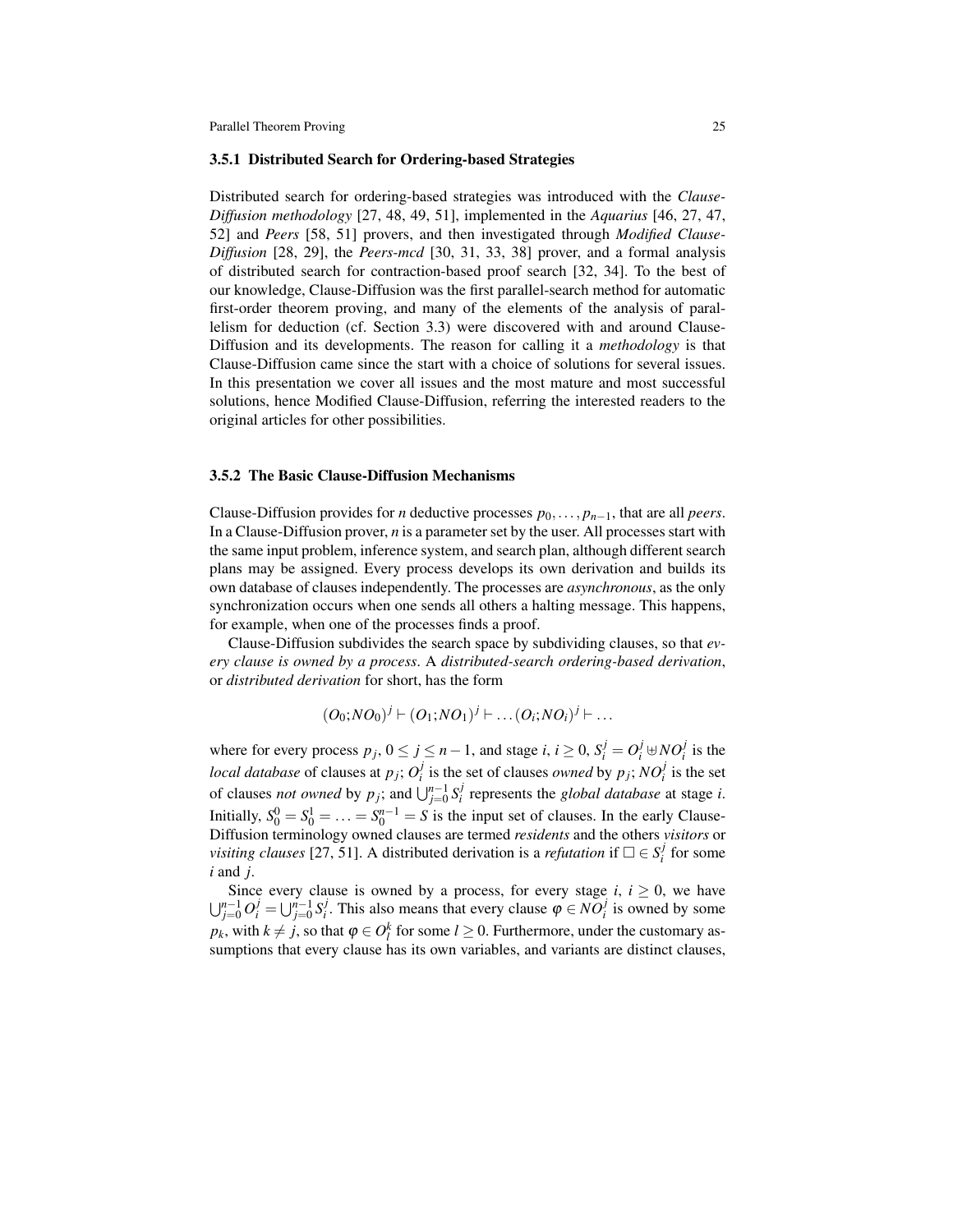every clause is owned by *only one* process, so that  $O_i^j \cap O_i^k = \emptyset$  for all  $i \geq 0$  and  $0 \leq j \neq k \leq n-1$ .

Assume that a clause  $\psi$  is generated by process  $p_j$ , and that its normal form after forward contraction  $\varphi = \psi \downarrow$  is not trivial, so that  $\varphi$  is kept. *Regardless of whether*  $\psi$  was generated by expansion or backward contraction, process  $p_j$  assigns  $\varphi$  to some  $p_k$  according to an *allocation criterion*. The number  $k$  becomes part of the *identifier* of  $\varphi$ : for example, if  $\varphi$  is the *m*-th clause generated and kept by  $p_j$ , its identifier includes the fields  $\langle k,m, j \rangle$ . These three components suffice to identify a clause *uniquely* across all processes, so that the identifier of a clause is a *global* attribute.

If  $k = j$ ,  $p_j$  adds  $\varphi$  to  $O^j$ ; if  $k \neq j$ ,  $p_j$  adds  $\varphi$  to  $NO^j$ . Either way,  $p_j$  applies  $\varphi$  to backward-contract clauses in  $S^j$ , and broadcasts it as an *inference message*  $\langle \varphi, k, m, j \rangle$  to all other processes. This broadcasting mechanism is the reason for the name Clause-Diffusion, as clauses are *diffused*. These messages are called *inference messages*, because received clauses will be used for inferences.

Any other process  $p_q$ ,  $q \neq j$ , upon receiving the inference message  $\langle \varphi, k, m, j \rangle$ applies forward contraction to the received clause  $\varphi$ . If  $\varphi$  is deleted by forward contraction no other operation is needed. Otherwise, let  $\varphi \downarrow$  be the normal form of  $\varphi$  with respect to  $S^q$ , where  $\varphi \downarrow$  and  $\varphi$  may be identical. If  $k = q$ ,  $p_q$  adds  $\varphi \downarrow$  to *O*<sup>*q*</sup>; if *k* ≠ *q*, *p*<sub>*q*</sub> adds  $φ$  ↓ to *NO<sup><i>q*</sup>. Either way, *p<sub>q</sub>* applies  $φ$  ↓ to backward-contract clauses in *S q* .

### 3.5.3 The Subdivision of Clauses in Clause-Diffusion

*Allocation criteria* to subdivide clauses play an important role in differentiating the searches and limiting their *overlap* [32, 34]. The intuition is that different searches, and searches that differ from a sequential one, may enable one of the processes to find a proof sooner. A simple option is that each process assigns clauses according to a *round-robin schedule*, called *alternate-fit* [27, 51] or *rotate* [31]: *p<sup>j</sup>* assigns ϕ to  $p_k$  for  $k = (q+1) \mod n$ , if  $p_j$  assigned the previous clause to  $p_q$ .

In the *half-alternate-fit* criterion [27, 51],  $p_j$  assigns every other clause to itself and in a round-robin manner otherwise. Let  $p_{q_1}$  and  $p_{q_2}$  be the two most recently used destinations; if  $q_1 = j$ ,  $p_j$  assigns  $\varphi$  to  $p_k$  for  $k = (q_2 + 1) \mod n$ ; if  $q_1 \neq j$ ,  $p_j$ assigns  $\varphi$  to itself.

Alternatively, every process  $p_j$  may estimate the work-load of each process as measured by the number of generated clauses, a criterion named *best-fit* [27, 51] or *select-min* [58]. Clearly,  $p_j$  knows exactly how many clauses it generated thus far. For all other processes  $p_q$ ,  $q \neq j$ ,  $p_j$  may consider the latest inference message  $\langle \psi, k, m, q \rangle$  received from  $p_q$  and take *m* as an estimate of the number of clauses generated by  $p_q$ . Then  $p_j$  assigns the next  $\varphi$  to the process with the smallest estimated work-load. However such a criterion may lead the processes to assign too many clauses to others, since a process may under-estimate the work-load of others but not its own. Therefore, this criterion may be corrected by letting each process assign a fixed percentage of clauses to itself as in the *half-alternate-fit* criterion.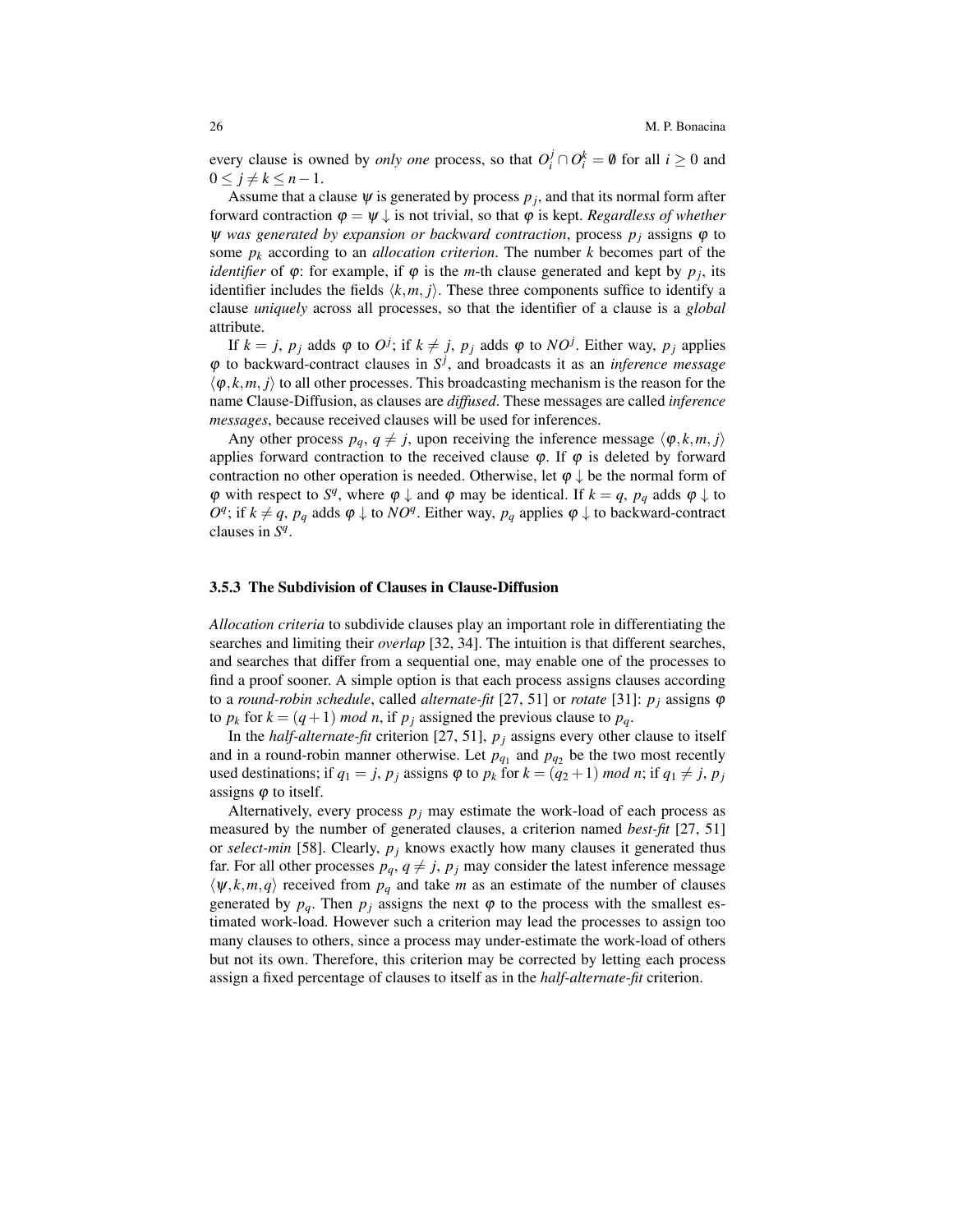A different approach is to determine the owner of a clause *based on properties of the clause itself*. For example, assume that every symbol in the signature has an associated *weight*. The sum of the weights of the symbols occurring in a clause is the weight of the clause. This is a feature that the Clause-Diffusion provers inherit from OTTER, where it is used for *deletion by weight*, a contraction rule that allows the prover to delete all clauses whose weight is above a certain threshold [164, 165, 166, 169]. Such a rule is not adequate (cf. Section 2.2), but it may be useful in practice. A simple weight-based allocation criterion is to assign clause  $\varphi$  to  $p_k$ , where  $k = w \mod n$  and  $w$  is  $\varphi$ 's weight. This criterion was called *syntax* in the *Peers* prover [58, 51].

The next step is to use *information from the ancestor-graph*  $\Pi(\varphi)$  (cf. Section 2.2.1) in order to allocate  $\varphi$ . Since theorem provers save anyway the data to generate  $\Pi(\varphi)$  for every kept clause  $\varphi$  in order to be able to build  $\Pi(\Box)$ , storing this information is no additional burden. This concept is achieved by the *ancestorgraph oriented* (AGO) allocation criteria [31]. The general idea is to use information from the finite portion of the search space that has been generated to assign clauses to processes and therefore induce a subdivision of the search space that lies ahead.

The AGO criterion *parents* determines  $\varphi$ 's owner by applying a function f to the identifiers of  $\varphi$ 's parents. As the function  $f$  may vary, this is actually a family of criteria. If  $\varphi$  was generated from premises  $\psi_1$  and  $\psi_2$  by a binary expansion inference rule, such as resolution, paramodulation, or superposition, its parents are  $\psi_1$  and  $\psi_2$ . If  $\varphi$  is a factor of  $\psi$ , its parent is  $\psi$ . If  $\varphi$  was obtained by normalizing  $\psi$  during backward contraction,  $\psi$  is considered as the sole parent. Since f is a function, clauses that have the same parent(s) are assigned to the same process. The intuition is that clauses that have the same parents are spatially close in the search space, and therefore should belong to the same process. If they were assigned to different processes, the effect could be to bring those different processes to be active in the same region of the search space, increasing their overlap.

The AGO criterion *majority* considers all ancestors of clause  $\varphi$ , that is, all clauses that occur in its ancestor-graph  $\Pi(\varphi)$ . It assigns to every process  $p_j$  a number of votes equal to the number of clauses in  $\Pi(\varphi)$  owned by  $p_j$ . The process, say  $p_k$ , that gets the most votes owns  $\varphi$ . Ties are broken arbitrarily. The idea is that a process that owns the most ancestors of  $\varphi$  is already most active in the region of the search space where  $\varphi$  is, and therefore should get  $\varphi$  as well. Assigning  $\varphi$  to another process, say  $p_q$ , with  $q \neq k$ , could increase the overlap between  $p_k$  and  $p_q$ .

It remains what to do with input clauses. One process, say  $p_0$ , reads the input file and handles input clauses like raw clauses. Most allocation criteria listed above apply regardless of whether the clause was read or generated. The select-min criterion does not apply to input clauses, because at the beginning the processes have no work-load: therefore, select-min assigns input clauses in round-robin fashion. The AGO criteria do not apply to input clauses, because input clauses do not have ancestors. The parents criterion assigns all input clauses to *p*0. The majority criterion cannot proceed in this manner, because otherwise all clauses would belong to  $p_0$ , as *p*<sup>0</sup> would always have the majority of ancestors. This does not happen with the parents criterion, because the function *f* applies to the entire identifiers of parents,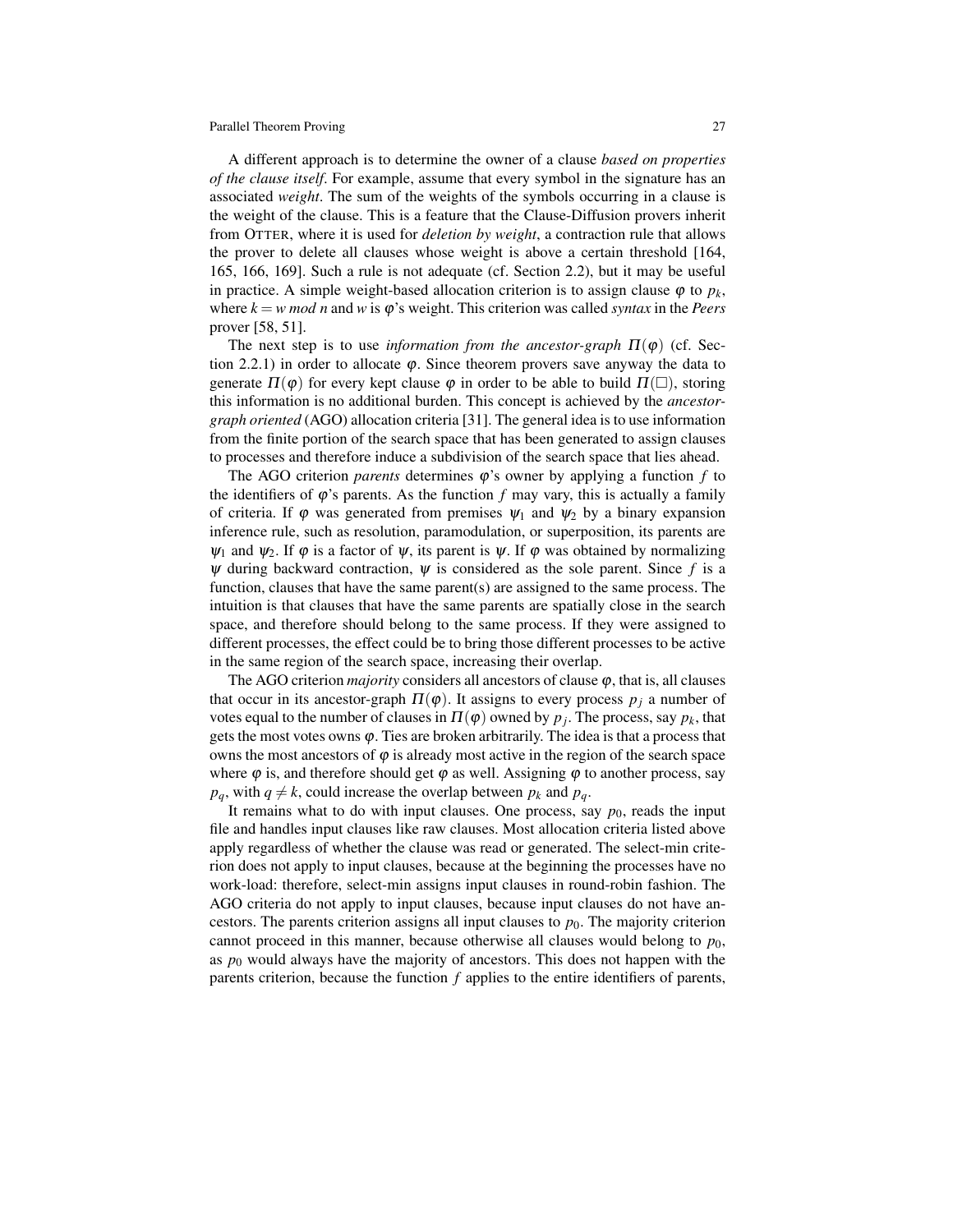not only to the owners. Thus, also the majority criterion assigns input clauses in round-robin style.

### 3.5.4 The Subdivision of Inferences in Clause-Diffusion

In Clause-Diffusion the ownership of clauses induces a *subdivision of expansion inferences* as follows. Assume that  $p_j$  is about resolving clauses  $\varphi = L \vee C$  and  $\Psi = \neg L' \lor D$ , such that  $L\sigma = L'\sigma$ . Clause-Diffusion allows  $p_j$  to proceed with the inference if and only if  $p_j$  *owns*  $\psi$ , that is, the parent with the negative lit*eral resolved upon*. Similarly, assume that *p<sup>j</sup>* is about paramodulating or superposing clause  $\varphi = l \simeq r \vee C$  into clause  $\psi = L[s] \vee D$ , such that  $s\sigma = l\sigma$ . Clause-Diffusion allows  $p_j$  to proceed with the inference if and only if  $p_j$  *owns*  $\psi$ , that is, *the clause paramodulated or superposed into.* When paramodulating  $\varphi$  into  $\psi$ , the prover needs to consider all non-variable subterms of ψ and only *l* and *r* in ϕ. In other words, there is more work connected with the clause paramodulated into. For superposition, that is, paramodulation into equalities, a prover needs to test for both superposition of  $\varphi = l \simeq r \vee C$  into  $\psi = s \simeq t \vee D$  and superposition of  $\psi$  into  $\varphi$ . The owner of  $\psi$  will superpose  $\varphi$  into  $\psi$  and the owner of  $\varphi$  will superpose  $\psi$  into  $\varphi$ . For factoring,  $p_j$  is allowed to generate the factors of  $\psi$  if and only if it *owns*  $\psi$ . For hyperresolution and unit-resulting resolution,  $p_j$  is allowed to proceed if and only if it *owns the nucleus* of the inference step.

As far as contraction inferences are concerned, there is *no subdivision of forwardcontraction inferences*, as every process  $p_j$  applies all the clauses in its current local database S<sup>j</sup> to try to delete or reduce a raw clause it has generated. There is also *no subdivision of backward-contraction inferences that delete clauses*, such as subsumption, functional subsumption, or tautology elimination (cf. Section 2.2). Every process  $p_j$  is allowed to use any clause in  $S^j$  to delete any other clause in  $S^j$  by such an inference rule, regardless of ownership.

On the other hand, ownership is used to *subdivide backward-contraction inferences that generate new clauses*, such as clausal simplification and equational simplification or normalization. Assume that process  $p_j$  detects that clause  $\varphi \in S^j$  can be backward-simplified by some other clause  $\psi \in S^{\tilde{J}}$ . If  $p_j$  owns  $\varphi$ ,  $p_j$  is allowed to generate  $\varphi \downarrow$ . If  $p_j$  does not own  $\varphi$ ,  $p_j$  is allowed to delete  $\varphi$ , but it is not allowed to generate  $\varphi \downarrow$ . Whoever owns  $\varphi$  will generate  $\varphi \downarrow$ , give it a *new identifier*, and broadcast it as inference message.

# 3.5.5 Distributed Global Contraction, Distributed Fairness, and Distributed Proof Reconstruction

Clause-Diffusion led to formulate and solve three general issues in distributed search for ordering-based strategies: *distributed fairness* [27, 48, 51, 29], *distributed proof reconstruction* [29], and *distributed global contraction* [27, 51, 29].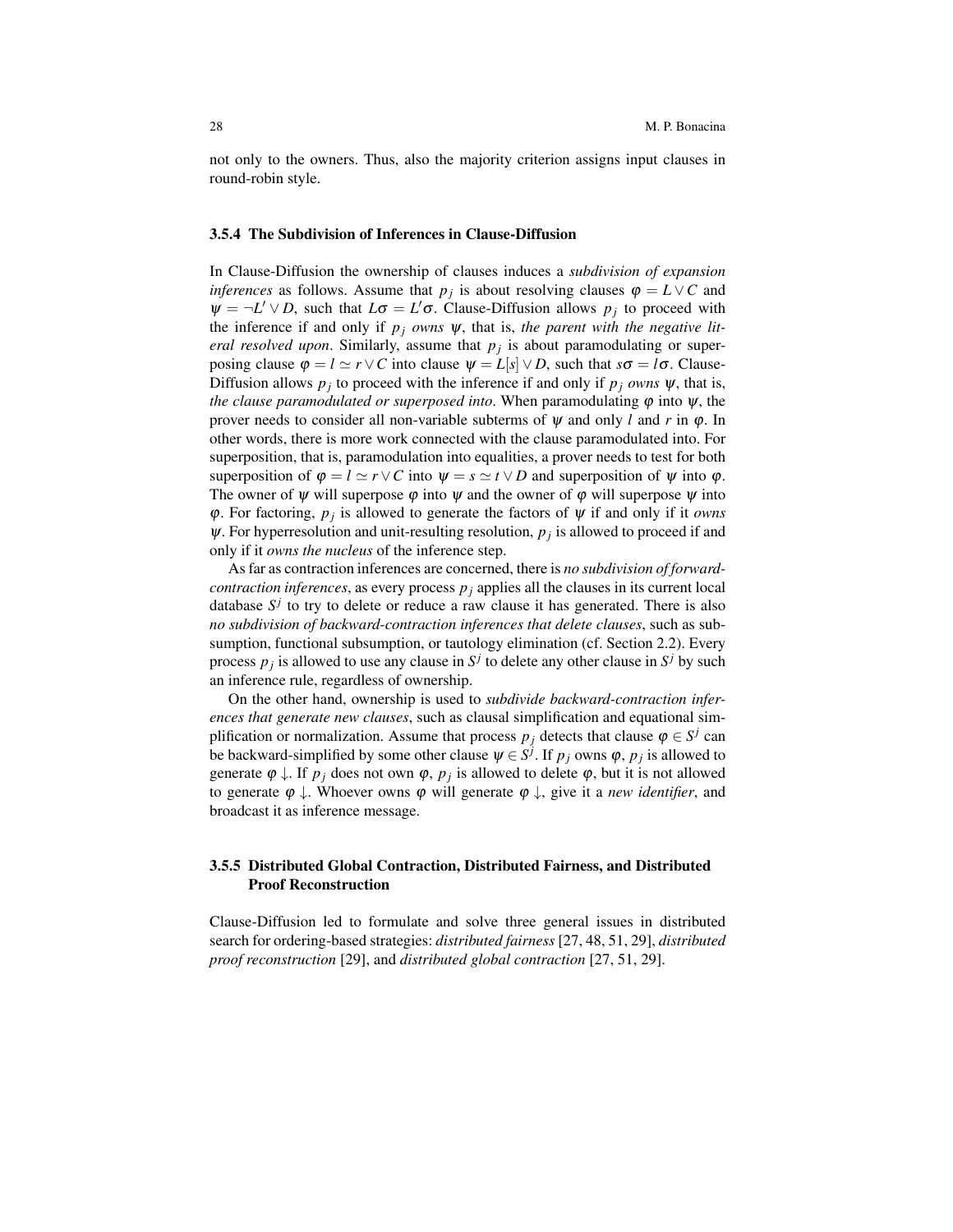Distributed fairness, that is, fairness of a distributed derivation, is guaranteed by two conditions. First, each process must be *locally fair*, which means it considers eventually all irredundant inferences. Second, all persistent irredundant clauses must be broadcast eventually. Clause-Diffusion fulfills the second condition eagerly, by broadcasting kept clauses right after forward contraction. The reason for this eager choice is the second property, namely *distributed proof reconstruction*.

Proof reconstruction requires to save the clauses deleted by backward contraction (cf. Section 2.2.2). Thus, the *distributed derivation* takes the form

$$
(O_0;NO_0;R_0)^j \vdash (O_1;NO_1;R_1)^j \vdash \dots (O_i;NO_i;R_i)^j \vdash \dots
$$

where for every process  $p_j$ ,  $0 \le j \le n-1$ , and stage *i*,  $i \ge 0$ ,  $S_i^j = O_i^j \cup NO_i^j$  is the database of clauses at process  $p_j$  and stage *i*, partitioned into owned  $(O_i^j)$  and not owned  $(NO_i^j)$  clauses, while  $R_i^j$  is the set of clauses that  $p_j$  deleted by backward contraction. *Distributed proof reconstruction* means that if  $\Box \in S_i^k$ , process  $p_k$  can reconstruct  $\Pi(\Box)$  by consulting only  $S_i^k \cup R_i^k$ . In order to guarantee distributed proof reconstruction, it is not sufficient that all persistent irredundant clauses be broadcast eventually, since clauses deleted by backward contraction, that are redundant and not persistent, may be needed to reconstruct the proof. A stronger, and sufficient, condition is that all clauses ever used as premises are broadcast. This is why Clause-Diffusion lets every process broadcast a clause  $\varphi$  after  $\varphi$  emerges from forward contraction, that is, as soon as  $\varphi$  is ready to be used as premise [29].

The problem of *distributed global contraction* is to ensure that notwithstanding the subdivision of inferences among the parallel processes, if  $\varphi$  is globally redundant at some stage  $i$ ,  $\varphi$  is recognized redundant eventually by every process. Formally, if  $\varphi \in \rho(\bigcup_{j=0}^{n-1} S_i^j)$  at some stage *i*, then for all processes  $p_j$ ,  $0 \le j \le n-1$ , there exists a stage *l*,  $l \ge i$ , such that  $\varphi \in \rho(S_l^j)$ *l*<sup>*j*</sup>
<sub>*l*</sub>. Assume that  $\varphi \in \bigcup_{j=0}^{n-1} S_i^j$ , and  $\varphi \in \rho(\bigcup_{j=0}^{n-1} S_j^j)$ , because there is a  $\psi \in \bigcup_{j=0}^{n-1} S_j^j$  such that  $\psi$  can delete  $\varphi$  by contraction. By the broadcasting mechanism of Clause-Diffusion, the two clauses are guaranteed to meet at every process, so that global redundancy becomes local redundancy. By fairness, every process eventually applies  $\psi$  to delete  $\varphi$ , so that global contraction becomes local contraction, unless the derivation succeeds sooner. Furthermore, by the subdivision of backward simplification, distributed global contraction is achieved while avoiding both the redundancy of letting all processes generate  $\varphi \downarrow$  and the redundancy of preventing all processes but the owner from deleting  $\varphi$ .

In summary, Clause-Diffusion is a methodology to transform a sequential ordering-based theorem-proving strategy into a distributed one, in the sense that each parallel process executes the sequential strategy, modified with subdivision of labor and communication according to Clause-Diffusion. If the requirements for distributed fairness are fulfilled, a complete sequential strategy yields a complete distributed strategy.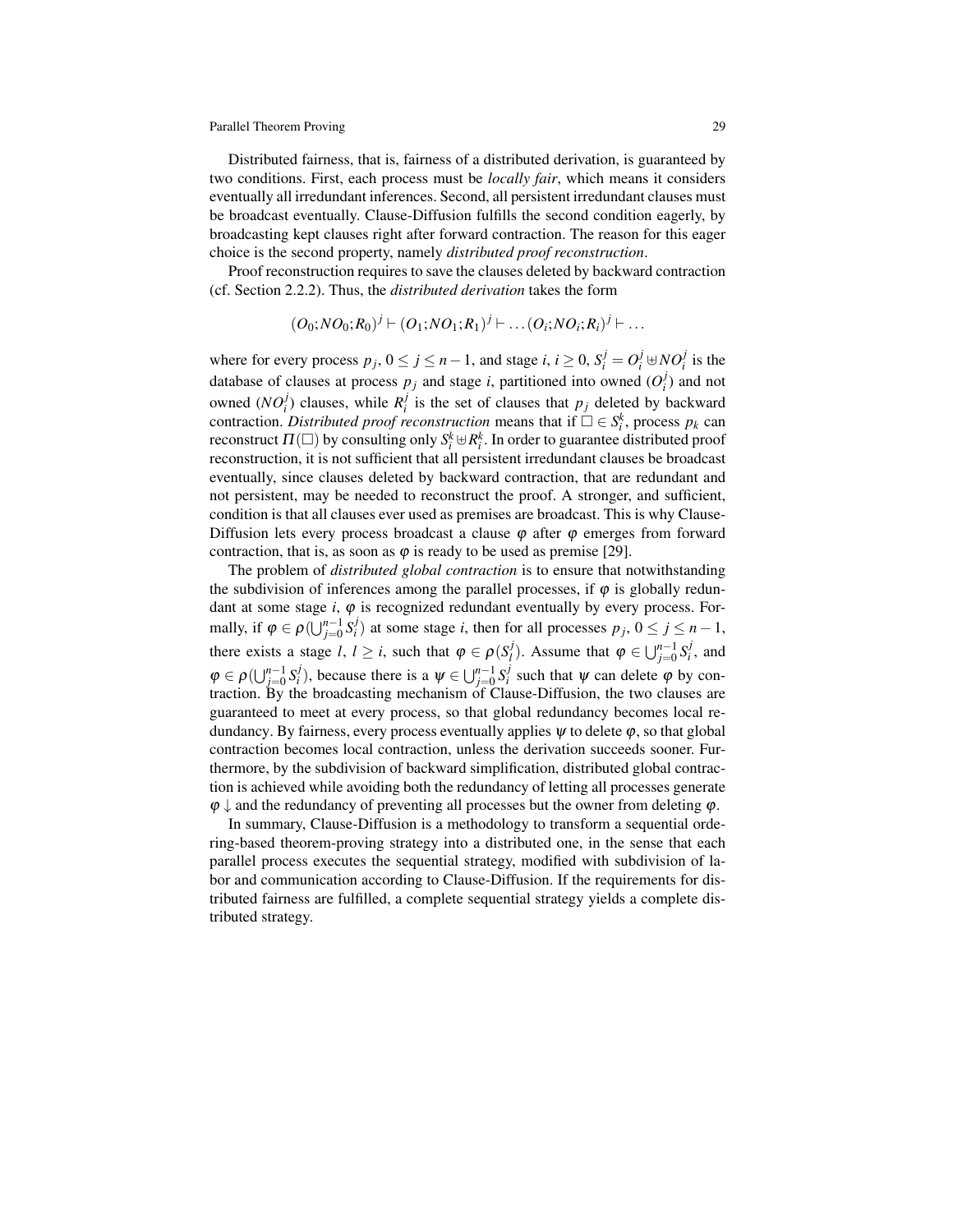#### 3.5.6 The Clause-Diffusion Provers

At the implementation level, Clause-Diffusion is a methodology to transform a sequential ordering-based theorem prover into a distributed one, and indeed all Clause-Diffusion provers have a pre-existing sequential code base.

The first Clause-Diffusion prototype is *Aquarius* [46, 27, 47, 52]. Aquarius is the parallelization of OTTER 2.2 [165], using PCN for communication by message passing [101, 70]. Aquarius implements the *rotate* allocation criterion, with variants such as letting every process  $p_j$  own the factors of  $\varphi$  if  $p_j$  owns  $\varphi$ , or even allowing every process to own all input clauses. The latter trick violates the principle that every clause is owned by *only one* process, and it was tried only to watch its effect in experiments, especially when the input clauses include the axioms of some theory. Since Otter implements *unfailing* or *ordered* completion [120, 12], Aquarius offers also a Clause-Diffusion parallelization of ordered completion. Aquarius features also multi-search, since its options enable the user to shut off the subdivision of clauses, so that every process assigns all its generated clauses to itself, and attach different search plans to the processes. For a Clause-Diffusion prover that uses the given-clause algorithm, different search plans may mean different evaluation functions to select the given clause [164, 5, 165, 166, 88, 33, 169, 191].

While Aquarius, like OTTER, handles first-order logic with equality, the subsequent Clause-Diffusion provers focus on equational logic. A reason for this choice is that a motivation for exploring distributed search is to avoid the backwardcontraction bottleneck, and backward contraction is crucial to solve equational problems.

The second Clause-Diffusion prototype is *Peers* [58, 51], whose name, chosen by Bill McCune, emphasizes that the deductive processes in Clause-Diffusion are peers. Peers is the parallelization of code from the *Otter Parts Store* (OPS), for theorem proving in equational theories possibly with *associative-commutative* (AC) function symbols, using p4 for communication by message passing [67]. If paramodulation is done modulo AC [175], there are generally so many ACparamodulants that generating all AC-paramodulants between the given equation and all those in already-selected is too much for an iteration of the givenclause loop (cf. Section 3.2.2). Therefore, Peers employs a variant of the givenclause algorithm, called *pairs algorithm*: in every iteration of the loop the prover selects *a pair of equations* and performs all expansion inferences from the equations in the pair, provided at least one of them comes from to-be-selected. The evaluation function to select the best clause as given clause is replaced by an evaluation function that selects the best pair of equations.

Peers implements the *rotate*, *syntax*, and *select-min* allocation criteria, with variants such as allowing every process  $p_j$  to own  $\varphi \downarrow$ , if  $p_j$  owns  $\varphi$  and  $\varphi \downarrow$  is generated by backward contraction. Assume that the input set *S* is satisfiable. In principle, a theorem-proving strategy may not terminate, because it is a semi-decision procedure. In practice, a theorem prover terminates on a satisfiable input, because either it generates a finite saturated set (cf. Section 2.2), or, more likely, because it reaches a predefined threshold on running time or memory space. For the first kind of situ-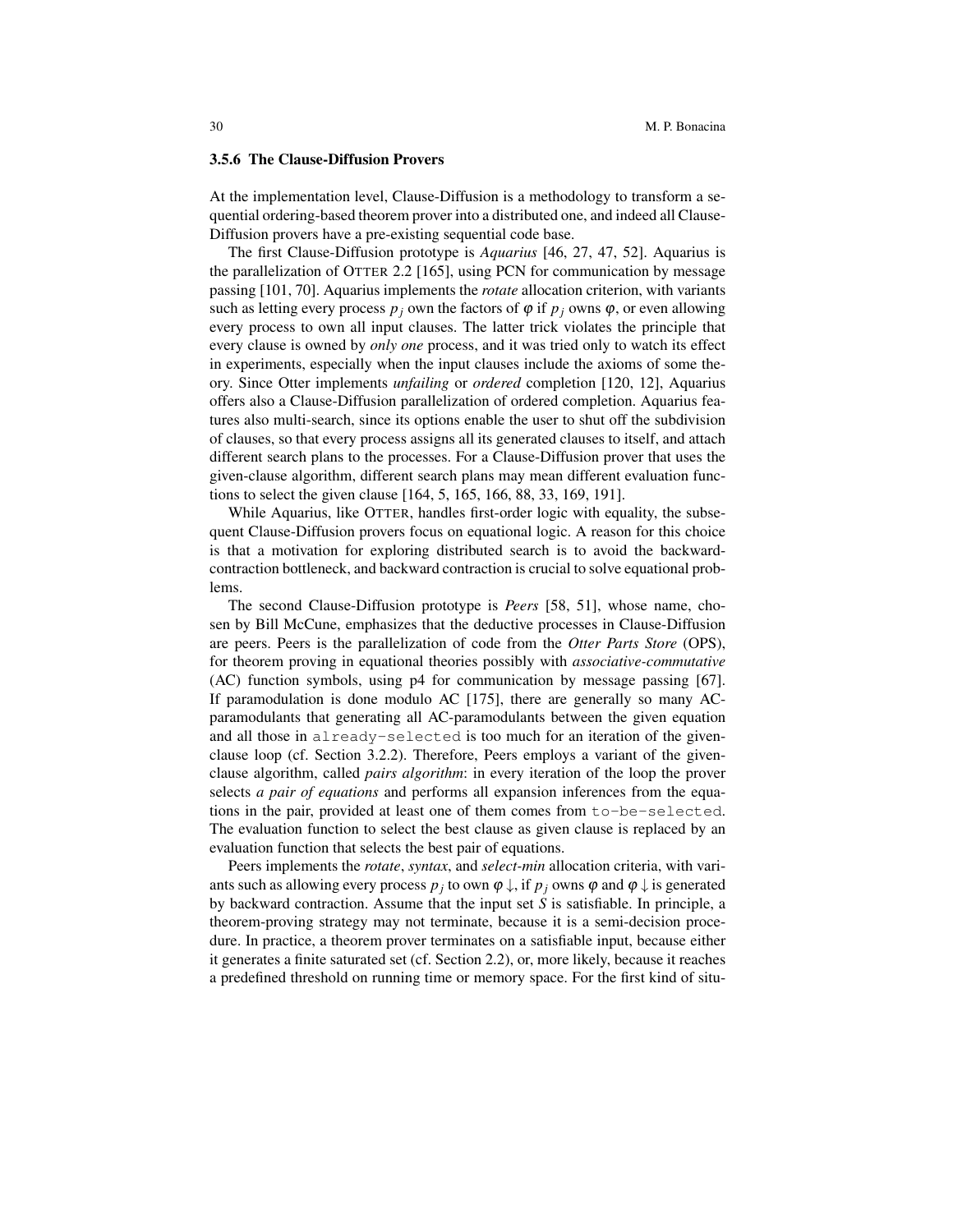ation, Peers implements the *Dijkstra-Pnueli global termination detection algorithm* [212] to recognize that all processes are idle. For the second kind of situation, a process  $p_k$  that reached a threshold broadcasts a message to inform all others that it quits the search. Clause-Diffusion allows  $p_0, \ldots, p_{k-1}, p_{k+1}, \ldots, p_{n-1}$  to continue, but in Peers and its successors, for simplicity, such a message from  $p_k$  is a halting message.

The third Clause-Diffusion prototype is *Peers-mcd*, thus named because it implements Modified Clause-Diffusion. The first version, called *Peers-mcd.a* [29], is obtained by modifying Peers to execute Modified Clause-Diffusion, still using code from OPS as sequential base and p4 for message passing.

The second version, dubbed *Peers-mcd.b* [30], is the parallelization, according to Modified Clause-Diffusion, of version 0.9 of the EQP prover [167] for equational theories possibly with *associative-commutative* (AC) function symbols. In addition to ordered paramodulation or superposition (cf. Section 2.2), EQP features *blocking* [199, 139, 11, 128] and *basic paramodulation* [14]. Blocking prevents a paramodulation step whose most general unifier contains at least a pair  $x \leftarrow t$  where t is reducible. Basic paramodulation stipulates that a term is *basic*, if it is not introduced by a substitution, and restricts paramodulation and simplification to apply only to basic terms. The restriction to simplification is not implemented in EQP, renouncing refutational completeness. In terms of search plan, EQP features both given-clause algorithm and pairs algorithm. Peers-mcd.b and its successors inherit all these features, and adopt the Message Passing Interface (MPI) and its implementation mpich for message passing [110].

Peers-mcd.b is the first Clause-Diffusion prover to implement the AGO allocation criteria (cf. Section 3.5.3). The EQP prover made history by proving mechanically that *Robbins algebras are Boolean* [168, 78], a conjecture remained open in mathematics since 1933 and considered a challenge in automatic theorem proving since 1990 [220]. Thanks to the AGO allocation criteria, Peers-mcd.b exhibited *super-linear speedup* on several problems, including two lemmas representing two thirds of the proof of the Robbins theorem [30, 31], and the *Levi commutator problem in group theory* [33].

The following version of Peers-mcd is *Peers-mcd.c*, that features version 0.9d of EQP as sequential base. Peers-mcd.c maintains the super-linear speedup in the first two lemmas that form the proof of the Robbins theorem, and adds an almost linear speedup in the third lemma [37].

*Peers-mcd.d* [38] still has EQP0.9d as sequential base. It differs from all previous versions of Peers-mcd, because it offers distributed search, multi-search, and their combination. It can run in one of three modes: (1) *pure distributed-search mode:* the search space is subdivided among the processes; all processes execute the same search plan; (2) *pure multi-search mode:* the search space is not subdivided; every process executes a different search plan; and (3) *hybrid mode:* the search space is subdivided, and the processes execute different search plans.

A first way to differentiate the search plans in Peers-mcd.d is to have half the processes execute the given-clause algorithm and the other half execute the pairs algorithm. Another way is to let the processes employ different evaluation functions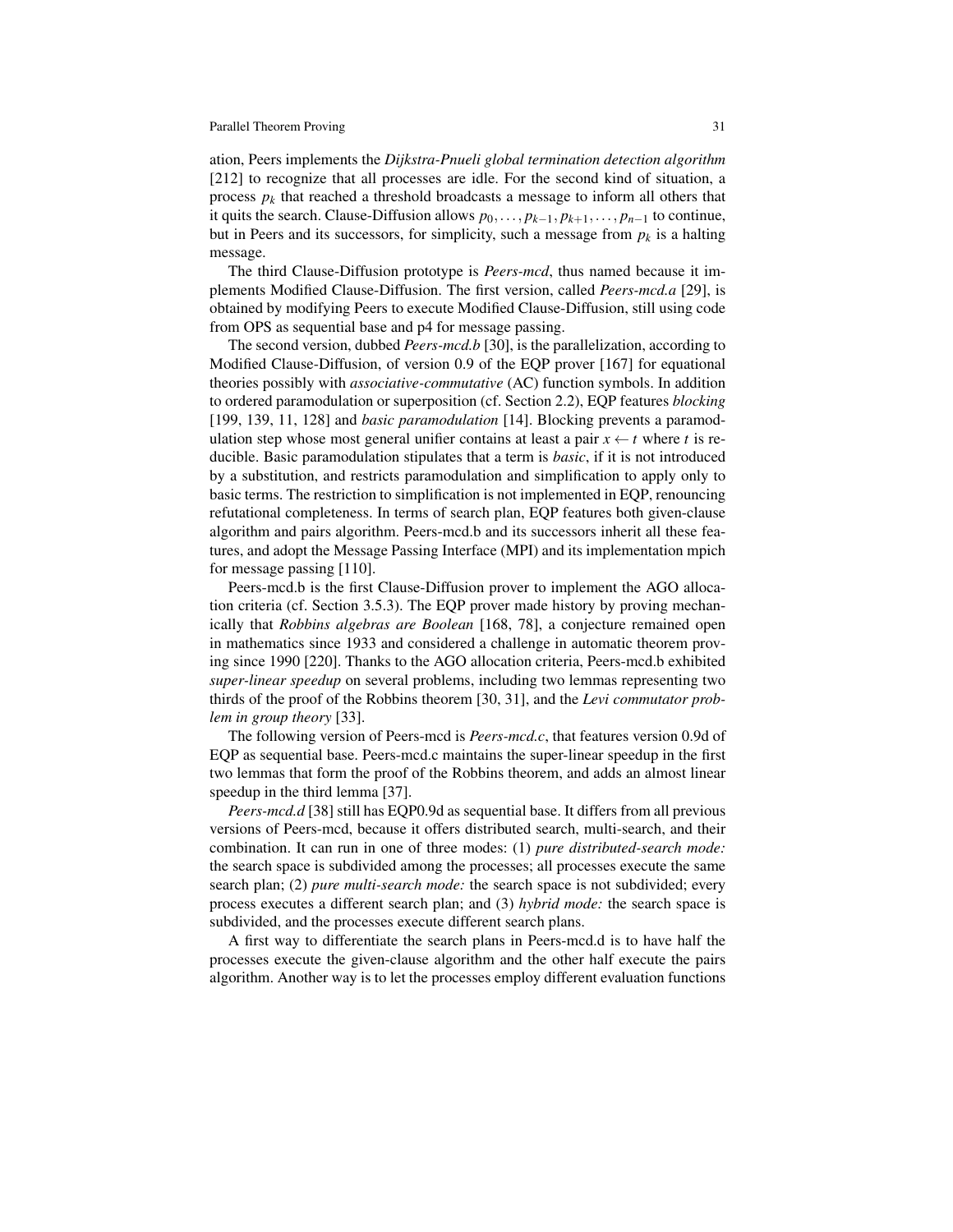to select the given clause or pair of equations. The two ways may also be combined, if the number of processes is sufficiently high.

Peers-mcd.d implements three heuristic evaluation functions to select given clauses based on their similarity with the target theorem [5, 88, 38]. If multi-search with similarity-based heuristics is selected, process  $p_k$  executes the given-clause algorithm with the first heuristic function if  $k \mod 3 = 0$ , with the second heuristic function if *k* mod  $3 = 1$ , and with the third heuristic function if *k* mod  $3 = 2$ . These heuristics do not apply to the pairs algorithm.

Peers-mcd.d also turns the pick-given-ratio parameter into a way of differentiating searches in multi-search. This parameter appeared first in OTTER [164, 165, 166, 169] and has been adopted by most ordering-based theorem provers [191]. It allows the prover to mix best-first search and breadth-first search: if the parameter pick-given-ratio has value *x*, the given-clause/pair algorithm picks the oldest, rather than the best, equation/pair once every  $x + 1$  choices. In other words, it picks the best according to the heuristic evaluation function  $x$  times, then the oldest, and then it repeats. Peers-mcd.d lets each process use a different value of pick-given-ratio: if multi-search with different ratios is selected, process  $p_k$ resets its pick-qiven-ratio to  $x+k$ .

Prior to the Robbins theorem, another challenge problem for automatic theorem provers were the *Moufang identities in alternative rings* [6]. Alternative rings are rings where the product is not associative. The first automated proofs of these identities by a sequential prover involve several ingredients [6], including inference rules that *build the cancellation laws* in the inference system [122]. Peers-mcd.d proves the Moufang identities in alternative rings *without cancellation laws* and exhibiting several instances of *super-linear speedup* with respect to EQP0.9d [38]. This finding suggests that parallel search can even compensate for a weaker inference system. These results are obtained in pure distributed-search mode or hybrid mode, whereas multi-search alone shows no speedup at all. The best performances arise in hybrid mode. Thus, distributed search is necessary to conquer these problems, and the addition of multi-search improves the outcome further.

In summary, super-linear speedup by Clause-Diffusion is possible, precisely because parallel search, and all the more distributed search, does not mean executing in parallel the same steps of the sequential search, but generating a *different search*, that may visit the search space in a different way. The analysis of the experiments shows that whenever there is a super-linear speedup, the Clause-Diffusion prover *generates fewer clauses* than the sequential prover, *retains a higher percentage* of them, and generates a *different proof* [31, 38]. Generating fewer clauses and retaining more of them suggest better focus and less redundancy. Thus, the interpretation of the experiments is that an effective subdivision of the search space prevents the processes from overlapping too much, reduces the amount of redundancy, and allows the winning process to focus on a proof sooner. Since the proof is often not unique, these differences also reflect in a different proof being found. Note that different proof does not necessarily mean shorter proof: in theorem proving a shorter proof may require a longer run. The observation of super-linear speedup also indicates that the sequential search plan is not optimal for the problem, which is not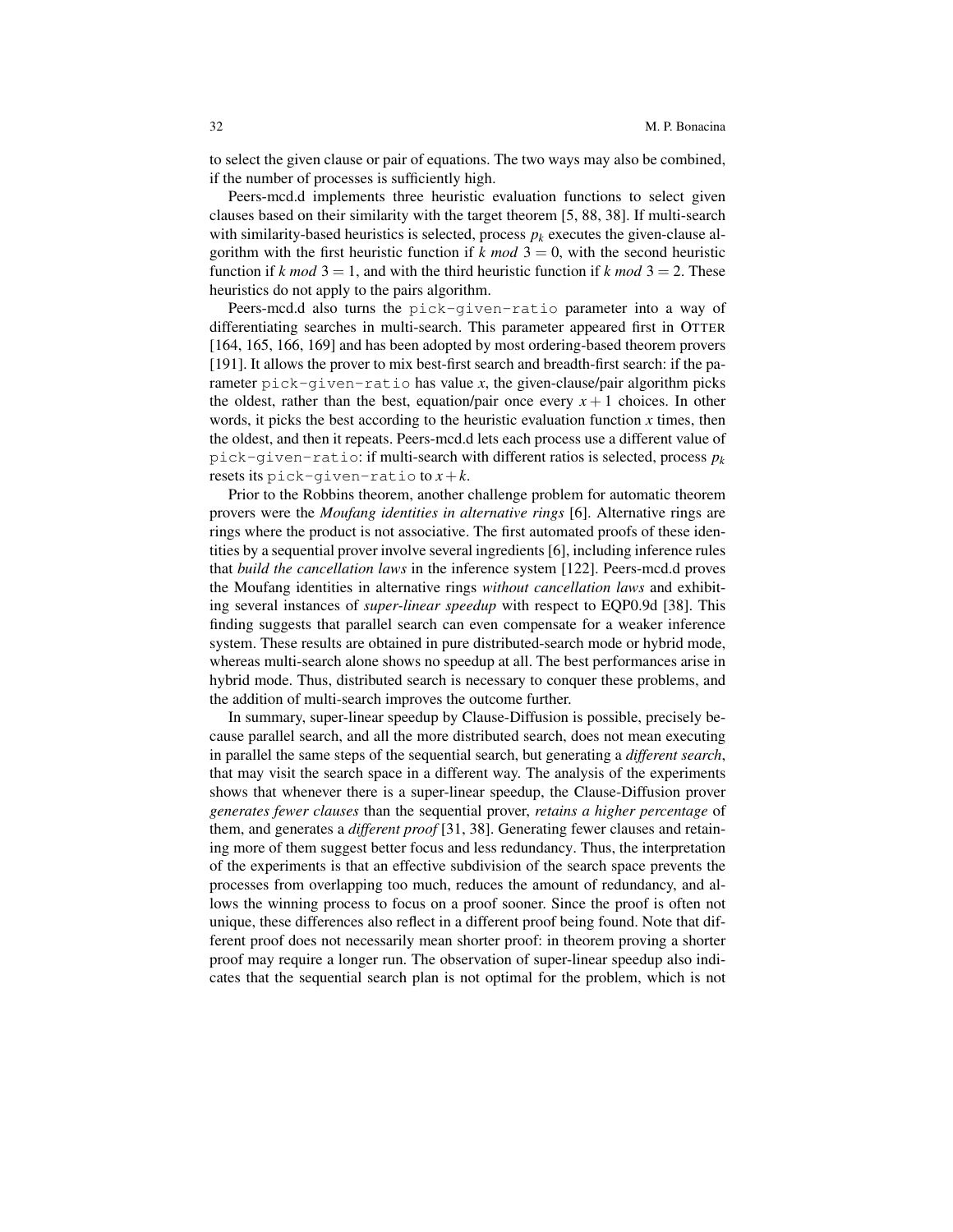surprising, given the generic and still largely syntactic nature of most heuristics in theorem proving.

While generating a different search may yield a faster proof, up to the point of a super-linear speedup, it also means that *scalability* may be irregular. Precisely because the point is not to use more computers to do the same steps, there is no guarantee that the performance improves regularly with the number of processes. For example, it may happen that the performance scales well with up to six processes, and becomes worse with seven or eight. A pattern of this type suggests that the problem may not be hard enough to justify more computing power beyond a certain point, so that subdividing the search space further is counterproductive.

In other cases, the performance oscillates: two processes do better than one, but four do worse than two, and six speed up again; or, neither four nor six improve, but seven or eight do. In these instances, an explanation is that the subdivision of the search space in Clause-Diffusion depends on the number of processes, as it is done by dynamic allocation of generated clauses during the derivation. Assume that we have two processes  $p_0$  and  $p_1$ . When we add a third process  $p_2$ , the portions of the search space assigned to  $p_0$  and  $p_1$  change with respect to what they were with two processes. The three searches developed by  $p_0$ ,  $p_1$ , and  $p_2$ , differ from those developed by  $p_0$  and  $p_1$  when running as two processes. Since the result depends on the subdivision of the search, it may happen that two processes do better than four on a certain combination of problem and strategy. However, combining distributed search and multi-search may smooth these oscillations improving scalability [38].

# 4 Discussion

In this section first we draw connections between parallel theorem proving and parallel satisfiability solving. The readers will find more by reading this chapter together with those on Parallel Satisfiability and Cube and Conquer. Then, we discuss future directions for research in parallelization of theorem proving in the light of advances in first-order model-based reasoning [44].

# *4.1 Parallel Theorem Proving and Parallel Satisfiability*

The idea of subdivision of the search space in Clause-Diffusion influenced the design of the parallel SAT solver PSATO [227, 228], which is considered a forerunner of the *divide-and-conquer approach* to parallel SAT-solving. More generally, research in parallel SAT-solving inherited from research in parallel theorem proving the focus on *parallel search*. In addition, inferences and data in propositional logic are simpler than in first-order logic, so that there is no room for parallelism below or at the inference level. The concepts of *distributed search* and *multi-search* apply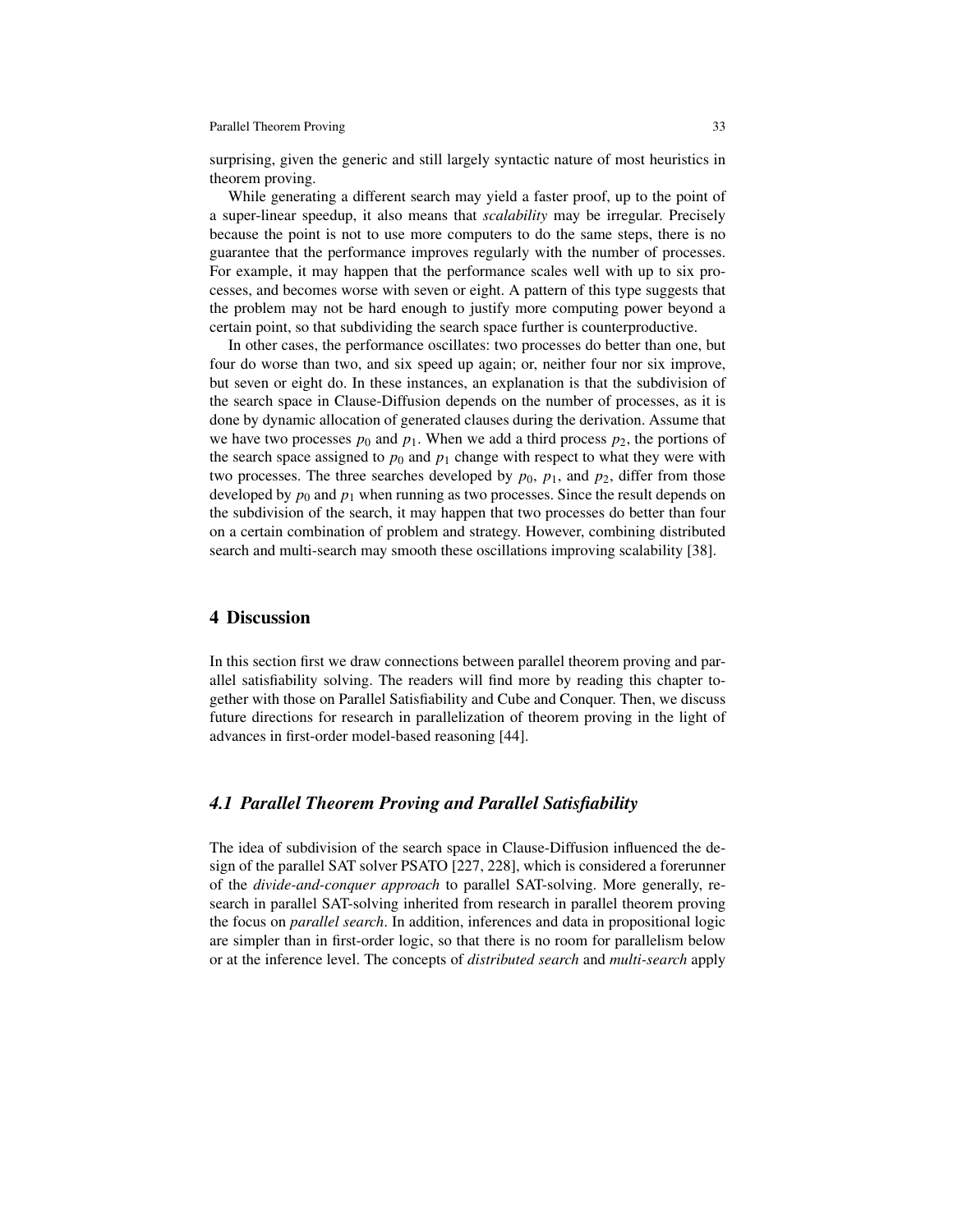with the same meaning also in parallel SAT-solving, corresponding to the *divideand-conquer* and *portfolio* approaches, respectively.

PSATO is a *distributed-search* parallelization of SATO [226, 229], that implements the DPLL procedure [80, 79, 71] for propositional satisfiability. The original Davis-Putnam (DP) procedure [80] is for first-order logic, and features propositional, or ground, resolution. The Davis-Putnam-Logemann-Loveland (DPLL) procedure [79] replaces propositional resolution with *splitting*, seen as breaking disjunctions apart by *case analysis*, to avoid the growth of clauses and the nondeterminism of resolution. Splitting is understood also as *guessing*, or *deciding*, the truth value of a propositional variable, in order *to search for a model* of the given set of clauses. Thus, DPLL is a *model-based* procedure, where all operations are centered around a candidate partial model, called *context*, represented by a sequence, or *trail*, of literals.

A PSATO derivation features  $n+1$  processes, with one master process that subdivides the work, and *n* client processes each searching for a model by executing SATO. The key idea is to subdivide the search space by using *guiding paths*. The notion of guiding path is inspired by the view of the search space of a SAT problem as the tree of recursive calls of the DPLL procedure. In this tree a node has typically two outgoing arcs, one labeled  $L$  and the other labeled  $\neg L$ , where  $L$  is a literal occurring in the input problem. The two arcs correspond to the two cases of the case-splitting on *L* (either *L* is *true* or *L* is *false*), and lead to the two ensuing recursive calls, one where  $L$  is asserted and one where  $\neg L$  is asserted.

A guiding path is a path in this tree; it is represented as a sequence of pairs  $\langle (L_1, \delta_1), (L_2, \delta_2), \ldots, (L_k, \delta_k) \rangle$ , where, for  $1 \le i \le k$ , the  $L_i$ 's are the literals labeling the path;  $\delta_i = 1$ , if  $L_i$  is a first child; and  $\delta_i = 0$ , if  $L_i$  is a second child. A node labeled (*L*,1) is *open*, because *L* is still to be flipped; a node labeled (*L*,0) is *closed*, because *L* has been already flipped. A *job* is given by a pair (*S*,*P*), where *S* is the input set of clauses and *P* is a guiding path. Given a path  $P = \langle (L_1,0), (L_2,0), \ldots, (L_i,1), \ldots, (L_k,\delta_k) \rangle$ , where *i* is the smallest index for which  $\delta_i = 1$ , two new *disjoint* paths are generated by splitting on  $L_i$ , yielding  $P_1 =$  $\langle (L_1,0), (L_2,0), \ldots, (\neg L_i,0) \rangle$  and  $P_2 = \langle (L_1,0), (L_2,0), \ldots, (L_i,0), \ldots, (L_k, \delta_k) \rangle$ .

In PSATO, the master process is responsible for preparing the jobs and assigning a job and a time limit to each client process. Every client will return either sat with a model of *S*; or unsat, meaning that its assigned subtree contains no model; or a guiding path, representing the search remaining when the time is up. The subtrees assigned to the clients are *disjoint* portions of a finite search space, so that the subdivision has *no overlap* by definition. In contrast, in first-order theorem proving the search space is infinite, its representation is far more complex [55, 34, 39], and a strategy may at most try to *limit the overlap* of the searches by heuristic subdivision criteria as done in Clause-Diffusion (cf. Section 3.5.3).

The transition from the DPLL to the CDCL (Conflict-Driven Clause Learning) procedure [161, 162, 171, 160] is a game changer in parallel SAT-solving like in sequential SAT-solving. CDCL means *conflict-driven SAT*: when the current candidate model falsifies a clause, called *conflict clause*, this conflict is *explained* by a heuristically controlled series of resolution steps, where every resolvent is also a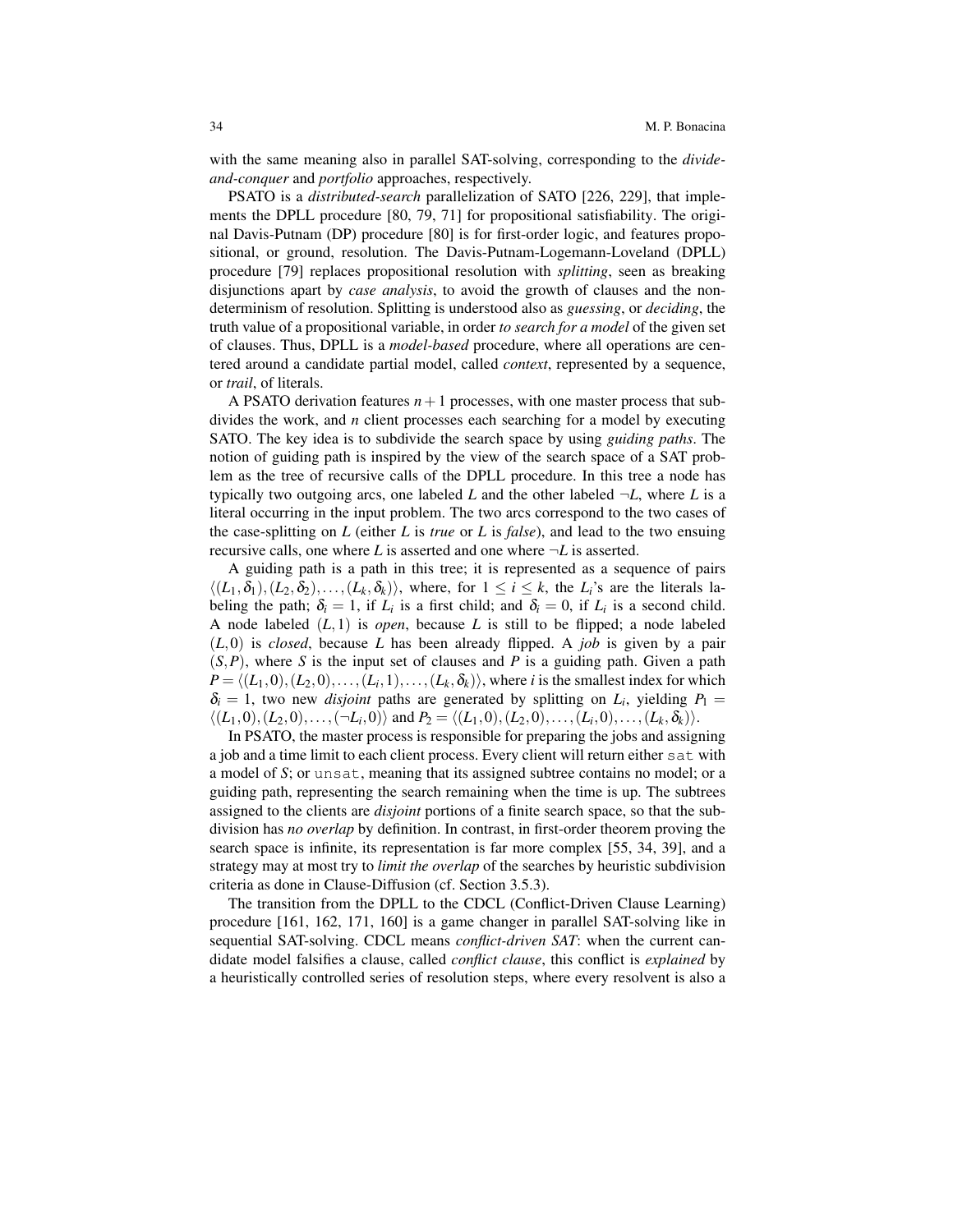conflict clause. A resolvent is *learned*, and the candidate partial model is repaired in such a way to remove the conflict, by satisfying the learned clause and backjumping as far away as possible from the conflict.

Learning a conflict clause is a form of *lemmatization*, as every resolvent is a lemma, a logical consequence of the input set of clauses. All learned clauses are former conflict clauses. Similar to other situations (cf. Section 2.1), a purpose of learning lemmas is to avoid repetitions: in CDCL it prevents the procedure from falling repeatedly in the same conflicts. In this sense, learning clauses is a way of pruning the search space.

The CDCL procedure involves several ingredients, in addition to conflict-driven clause learning and backjumping. *Activity-based decision heuristics* select the literal for the next decision by counting how many times a literal appear in learned clauses and favoring *most active* literals [230].

*Clausal propagation* consists of detecting *conflict clauses* and *implied literals*. A *conflict clause* is a clause whose literals are all *false* in the current candidate model. A literal is *implied* if it is the only unassigned literal of a clause: such a literal must be added to the trail in order to satisfy the clause, which is the *justification* of the implied literal. In the *two watched literals* scheme for clausal propagation [230, 126], it is sufficient to watch two non-*false* (i.e., either *true* or unassigned) literals per clause in order to detect conflict clauses and implied literals. Indeed, a conflict clause has zero non-*false* literals, and a justification has one non-*false* literal, so that a clause with two is neither a conflict clause nor a justification.

The possibility of periodically *restarting* the search with an empty trail and a set of clauses augmented with learned clauses may serve the purpose of compacting the trail or changing dynamically the order with which literals are picked for decision.

From the point of view of our analysis of parallelization of reasoning, *clause learning* is a key difference between DPLL and CDCL. Parallelizing DPLL can be seen as analogous to parallelizing tableau-based *subgoal-reduction strategies*: the database of clauses is *fixed*, equal to the input set, and the strategy searches for a model by exploring a tree that represents a survey of all possible interpretations. On the other hand, parallelizing CDCL can be seen as analogous to parallelizing *expansion-oriented strategies*, as the database of clauses *grows* due to *learning*. In CDCL learned clauses can be deleted based on heuristics (e.g., delete the oldest, or the least involved in resolution). These deletions can be considered a kind of forward contraction, while there is no analogy with backward contraction, since, for example, input clauses are not subject to deletion.

For CDCL, the definition of guiding path is updated to abandon the reference to the search space of a recursive DPLL procedure: a guiding path is simply a sequence of literals, and a node labeled *L* is *open*, if *L* is a decided literal, *closed*, if *L* is an implied literal [187]. Also, the notion of guiding path is replaced by that of *cube* [116]. Logically speaking, a cube is a conjunction, or a set, of literals. In practice, cubes are typically much longer than guiding paths [116].

In keeping with the model-based character of the CDCL procedure, a cube can be understood as an *assignment* that assigns *true* to the literals in the cube. Then, the SAT problem is generalized to the *satisfiability modulo assignment* (SMA) problem,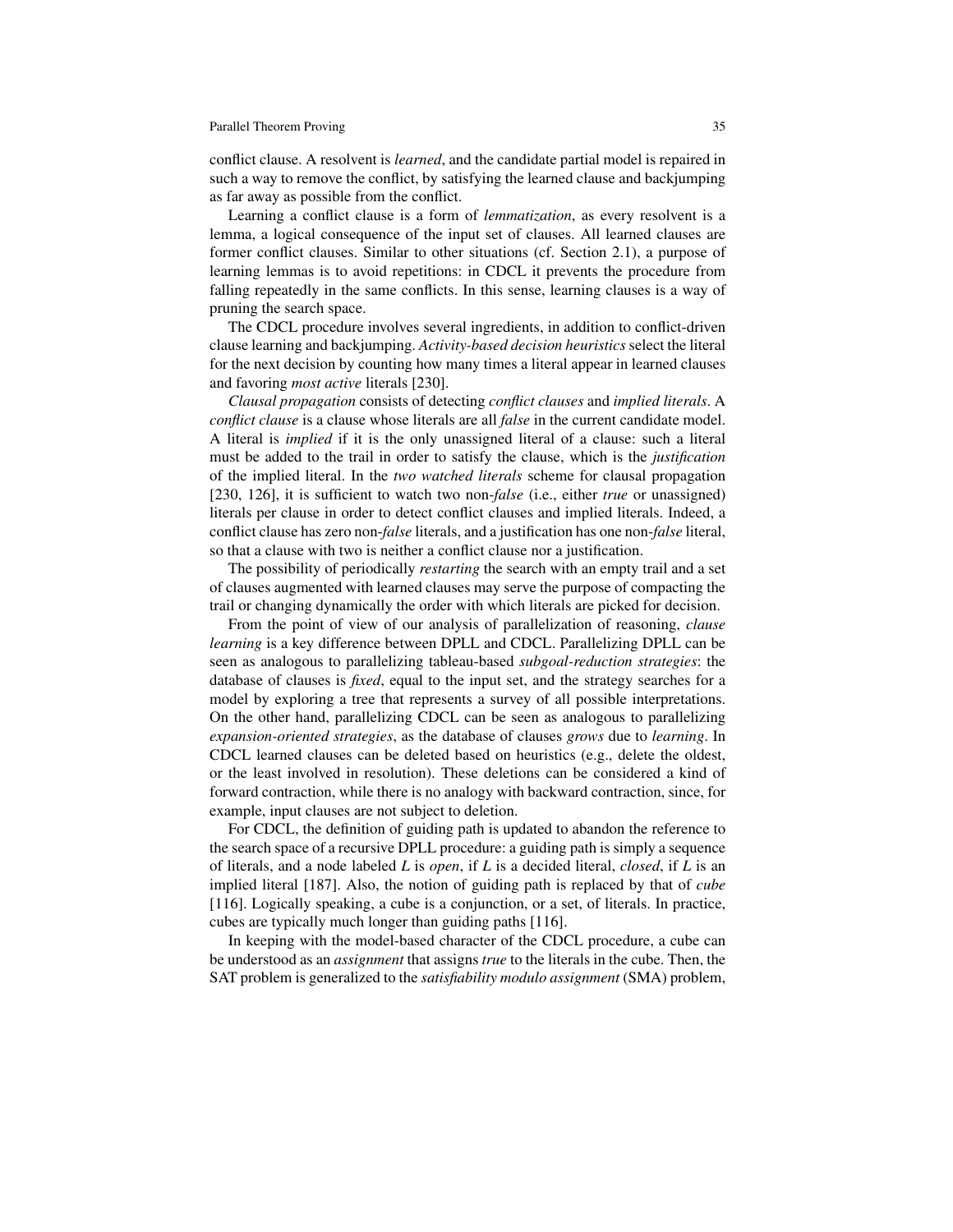defined as the problem of deciding the satisfiability of *S* with respect to an assignment *J* to some of the literals in *S*. If *J* is empty, SMA reduces to SAT, while an intermediate state of a SAT search is an SMA instance, since during the search a SAT solver maintains a partial candidate model represented by an assignment of truth values to propositional variables. Approaches to parallel SAT-solving by distributed search such as PAMIRAXT [187] and *cube and conquer* [116] (cf. the dedicated chapter), attack a SAT problem with input set *S*, by having *n* processes  $p_0, \ldots, p_{n-1}$ working in parallel on *n* SMA instances with input set *S* and initial assignments  $J_0$ ,... $J_{n-1}$ , each containing a distinct cube.

Approaches to parallel SAT-solving by *multi-search* assign to the processes *p*<sub>0</sub>,..., *p*<sub>*n*−1</sub> different search plans, as in MANYSAT [113]. Similar to ATP systems, also SAT solvers have many options and parameters that define the search plan and whose variation may serve the purpose of differentiating the searches. For example, the *pj*'s may employ different heuristics to pick the next literal for decision, or different heuristics to determine when to restart. Another way to differentiate the searches is to use *randomization* as in CL-SDSAT [123]: a randomized SAT solver makes a certain percentage of its decisions at random, starting from a given randomized seed, rather than based on a heuristic. Then, the  $p_j$ 's may use different percentages or different seeds.

Activity-based decision heuristics and restart heuristics tend to *intensify* the search of a process, meaning that the process focuses on a certain region of the search space. In parallel search, this phenomenon may be useful to *reduce the overlap* between the processes, if each  $p_j$  focuses on a different region [112, 111].

In both distributed-search and multi-search parallel SAT-solving methods, the processes may *communicate learned clauses* [112, 113, 187, 123]. A learned clause  $\varphi$  is not sent to a process whose initial cube satisfies  $\varphi$ : indeed, in a model-based strategy a satisfied clause is *redundant* [62]. Upon receiving a learned clause, a process needs to determine its two watched literals for clausal propagation.

Since learned clauses are generated resolvents, communication of learned clauses in parallel SAT-solving reminds one of Clause-Diffusion (cf. Section 3.5.2). The possibility of applying heuristics to select for broadcasting only useful learned clauses is in the spirit of the Team-Work method (cf. Section 3.4.2). A typical heuristic is to broadcast learned clauses whose *size* is below a certain threshold. This is similar to what happens in Clause-Diffusion with *deletion by weight*: a clause whose weight is above the threshold gets deleted by forward contraction and therefore it is not broadcast. This kind of heuristic can be made dynamic by varying the threshold during the search [112]. In propositional logic the size of a clause is the number of its literals. In a SAT solver the size of a clause is the number of its non-*false* literals with respect to the current candidate model. Thus, a clause may have different sizes under different cubes. Therefore, whether a learned clause is communicated depends on the given cube, as suggested in PMSAT [107].

Since a purpose of learning conflict clauses is to prune the search space, receiving from process  $p_k$  a learned conflict clause may help process  $p_j$  prune its search space. This is analogous to what happens in parallel search for ordering-based strategies,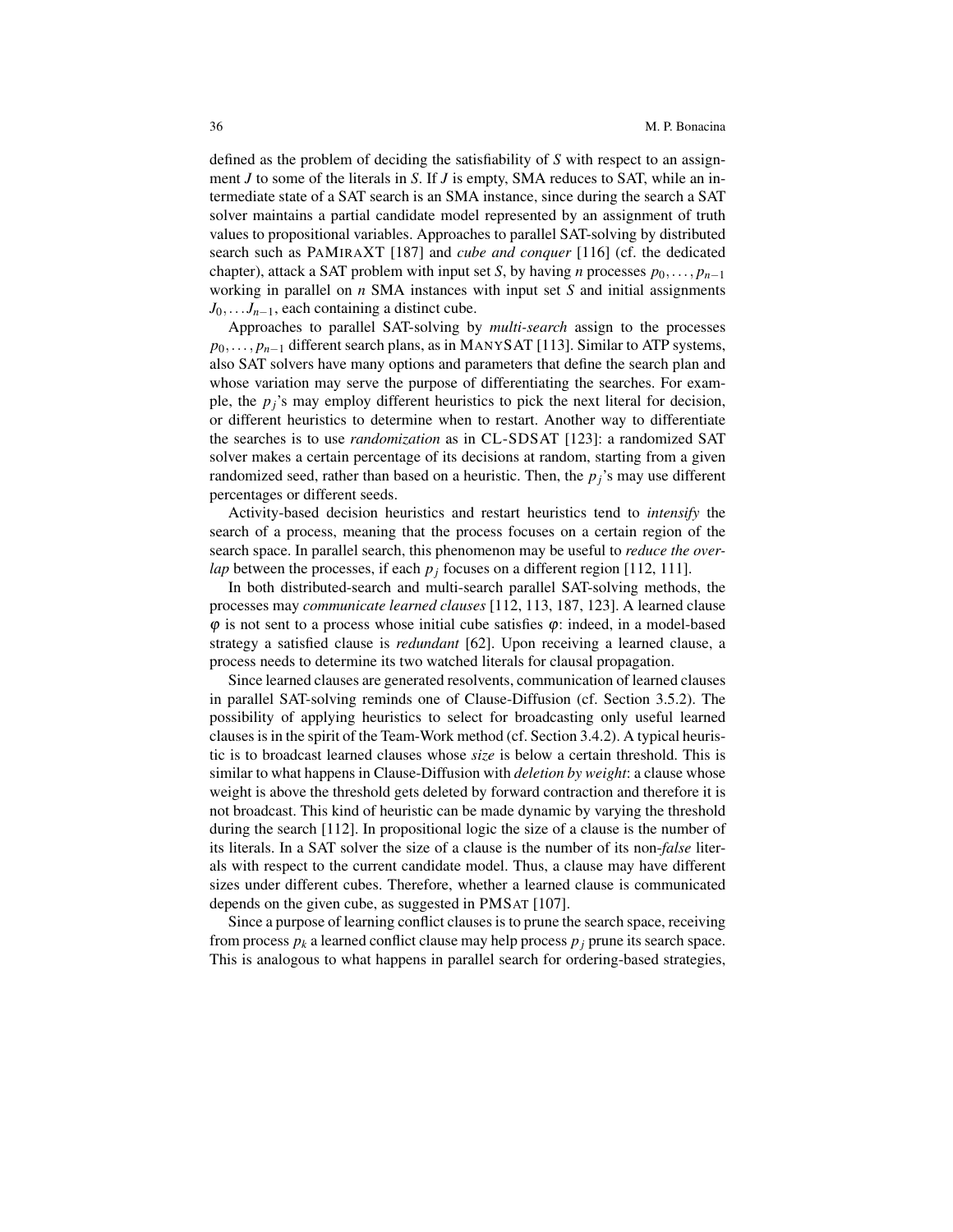where receiving from process  $p_k$  a good simplifier may help process  $p_j$  prune its search space. On the other hand, communication is a cost in both contexts.

In parallel SAT-solving, the communication of learned clauses may be at odd with having low overlap or no overlap: if the processes delve into remote regions of the search space, sharing learned clauses may become useless [112]. In parallel search for theorem proving it is much harder to avoid overlapping searches, and therefore this issue does not arise. The observation of this phenomenon in parallel SAT-solving leads to the notion of subdividing the processes into groups [111]. Processes within a group cooperate, by sharing information such as learned clauses. Each group is devoted to search a different region of the search space, by letting all processes in the group start with the same cube, which is distinct from the cubes given to all other groups.

# *4.2 Parallelism and First-Order Model-Based Reasoning*

Motivations for renewing the quest for parallel first-order theorem-proving methods are not different from those for injecting parallelism in SAT solvers: problems from applications get bigger and bigger; it is hard to improve sequential performance; and parallel hardware is available. In addition, the ATP problem is harder (only semidecidable) and still far less understood than the SAT problem. The research of new approaches to ATP is certainly not over, and there are also approaches that are not new but never or barely considered for parallelization.

The investigation of ways to combine semantics and parallelism in theorem proving is still largely an open problem. *Semantically-guided strategies* assume a *fixed* interpretation for semantic guidance. Among ordering-based strategies, a basic paradigm is that of *semantic resolution*, with *hyperresolution* and *resolution with set of support* as special cases (cf. Section 2.2). Among instance-based strategies, *ordered semantic hyperlinking* (OSHL) enriches hyperlinking with semantic guidance (cf. Section 2.3). A natural idea is to devise *multi-search* methods where the processes employ *different guiding interpretations* for semantic resolution or OSHL. A simple example is to have two parallel processes, one using positive and the other negative hyperresolution.

Another possibility is to design a method that combines distributed search as in Clause-Diffusion (cf. Section 3.5) with a multi-search scheme where the processes adopt different guiding interpretations. While Clause-Diffusion is a general paradigm, it targets especially contraction-based strategies for equational theories and first-order logic with equality (cf. Section 2.2.2). Thus, the challenge is to combine multi-search with different guiding interpretations with distributed search for a logic including equality.

*Model-based strategies* build a candidate partial model and declare unsatisfiability when a contradiction arises, showing that no candidate can be completed in a model of the input set of clauses. Beside model elimination (ME) and ME-tableaux strategies (cf. Sections 2.1, 3.1.1, 3.2.1, 3.4.1), there are other classes of strategies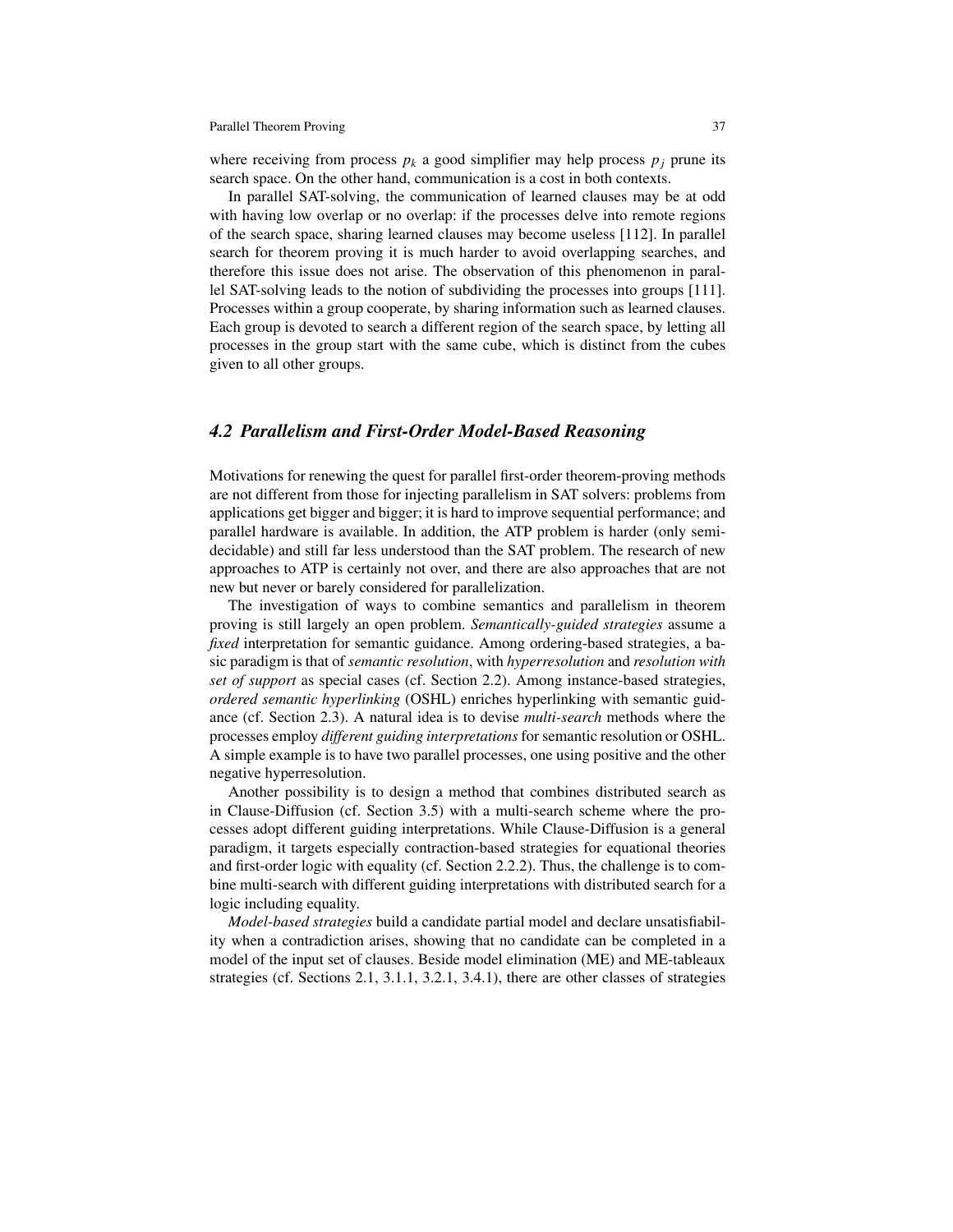that aim at being model-based for first-order logic and have not been considered for parallelization. This is the case for most model-oriented instance-based strategies and hybrid strategies that combine instance generation with tableaux (cf. Section 2.3 and Section 7.3 of [39]), as well as for the *model evolution calculus* that lifts the DPLL procedure to first-order logic [17, 18, 22, 23, 21].

Another example are the methods that integrate an ordering-based strategy for first-order logic with equality with a model-building method. In early approaches the two engines were loosely coupled and the model-building method was a model finder enumerating small models [200]. In later approaches the integration is tight and the model finder is replaced with a CDCL-based SAT [182] or SMT solver [57]. A straightforward approach to parallelization is to have two parallel processes, one executing the first-order strategy and one executing the solver. More ambitious schemes could devote multiple processes to both kinds of reasoning, parallelizing, in the sense of parallel search, both ordering-based strategy and solver. Such schemes could combine approaches to parallel search for SAT solvers (cf. Section 4.1 and the chapters on Parallel Satisfiability and Cube and Conquer), SMT solvers (cf. the chapter on Parallel Satisfiability Modulo Theories), and ordering-based first-order provers (cf. Sections 3.4.2 and 3.5).

SGGS (*Semantically-Guided Goal-Sensitive reasoning*) generalizes CDCL to first-order logic, and is both model-based and semantically-guided [60, 59, 61, 62]. Other approaches to generalizing CDCL include DPLL( $\mathscr{S}\mathscr{X}$ ) [176] and NRCL [2] for effectively propositional logic, and *conflict resolution* [201, 124] for first-order logic. SGGS searches for a model of the input set *S* of clauses, starting from a given *initial Herbrand interpretation I*, and building interpretations  $I[\Gamma_1], I[\Gamma_2], I[\Gamma_3], \ldots$ represented by *SGGS clause sequences*  $\Gamma_1$ ,  $\Gamma_2$ ,  $\Gamma_3$ .... An *SGGS* clause sequence is a sequence of constrained clauses with selected literals. An SGGS-derivation has the form  $\Gamma_0 \vdash \Gamma_1 \vdash \Gamma_2 \vdash \Gamma_3 \vdash \ldots$ , where  $\Gamma_0$  is empty and  $I[\Gamma_0] = I$ . The current SGGS clause sequence corresponds to the current trail in CDCL. The main SGGS activities correspond to those of CDCL as follows.

The SGGS analogue of CDCL decision is *selection* of a literal in any clause added to the current SGGS clause sequence  $\Gamma$ . Selected literals differentiate  $I[\Gamma]$ from Γ . SGGS is possibly the first method that features *clausal propagation at the first-order level*. Clausal propagation in SGGS relies on the concepts of *uniform falsity* and *dependence*. A literal is *uniformly false* in an interpretation, if all its ground instances are *false* in that interpretation. For *I*, a literal is *I*-true if it is *true* in *I*, and *I*-false if it is uniformly false in *I*. SGGS requires that all literals in an SGGS clause sequence are either *I*-true or *I*-false. This invariant ensures that all ground instances of a literal in the sequence are in harmony with respect to *I*. A literal *L depends* on a selected literal *M*, if *M* precedes *L* in Γ , and all ground instances of *L* appear negated among the ground instances of *M* that *M* contributes to *I*[Γ ], so that *M*'s selection makes *L uniformly false* in *I*[Γ ].

Most SGGS concepts and activities are defined *modulo semantic guidance* by *I*, because the system endeavours to make *I*[Γ] different from *I*, since *I*  $\not\models$  *S* (if  $I \models S$ , the problem is solved). For example, it is the *I*-false selected literals in  $\Gamma$ that differentiate  $I[\Gamma]$  from *I*. Similarly, it is the dependence of *I*-true literals on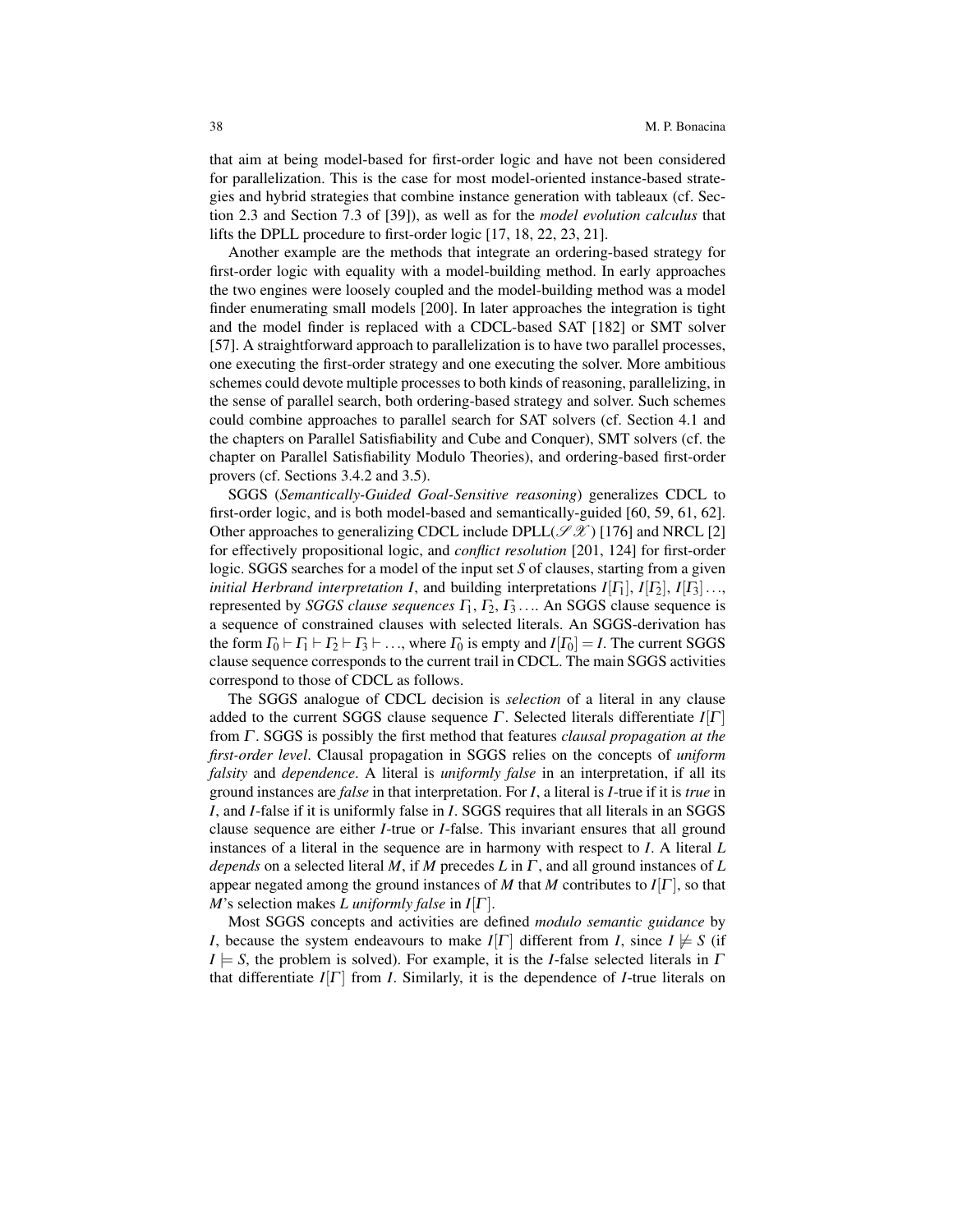*I*-false selected literals that is recorded by *assignments*; and it is *I*-all-true clauses, or clauses whose literals are all *I*-true, that are *conflict clauses* or *justifications* of *implied literal*. When all literals of an *I*-all-true clause are assigned, it means that in an attempt to diversify  $I[\Gamma]$  from *I* to satisfy other clauses, the system made that *I*-all-true clause uniformly false in *I*[Γ ]. When all literals of an *I*-all-true clause but one are assigned, the non-assigned one must be selected, and it is an implied literal, as *all* its ground instances must be *true* in *I*[Γ ] to satisfy the clause.

The SGGS inference system includes *SGGS-extension*, *SGGS-splitting*, *SGGSresolution*, *SGGS-move*, and *SGGS-deletion*. SGGS-extension is an *instance generation* mechanism. SGGS-extension extends the sequence Γ and the candidate model  $I[\Gamma]$ , by adding to  $\Gamma$  an instance of an input clause which covers ground instances not satisfied by  $I[\Gamma]$ . The clause is instantiated in a way that enforces the invariant whereby all literals in Γ are either *I*-true or *I*-false.

*SGGS-splitting* has nothing to do with DPLL splitting. SGGS-splitting of a clause  $\varphi$  by a clause  $\psi$  replaces  $\varphi$  by a *partition*, where all ground instances that a specified literal in  $\varphi$  has in common with  $\psi$ 's selected literal are confined to one clause of the partition. This enables SGGS-resolution or SGGS-deletion to remove such intersections between literals, eliminating duplications or contradictions in the representation of the candidate model. *SGGS-resolution* is a restricted form of first-order resolution, where an implied literal in a justification resolves away a literal that depends on it: for this reason it uses *matching* rather than unification, and allows the resolvent to *replace* the parent that is not a justification. *SGGS-deletion* removes *disposable* clauses, that are redundant, because satisfied by the interpretation induced by the clauses on their left in  $\Gamma$ . In a model-based approach a satisfied clause is redundant.

If SGGS-extension adds a clause in conflict with *I*[Γ ], the first-order CDCL mechanism of SGGS applies. It comprises *explanation* and *solving* inferences. If the conflict clause includes *I*-false literals, SGGS-resolution *explains* the conflict by resolving away those *I*-false literals with implied literals in Γ . An SGGS-extension adding such a clause makes sure that this is possible by applying an appropriate substitution. The explanation inferences yield either  $\Box$  or an *I*-all-true conflict clause, which is then subject to the solving inferences.

If the conflict clause does not include *I*-false literals, only the solving inferences are applied: the conflict clause is *moved* to the left of the clause which its selected literal is assigned to. This *SGGS-move* solves the conflict by *flipping* the truth value in *I*[Γ ] of *all* ground instances of this selected literal. It corresponds to backjumping in CDCL. The moved clause is *learned* in the sense that it becomes the justification of its selected literal. Prior to the move, splitting inferences may apply to make the selected literal of the clause to be moved so precise, that the move will indeed flip the truth value of all its ground instances. Every SGGS-extension with a conflict clause is followed by the explanation and solving inference that solve the conflict.

Because of the novelty of SGGS, its parallelization is a research goal for the long term. Since SGGS is semantically guided by the initial interpretation *I*, the notion of a parallel search with multiple SGGS processes, each using a different *I* for semantic guidance, applies here too. Similar to hyperresolution, the simplest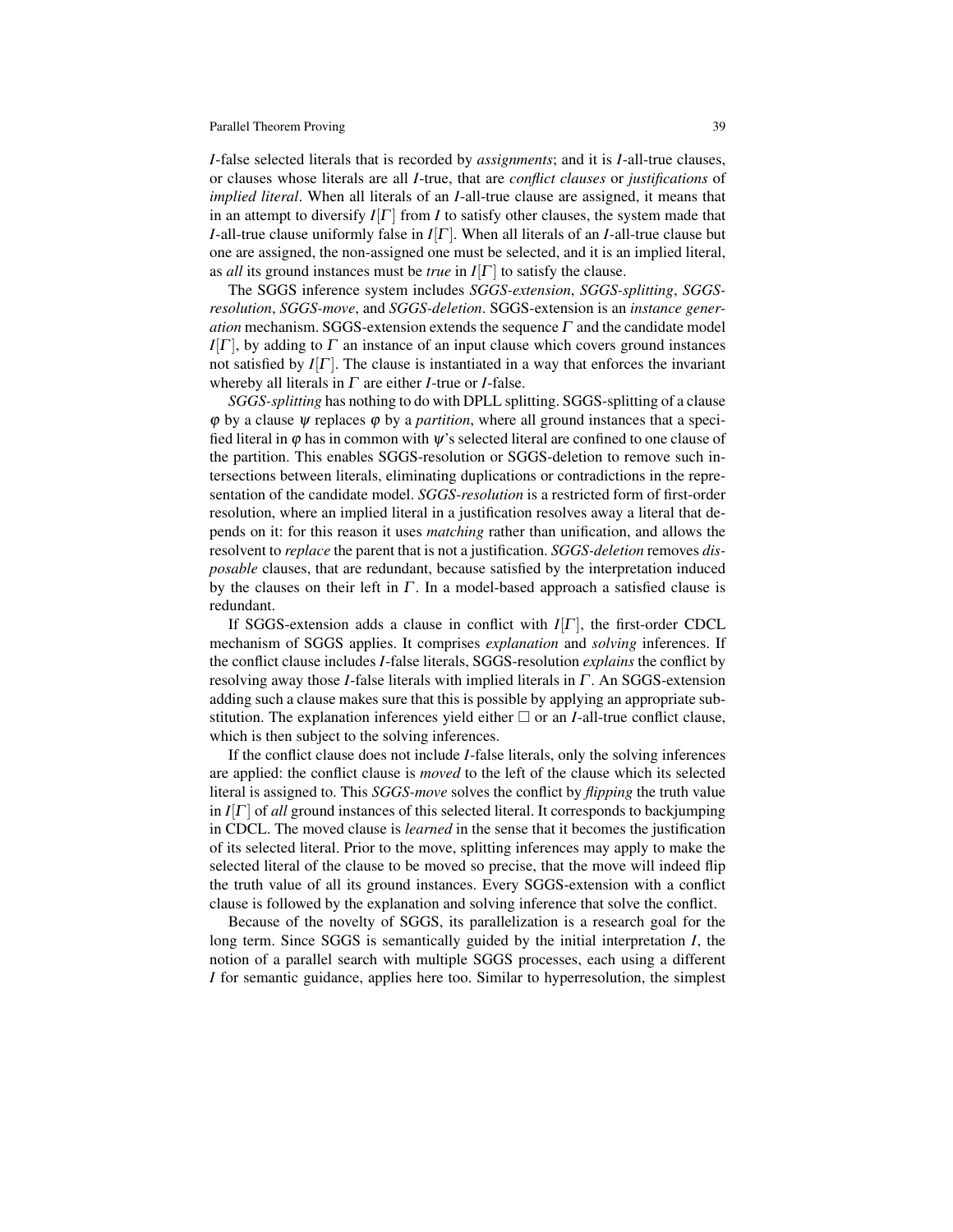example is to have two parallel SGGS processes, one using an *I* where all negative literals are *true*, and the other using an *I* where all positive literals are *true*. Most excitingly, SGGS opens the possibility of lifting to the first-order level the ideas for distributed search (e.g., cubes) or multi-search put forth for CDCL.

# References

- 1. Martin Aigner, Armin Biere, Christoph M. Kirsch, Aina Niemetz, and Mathias Preiner. Analysis of portfolio-style parallel SAT solving on current multi-core architectures. In Daniel Le Berre and Allen Van Gelder, editors, *Notes of the Fourth Workshop on Pragmatics of SAT (POS), Sixteenth International Conference on Theory and Applications of Satisfiability Testing (SAT)*, pages 28–40, 2013.
- 2. Gabor Alagi and Christoph Weidenbach. NRCL a model building approach to the Bernays- ´ Schönfinkel fragment. In Carsten Lutz and Silvio Ranise, editors, *Proceedings of the Tenth International Symposium on Frontiers of Combining Systems (FroCoS)*, volume 9322 of *Lecture Notes in Artificial Intelligence*, pages 69–84. Springer, 2015.
- 3. Ilies Alouini. Concurrent garbage collector for concurrent rewriting. In Jieh Hsiang, editor, ` *Proceedings of the Sixth International Conference on Rewriting Techniques and Applications (RTA)*, volume 914 of *Lecture Notes in Computer Science*, pages 132–146. Springer, 1995.
- 4. Ilies Alouini. ` *Etude et mise en oeuvre de la r ´ eecriture conditionnelle concurrente sur des ´ machines parallèles à mémoire distribuée.* PhD thesis, Université Henri Poincaré Nancy 1, May 1997.
- 5. Siva Anantharaman and Nirina Andrianarivelo. Heuristical criteria in refutational theorem proving. In Alfonso Miola, editor, *Proceedings of the First International Symposium on Design and Implementation of Symbolic Computation Systems (DISCO)*, volume 429 of *Lecture Notes in Computer Science*, pages 184–193. Springer, 1990.
- 6. Siva Anantharaman and Jieh Hsiang. Automated proofs of the Moufang identities in alternative rings. *Journal of Automated Reasoning*, 6(1):76–109, 1990.
- 7. Owen L. Astrachan and Donald W. Loveland. METEORs: high performance theorem provers using model elimination. In Robert S. Boyer, editor, *Automated Reasoning: Essays in Honor of Woody Bledsoe*, pages 31–60. Kluwer Academic Publishers, Amsterdam, The Netherlands, 1991.
- 8. Owen L. Astrachan and Mark E. Stickel. Caching and lemmaizing in model elimination theorem provers. In Deepak Kapur, editor, *Proceedings of the Eleventh International Conference on Automated Deduction (CADE)*, volume 607 of *Lecture Notes in Artificial Intelligence*, pages 224–238. Springer, 1992.
- 9. Jürgen Avenhaus and Jörg Denzinger. Distributing equational theorem proving. In Claude Kirchner, editor, *Proceedings of the Fifth International Conference on Rewriting Techniques and Applications (RTA)*, volume 690 of *Lecture Notes in Computer Science*, pages 62–76. Springer, 1993.
- 10. Jürgen Avenhaus, Jörg Denzinger, and Matthias Fuchs. DISCOUNT: a system for distributed equational deduction. In Jieh Hsiang, editor, *Proceedings of the Sixth International Conference on Rewriting Techniques and Applications (RTA)*, volume 914 of *Lecture Notes in Computer Science*, pages 397–402. Springer, 1995.
- 11. Leo Bachmair and Nachum Dershowitz. Critical pair criteria for completion. *Journal of Symbolic Computation*, 6(1):1–18, 1988.
- 12. Leo Bachmair, Nachum Dershowitz, and David A. Plaisted. Completion without failure. In Hassam Aït-Kaci and Maurice Nivat, editors, *Resolution of Equations in Algebraic Structures*, volume II: Rewriting Techniques, pages 1–30. Academic Press, Cambridge, England, 1989.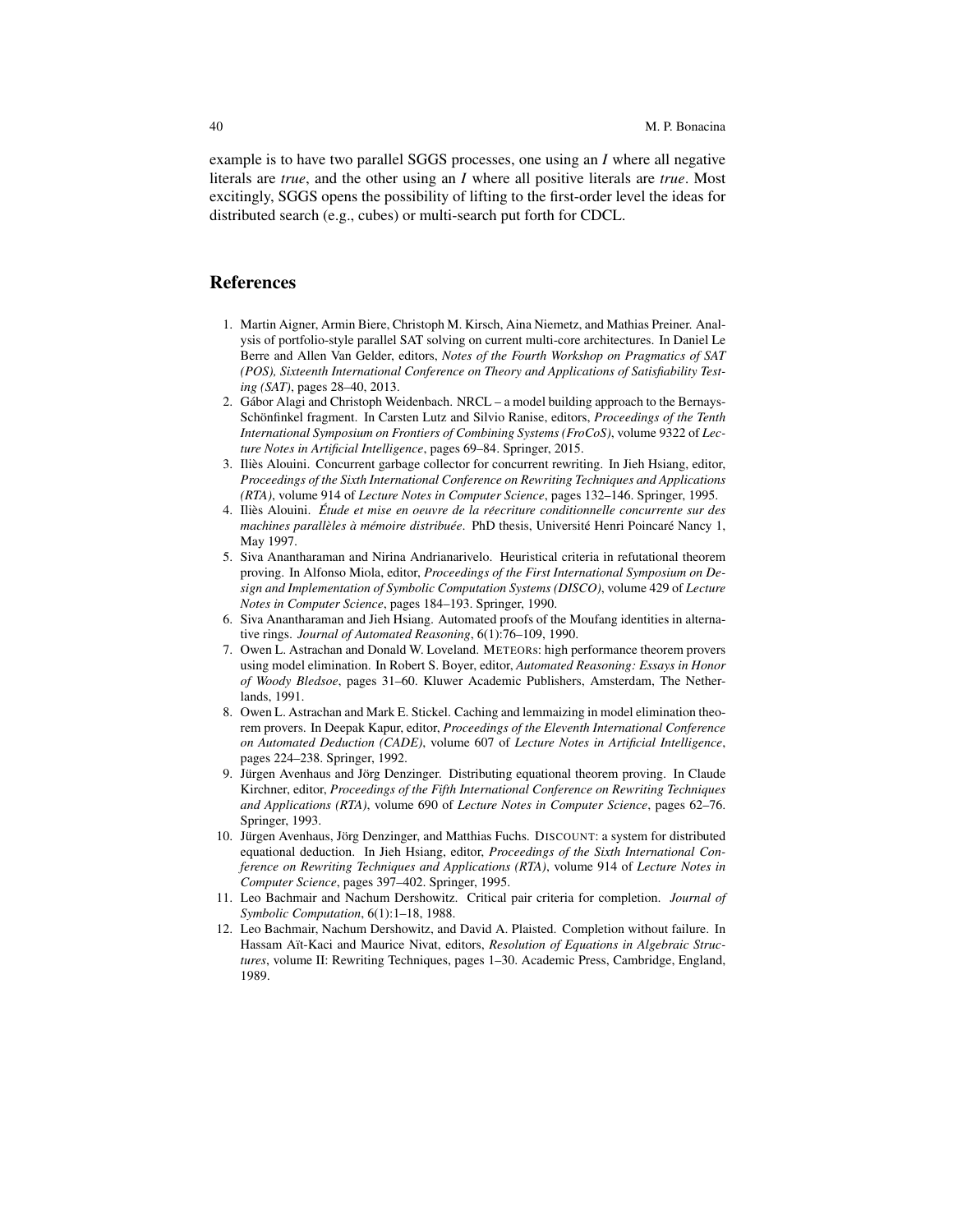- 13. Leo Bachmair and Harald Ganzinger. Rewrite-based equational theorem proving with selection and simplification. *Journal of Logic and Computation*, 4(3):217–247, 1994.
- 14. Leo Bachmair, Harald Ganzinger, Christopher Lynch, and Wayne Snyder. Basic paramodulation. *Information and Computation*, 121(2):172–192, 1995.
- 15. Leo Bachmair, Harald Ganzinger, David McAllester, and Christopher A. Lynch. Resolution theorem proving. In John Alan Robinson and Andrei Voronkov, editors, *Handbook of Automated Reasoning*, volume 1, chapter 2, pages 19–99. Elsevier, Amsterdam, The Netherlands, 2001.
- 16. Peter Baumgartner. Hyper tableaux the next generation. In Harrie de Swart, editor, *Proceedings of the Seventh International Conference on Automated Reasoning with Analytic Tableaux and Related Methods (TABLEAUX)*, volume 1397 of *Lecture Notes in Artificial Intelligence*, pages 60–76. Springer, 1998.
- 17. Peter Baumgartner, Alexander Fuchs, and Cesare Tinelli. Implementing the model evolution calculus. *International Journal on Artificial Intelligence Tools*, 15(1):21–52, 2006.
- 18. Peter Baumgartner, Alexander Fuchs, and Cesare Tinelli. Lemma learning in the model evolution calculus. In Miki Hermann and Andrei Voronkov, editors, *Proceedings of the Thirteenth Conference on Logic, Programming and Automated Reasoning (LPAR)*, volume 4246 of *Lecture Notes in Artificial Intelligence*, pages 572–586. Springer, 2006.
- 19. Peter Baumgartner and Ulrich Furbach. Consolution as a framework for comparing calculi. *Journal of Symbolic Computation*, 16(5):445–477, 1993.
- 20. Peter Baumgartner and Ulrich Furbach. Variants of clausal tableaux. In Wolfgang Bibel and Peter H. Schmitt, editors, *Automated Deduction - A Basis for Applications*, volume I: Foundations - Calculi and Methods, chapter 3, pages 73–102. Kluwer Academic Publishers, Amsterdam, The Netherlands, 1998.
- 21. Peter Baumgartner, Bjorn Pelzer, and Cesare Tinelli. Model evolution calculus with equality ¨ - revised and implemented. *Journal of Symbolic Computation*, 47(9):1011–1045, 2012.
- 22. Peter Baumgartner and Cesare Tinelli. The model evolution calculus as a first-order DPLL method. *Artificial Intelligence*, 172(4/5):591–632, 2008.
- 23. Peter Baumgartner and Uwe Waldmann. Superposition and model evolution combined. In Renate Schmidt, editor, *Proceedings of the Twenty-Second International Conference on Automated Deduction (CADE)*, volume 5663 of *Lecture Notes in Artificial Intelligence*, pages 17–34. Springer, 2009.
- 24. Markus Bender, Björn Pelzer, and Claudia Schon. E-KRHyper 1.4: extensions for unique names and description logic. In Maria Paola Bonacina, editor, *Proceedings of the Twenty-Fourth International Conference on Automated Deduction (CADE)*, volume 7898 of *Lecture Notes in Artificial Intelligence*, pages 126–134. Springer, 2013.
- 25. Wolfgang Bibel and Elmer Eder. Methods and calculi for deduction. In Dov M. Gabbay, Christopher J. Hogger, and John Alan Robinson, editors, *Handbook of Logic in Artificial Intelligence and Logic Programming*, volume I: Logical Foundations, pages 68–183. Oxford University Press, Oxford, England, 1993.
- 26. Jean-Paul Billon. The disconnection method. In Pierangelo Miglioli, Ugo Moscato, Daniele Mundici, and Mario Ornaghi, editors, *Proceedings of the Fifth International Conference on Automated Reasoning with Analytic Tableaux and Related Methods (TABLEAUX)*, volume 1071 of *Lecture Notes in Artificial Intelligence*, pages 110–126. Springer, 1996.
- 27. Maria Paola Bonacina. *Distributed automated deduction*. PhD thesis, Department of Computer Science, State University of New York at Stony Brook, December 1992.
- 28. Maria Paola Bonacina. On the reconstruction of proofs in distributed theorem proving with contraction: a modified Clause-Diffusion method. In Hoon Hong, editor, *Proceedings of the First International Symposium on Parallel Symbolic Computation (PASCO)*, volume 5 of *Lecture Notes Series in Computing*, pages 22–33. World Scientific, 1994.
- 29. Maria Paola Bonacina. On the reconstruction of proofs in distributed theorem proving: a modified Clause-Diffusion method. *Journal of Symbolic Computation*, 21(4–6):507–522, 1996.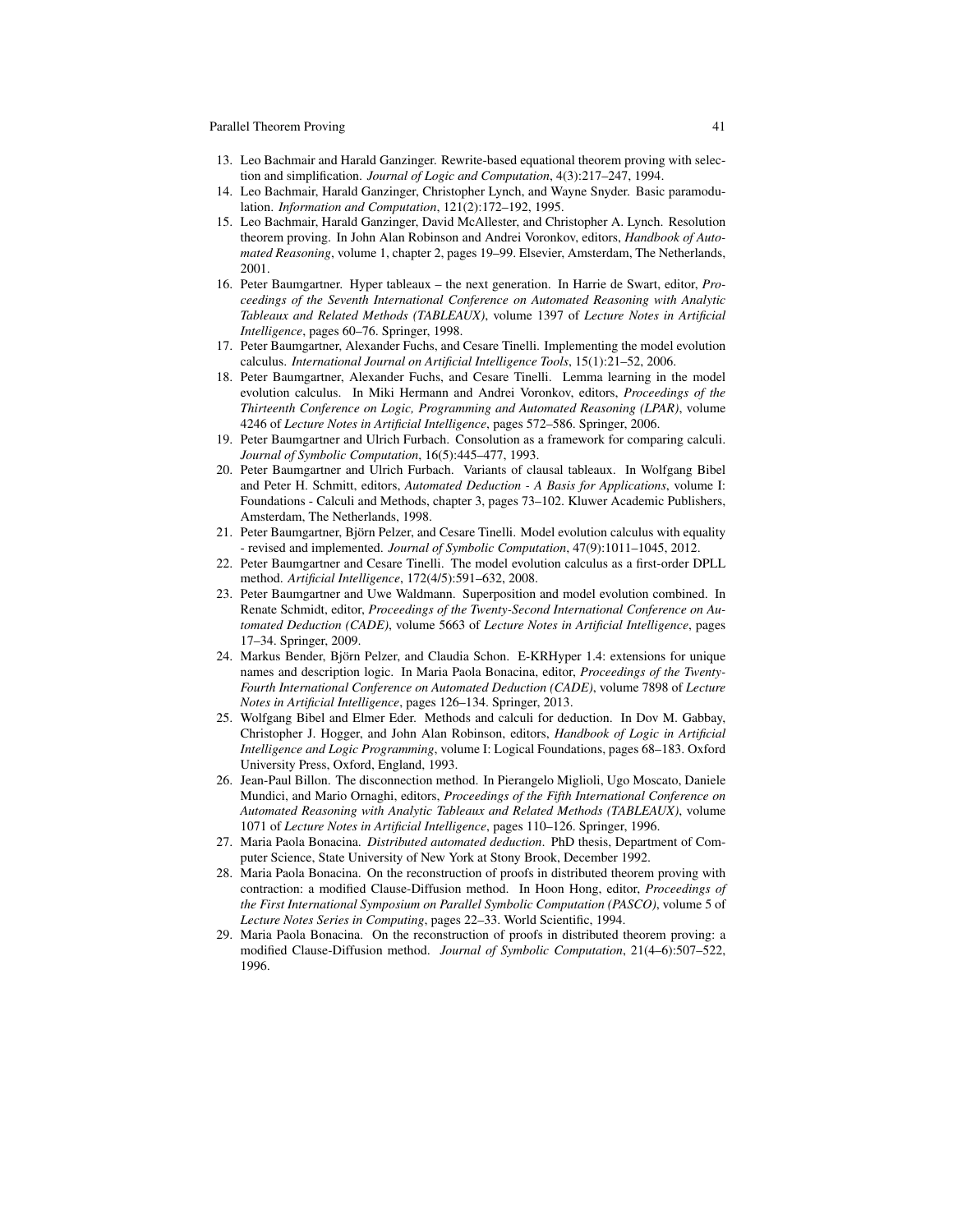- 30. Maria Paola Bonacina. The Clause-Diffusion theorem prover Peers-mcd. In William W. Mc-Cune, editor, *Proceedings of the Fourteenth International Conference on Automated Deduction (CADE)*, volume 1249 of *Lecture Notes in Artificial Intelligence*, pages 53–56. Springer, 1997.
- 31. Maria Paola Bonacina. Experiments with subdivision of search in distributed theorem proving. In Markus Hitz and Erich Kaltofen, editors, *Proceedings of the Second International Symposium on Parallel Symbolic Computation (PASCO)*, pages 88–100. ACM Press, 1997.
- 32. Maria Paola Bonacina. Analysis of distributed-search contraction-based strategies. In Jürgen Dix, Luis Fariñas del Cerro, and Ulrich Furbach, editors, Proceedings of the Sixth European *Workshop on Logics in Artificial Intelligence (JELIA)*, volume 1489 of *Lecture Notes in Artificial Intelligence*, pages 107–121. Springer, 1998.
- 33. Maria Paola Bonacina. Mechanical proofs of the Levi commutator problem. In Peter Baumgartner et al., editor, *Notes of the Workshop on Problem Solving Methodologies with Automated Deduction, Fifteenth International Conference on Automated Deduction (CADE)*, pages 1–10, 1998.
- 34. Maria Paola Bonacina. A model and a first analysis of distributed-search contraction-based strategies. *Annals of Mathematics and Artificial Intelligence*, 27(1–4):149–199, 1999.
- 35. Maria Paola Bonacina. A taxonomy of theorem-proving strategies. In Michael J. Wooldridge and Manuela Veloso, editors, *Artificial Intelligence Today - Recent Trends and Developments*, volume 1600 of *Lecture Notes in Artificial Intelligence*, pages 43–84. Springer, Berlin, Germany, 1999.
- 36. Maria Paola Bonacina. Ten years of parallel theorem proving: a perspective. In Bernhard Gramlich, Hélène Kirchner, and Frank Pfenning, editors, *Notes of the Third Workshop on Strategies in Automated Deduction (STRATEGIES), Second Federated Logic Conference (FLoC)*, pages 3–15, 1999.
- 37. Maria Paola Bonacina. A taxonomy of parallel strategies for deduction. *Annals of Mathematics and Artificial Intelligence*, 29(1–4):223–257, 2000.
- 38. Maria Paola Bonacina. Combination of distributed search and multi-search in Peers-mcd.d. In Rajeev P. Gore, Alexander Leitsch, and Tobias Nipkow, editors, *Proceedings of the First International Joint Conference on Automated Reasoning (IJCAR)*, volume 2083 of *Lecture Notes in Artificial Intelligence*, pages 448–452. Springer, 2001.
- 39. Maria Paola Bonacina. Towards a unified model of search in theorem proving: subgoalreduction strategies. *Journal of Symbolic Computation*, 39(2):209–255, 2005.
- 40. Maria Paola Bonacina. On theorem proving for program checking Historical perspective and recent developments. In Maribel Fernandez, editor, Proceedings of the Twelfth Interna*tional Symposium on Principles and Practice of Declarative Programming (PPDP)*, pages 1–11. ACM Press, 2010.
- 41. Maria Paola Bonacina and Nachum Dershowitz. Abstract canonical inference. *ACM Transactions on Computational Logic*, 8(1):180–208, 2007.
- 42. Maria Paola Bonacina and Nachum Dershowitz. Canonical ground Horn theories. In Andrei Voronkov and Christoph Weidenbach, editors, *Programming Logics: Essays in Memory of Harald Ganzinger*, volume 7797 of *Lecture Notes in Artificial Intelligence*, pages 35–71. Springer, 2013.
- 43. Maria Paola Bonacina and Mnacho Echenim. Theory decision by decomposition. *Journal of Symbolic Computation*, 45(2):229–260, 2010.
- 44. Maria Paola Bonacina, Ulrich Furbach, and Viorica Sofronie-Stokkermans. On first-order model-based reasoning. In Narciso Martí-Oliet, Peter Olveczky, and Carolyn Talcott, editors, Logic, Rewriting, and Concurrency: Essays Dedicated to José Meseguer, volume 9200 of *Lecture Notes in Computer Science*, pages 181–204. Springer, Berlin, Germany, 2015.
- 45. Maria Paola Bonacina and Jieh Hsiang. High performance simplification-based automated deduction. In *Transactions of the Ninth U.S. Army Conference on Applied Mathematics and Computing*, number 92-1, pages 321–335. Army Research Office, 1991.
- 46. Maria Paola Bonacina and Jieh Hsiang. A system for distributed simplification-based theorem proving. In Bertrand Fronhöfer and Graham Wrightson, editors, Proceedings of the First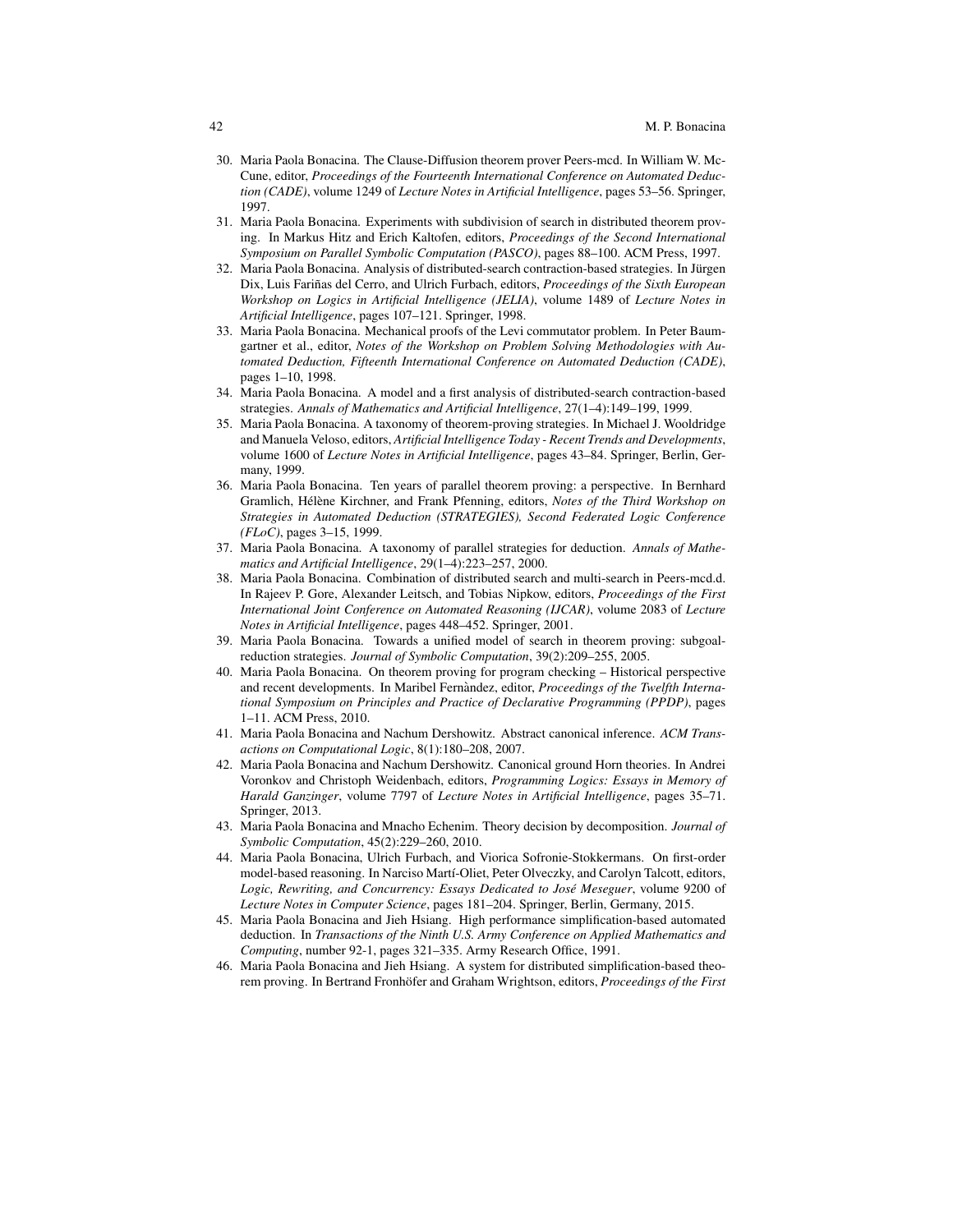*International Workshop on Parallelization in Inference Systems (December 1990)*, volume 590 of *Lecture Notes in Artificial Intelligence*, pages 370–370. Springer, Berlin, Germany, 1992.

- 47. Maria Paola Bonacina and Jieh Hsiang. Distributed deduction by Clause-Diffusion: the Aquarius prover. In Alfonso Miola, editor, *Proceedings of the Third International Symposium on Design and Implementation of Symbolic Computation Systems (DISCO)*, volume 722 of *Lecture Notes in Computer Science*, pages 272–287. Springer, 1993.
- 48. Maria Paola Bonacina and Jieh Hsiang. On fairness in distributed deduction. In Patrice Enjalbert, Alain Finkel, and Klaus W. Wagner, editors, *Proceedings of the Tenth Annual Symposium on Theoretical Aspects of Computer Science (STACS)*, volume 665 of *Lecture Notes in Computer Science*, pages 141–152. Springer, 1993.
- 49. Maria Paola Bonacina and Jieh Hsiang. On subsumption in distributed derivations. *Journal of Automated Reasoning*, 12:225–240, 1994.
- 50. Maria Paola Bonacina and Jieh Hsiang. Parallelization of deduction strategies: an analytical study. *Journal of Automated Reasoning*, 13:1–33, 1994.
- 51. Maria Paola Bonacina and Jieh Hsiang. The Clause-Diffusion methodology for distributed deduction. *Fundamenta Informaticae*, 24(1–2):177–207, 1995.
- 52. Maria Paola Bonacina and Jieh Hsiang. Distributed deduction by Clause-Diffusion: distributed contraction and the Aquarius prover. *Journal of Symbolic Computation*, 19:245–267, 1995.
- 53. Maria Paola Bonacina and Jieh Hsiang. Towards a foundation of completion procedures as semidecision procedures. *Theoretical Computer Science*, 146:199–242, 1995.
- 54. Maria Paola Bonacina and Jieh Hsiang. On semantic resolution with lemmaizing and contraction and a formal treatment of caching. *New Generation Computing*, 16(2):163–200, 1998.
- 55. Maria Paola Bonacina and Jieh Hsiang. On the modelling of search in theorem proving towards a theory of strategy analysis. *Information and Computation*, 147:171–208, 1998.
- 56. Maria Paola Bonacina, Christopher A. Lynch, and Leonardo de Moura. On deciding satisfiability by  $DPLL(\Gamma + \mathcal{T})$  and unsound theorem proving. In Renate Schmidt, editor, *Proceedings of the Twenty-second International Conference on Automated Deduction (CADE)*, volume 5663 of *Lecture Notes in Artificial Intelligence*, pages 35–50. Springer, 2009.
- 57. Maria Paola Bonacina, Christopher A. Lynch, and Leonardo de Moura. On deciding satisfiability by theorem proving with speculative inferences. *Journal of Automated Reasoning*, 47(2):161–189, 2011.
- 58. Maria Paola Bonacina and William W. McCune. Distributed theorem proving by Peers. In Alan Bundy, editor, *Proceedings of the Twelfth International Conference on Automated Deduction (CADE)*, volume 814 of *Lecture Notes in Artificial Intelligence*, pages 841–845. Springer, 1994.
- 59. Maria Paola Bonacina and David A. Plaisted. Constraint manipulation in SGGS. In Temur Kutsia and Christophe Ringeissen, editors, *Proceedings of the Twenty-Eighth Workshop on Unification (UNIF), Sixth Federated Logic Conference (FLoC)*, Technical Reports of the Research Institute for Symbolic Computation, pages 47–54. Johannes Kepler Universität, 2014. Available at http://vsl2014.at/meetings/UNIF-index.html.
- 60. Maria Paola Bonacina and David A. Plaisted. SGGS theorem proving: an exposition. In Stephan Schulz, Leonardo De Moura, and Boris Konev, editors, *Proceedings of the Fourth Workshop on Practical Aspects in Automated Reasoning (PAAR), Sixth Federated Logic Conference (FLoC), July 2014*, volume 31 of *EasyChair Proceedings in Computing (EPiC)*, pages 25–38, 2015.
- 61. Maria Paola Bonacina and David A. Plaisted. Semantically-guided goal-sensitive reasoning: model representation. *Journal of Automated Reasoning*, 56(2):113–141, 2016.
- 62. Maria Paola Bonacina and David A. Plaisted. Semantically-guided goal-sensitive reasoning: inference system and completeness. *Journal of Automated Reasoning*, in press, 2017. Published online on 6 August 2016 with DOI: 10.1007/s10817-016-9384-2.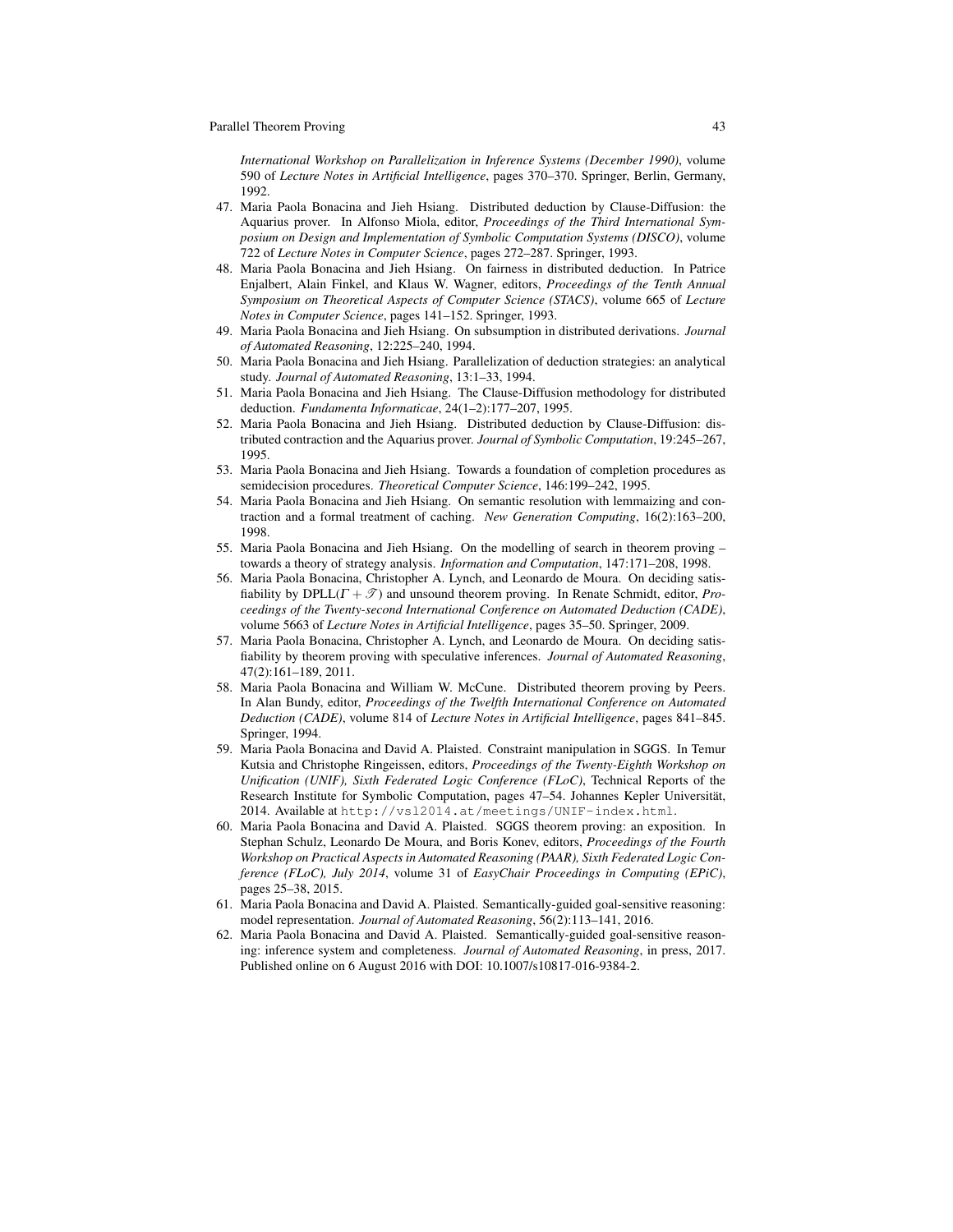- 63. Soumitra Bose, Edmund M. Clarke, David E. Long, and Spiro Michaylov. Parthenon: A parallel theorem prover for non-Horn clauses. *Journal of Automated Reasoning*, 8(2):153– 182, 1992.
- 64. Bruno Buchberger. *An algorithm for finding a basis for the residue class ring of a zerodimensional polynomial ideal (in German)*. PhD thesis, Department of Mathematics, Universität Innsbruck, 1965.
- 65. Bruno Buchberger. History and basic features of the critical-pair/completion procedure. *Journal of Symbolic Computation*, 3:3–38, 1987.
- 66. Reinhard Bündgen, Manfred Göbel, and Wolfgang Küchlin. Strategy-compliant multithreaded term completion. *Journal of Symbolic Computation*, 21(4–6):475–506, 1996.
- 67. Ralph M. Butler and Ewing L. Lusk. User's guide to the p4 programming system. Technical Report 92/17, Mathematics and Computer Science Division, Argonne National Laboratory, Argonne, Illinois, October 1992.
- 68. Soumen Chakrabarti and Katherine A. Yelick. Implementing an irregular application on a distributed memory multiprocessor. In *Proceedings of the Fourth ACM SIGPLAN Symposium on Principles and Practice of Parallel Programming*, pages 169–178, 1993.
- 69. Soumen Chakrabarti and Katherine A. Yelick. On the correctness of a distributed memory Gröbner basis algorithm. In Claude Kirchner, editor, Proceedings of the Fifth International *Conference on Rewriting Techniques and Applications (RTA)*, volume 690 of *Lecture Notes in Computer Science*, pages 77–91. Springer, 1993.
- 70. K. Many Chandy and Stephen Taylor. *An Introduction to Parallel Programming*. Jones and Bartlett, Burlington, Massachusetts, 1991.
- 71. Chin-Liang Chang and Richard Char-Tung Lee. *Symbolic Logic and Mechanical Theorem Proving*. Academic Press, Cambridge, England, 1973.
- 72. P. Daniel Cheng and J. Y. Juang. A parallel resolution procedure based on connection graph. In *Proceedings of the Sixth Annual Conference of the American Association for Artificial Intelligence (AAAI)*, pages 13–17, 1987.
- 73. Heng Chu and David A. Plaisted. Model finding in semantically guided instance-based theorem proving. *Fundamenta Informaticae*, 21(3):221–235, 1994.
- 74. Heng Chu and David A. Plaisted. CLINS-S: a semantically guided first-order theorem prover. *Journal of Automated Reasoning*, 18(2):183–188, 1997.
- 75. Edmund M. Clarke, David E. Long, Spiro Michaylov, Stephen A. Schwab, Jean-Philippe Vidal, and Shinji Kimura. Parallel symbolic computation algorithms. Technical Report CMU-CS-90-182, School of Computer Science, Carnegie Mellon University, Pittsburgh, Pennsylvania, October 1990.
- 76. Susan E. Conry, Douglas J. MacIntosh, and Robert A. Meyer. DARES: a Distributed Automated REasoning System. In *Proceedings of the Eleventh Annual Conference of the American Association for Artificial Intelligence (AAAI)*, pages 78–85, 1990.
- 77. Simon Cruanes. *Extending superposition with integer arithmetic, structural induction, and beyond*. PhD thesis, École Polytechnique, Université Paris-Saclay, September 2015.
- 78. Bernd I. Dahn. Robbins algebras are Boolean: a revision of McCune's computer-generated solution of Robbins problem. *Journal of Algebra*, 208:526–532, 1998.
- 79. Martin Davis, George Logemann, and Donald Loveland. A machine program for theoremproving. *Communications of the ACM*, 5(7):394–397, 1962.
- 80. Martin Davis and Hilary Putnam. A computing procedure for quantification theory. *Journal of the ACM*, 7:201–215, 1960.
- 81. Leonardo de Moura and Nikolaj Bjørner. Engineering DPLL(T) + saturation. In Alessandro Armando, Peter Baumgartner, and Gilles Dowek, editors, *Proceedings of the Fourth International Conference on Automated Reasoning (IJCAR)*, volume 5195 of *Lecture Notes in Artificial Intelligence*, pages 475–490. Springer, 2008.
- 82. Leonardo de Moura and Nikolaj Bjørner. Bugs, moles and skeletons: Symbolic reasoning for software development. In Jürgen Giesl and Reiner Hähnle, editors, Proceedings of the Fifth *International Conference on Automated Reasoning (IJCAR)*, volume 6173 of *Lecture Notes in Artificial Intelligence*, pages 400–411. Springer, 2010.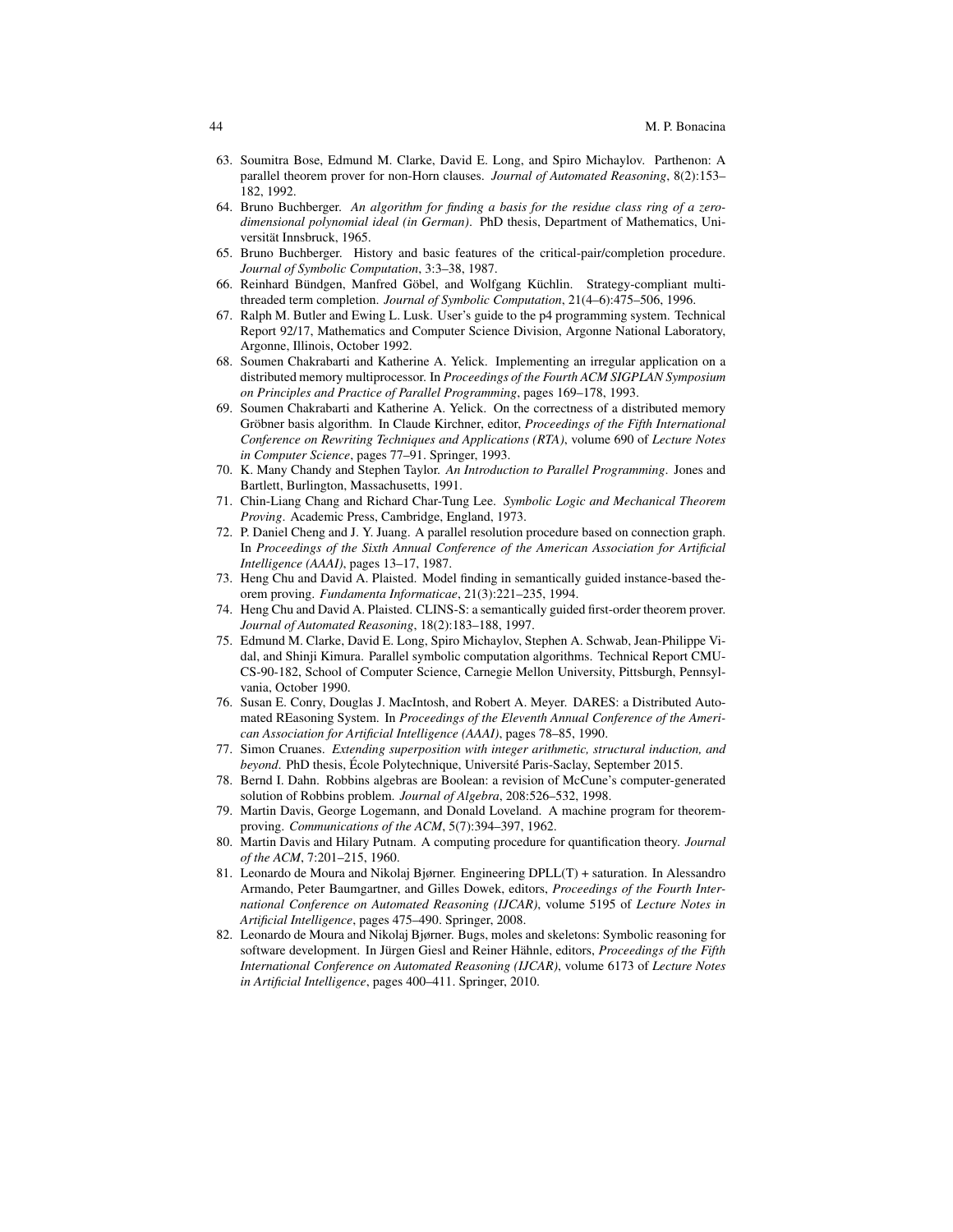- 83. Leonardo de Moura and Nikolaj Bjørner. Satisfiability modulo theories: introduction and applications. *Communications of the ACM*, 54(9):69–77, 2011.
- 84. Jörg Denzinger. *Team-Work: a method to design distributed knowledge based theorem provers*. PhD thesis, Department of Computer Science, Universität Kaiserslautern, 1993.
- 85. Jörg Denzinger and Bernd Ingo Dahn. Cooperating theorem provers. In Wolfgang Bibel and Peter H. Schmitt, editors, *Automated Deduction – A Basis for Applications*, volume II: Systems and Implementation, chapter 14, pages 383–416. Kluwer Academic Publishers, Amsterdam, The Netherlands, 1998.
- 86. Jörg Denzinger and Dirk Fuchs. Cooperation of heterogeneous provers. In Thomas Dean, editor, *Proceedings of the Sixeenth International Joint Conference on Artificial Intelligence (IJCAI)*, pages 10–15. Morgan Kaufmann Publishers, 1999.
- 87. Jörg Denzinger, Marc Fuchs, and Matthias Fuchs. High performance ATP systems by combining several AI methods. In Martha E. Pollack, editor, *Proceedings of the Fifteenth International Joint Conference on Artificial Intelligence (IJCAI)*, pages 102–107. Morgan Kaufmann Publishers, 1997.
- 88. Jörg Denzinger and Matthias Fuchs. Goal-oriented equational theorem proving using Team-Work. In Bernhard Nebel and Leonie Dreschler-Fischer, editors, *Proceedings of the Eighteenth German Conference on Artificial Intelligence (KI)*, volume 861 of *Lecture Notes in Artificial Intelligence*, pages 343–354. Springer, 1994.
- 89. Jörg Denzinger and Martin Kronenburg. Planning for distributed theorem proving: the Team-Work approach. In Steffen Hölldobler, editor, Proceedings of the Twentieth German Confer*ence on Artificial Intelligence (KI)*, volume 1137 of *Lecture Notes in Artificial Intelligence*, pages 43–56. Springer, 1996.
- 90. Jörg Denzinger, Martin Kronenburg, and Stephan Schulz. DISCOUNT: a distributed and learning equational prover. *Journal of Automated Reasoning*, 18(2):189–198, 1997.
- 91. Jörg Denzinger and Jürgen Lind. TWlib: a library for distributed search applications. In Chu-Sing Yang, editor, *Proceedings of the International Conference on Artificial Intelligence, International Computer Symposium (ICS)*, pages 101–108. National Sun-Yat Sen University, 1996.
- 92. Jörg Denzinger and Stephan Schulz. Recording and analyzing knowledge-based distributed deduction processes. *Journal of Symbolic Computation*, 21(4–6):523–541, 1996.
- 93. Nachum Dershowitz. Orderings for term-rewriting systems. *Theoretical Computer Science*, 17(3):279–301, 1982.
- 94. Nachum Dershowitz and Jean-Pierre Jouannaud. Rewrite systems. In Jan van Leeuwen, editor, *Handbook of Theoretical Computer Science*, volume B, pages 243–320. Elsevier, Amsterdam, The Netherlands, 1990.
- 95. Nachum Dershowitz and Naomi Lindenstrauss. An abstract concurrent machine for rewriting. In Hélène Kirchner and W. Wechler, editors, Proceedings of the Second International *Conference on Algebraic and Logic Programming (ALP)*, volume 463 of *Lecture Notes in Computer Science*, pages 318–331. Springer, 1990.
- 96. Nachum Dershowitz and Zohar Manna. Proving termination with multiset orderings. *Communications of the ACM*, 22(8):465–476, 1979.
- 97. Nachum Dershowitz and David A. Plaisted. Rewriting. In John Alan Robinson and Andrei Voronkov, editors, *Handbook of Automated Reasoning*, volume 1, chapter 9, pages 535–610. Elsevier, Amsterdam, The Netherlands, 2001.
- 98. Norbert Eisinger and Hans Jürgen Ohlbach. Deduction systems based on resolution. In Dov M. Gabbay, Christopher J. Hogger, and John Alan Robinson, editors, *Handbook of Logic in Artificial Intelligence and Logic Programming*, volume I: Logical Foundations, pages 184– 273. Oxford University Press, Oxford, England, 1993.
- 99. Zachary Ernst and Seth Kurtenbach. Toward a procedure for data mining proofs. In Maria Paola Bonacina and Mark E. Stickel, editors, *Automated Reasoning and Mathematics: Essays in Memory of William W. McCune*, volume 7788 of *Lecture Notes in Artificial Intelligence*, pages 229–239. Springer, 2013.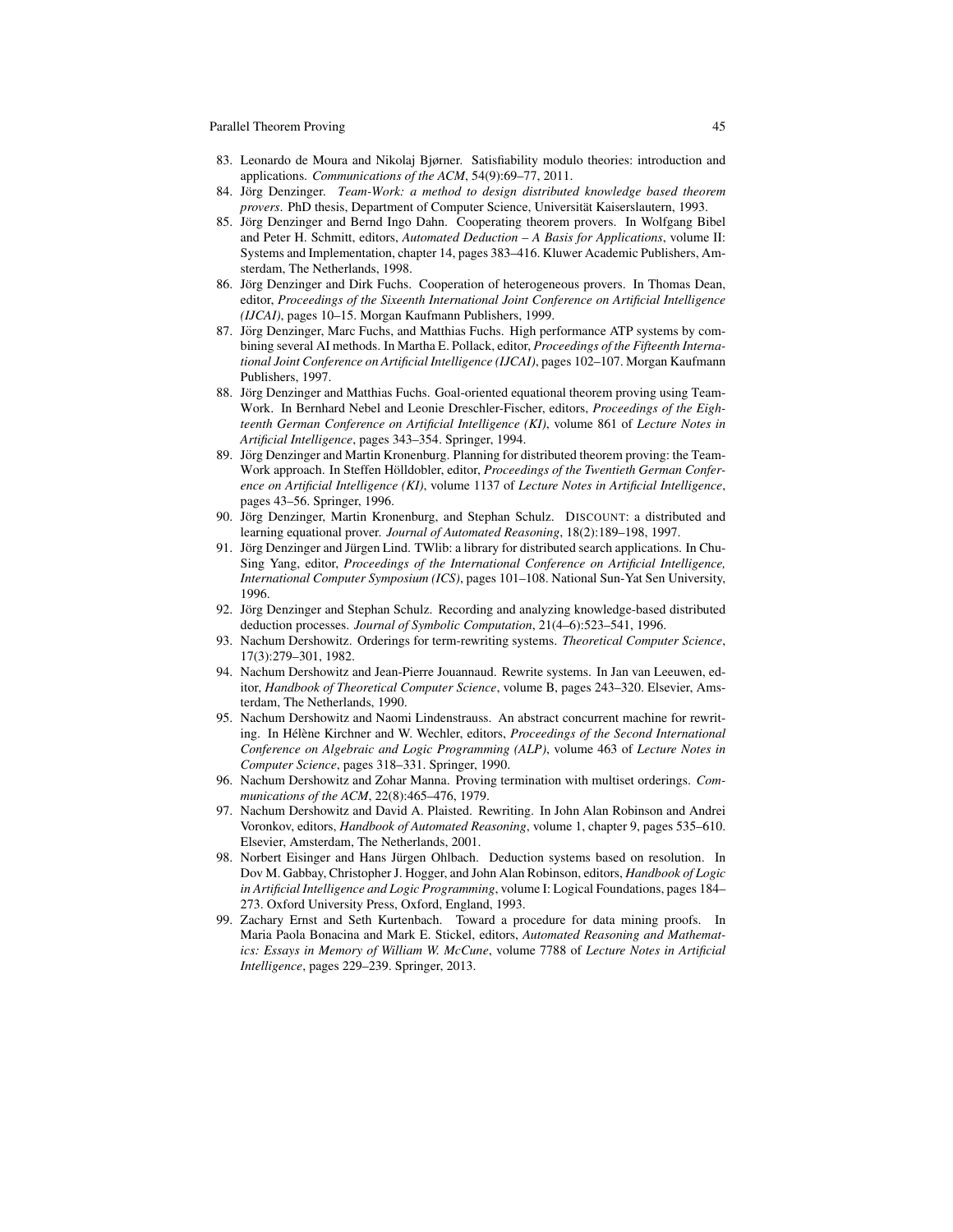- 100. Michael Fisher. An alternative approach to concurrent theorem proving. In James Geller, Hiroaki Kitano, and Christian B. Suttner, editors, *Parallel Processing for Artificial Intelligence 3*, pages 209–230. Elsevier, Amsterdam, The Netherlands, 1997.
- 101. Ian Foster and Steve Tuecke. Parallel programming with PCN. Technical Report 91/32, Mathematics and Computer Science Division, Argonne National Laboratory, Argonne, Illinois, December 1991.
- 102. Dirk Fuchs. Requirement-based cooperative theorem proving. In Jürgen Dix, Luis Fariñas del Cerro, and Ulrich Furbach, editors, *Proceedings of the Sixth Joint European Workshop on Logic in Artificial Intelligence (JELIA)*, volume 1489 of *Lecture Notes in Artificial Intelligence*, pages 139–153. Springer, 1998.
- 103. Marc Fuchs. Controlled use of clausal lemmas in connection tableau calculi. *Journal of Symbolic Computation*, 29(2):299–341, 2000.
- 104. Marc Fuchs and Andreas Wolf. Cooperation in model elimination: CPTHEO. In Claude Kirchner and Hélène Kirchner, editors, Proceedings of the Fifteenth International Confer*ence on Automated Deduction (CADE)*, volume 1421 of *Lecture Notes in Artificial Intelligence*, pages 42–46. Springer, 1998.
- 105. Harald Ganzinger and Konstantin Korovin. New directions in instantiation-based theorem proving. In *Proceedings of the Eighteenth IEEE Symposium on Logic in Computer Science (LICS)*, pages 55–64. IEEE Computer Society Press, 2003.
- 106. Harald Ganzinger and Konstantin Korovin. Theory instantiation. In Miki Hermann and Andrei Voronkov, editors, *Proceedings of the Thirteenth Conference on Logic, Programming and Automated Reasoning (LPAR)*, volume 4246 of *Lecture Notes in Artificial Intelligence*, pages 497–511. Springer, 2006.
- 107. Luís Gil, Paulo F. Flores, and Luis Miguel Silveira. PMSat: a parallel version of Minisat. *Journal on Satisfiability, Boolean Modeling and Computation*, 6:71–98, 2008.
- 108. Joseph A. Goguen, Sany Leinwand, Jose Meseguer, and Timothy Winkler. The rewrite rule ´ machine 1988. Technical Report PRG-76, Oxford University Computing Laboratory, Oxford, England, August 1989.
- 109. Joseph A. Goguen, Jose Meseguer, Sany Leinwand, Timothy Winkler, and Hitoshi Aida. The ´ rewrite rule machine. Technical Report SRI-CSL-89-6, Computer Science Laboratory, SRI International, Menlo Park, California, March 1989.
- 110. William Gropp, Ewing Lusk, and Anthony Skjellum. *Using MPI: Portable Parallel Programming with the Message Passing Interface*. MIT Press, Cambridge, Massachusetts, 1994.
- 111. Long Guo, Youssef Hamadi, Said Jabbour, and Lakhdar Sais. Diversification and intensification in parallel SAT solving. In Dave Cohen, editor, *Proceedings of the Sixteenth International Conference on Principles and Practice of Constraint Programming (CP)*, volume 6308 of *Lecture Notes in Computer Science*, pages 252–265. Springer, 2010.
- 112. Youssef Hamadi, Said Jabbour, and Lakhdar Sais. Control-based clause sharing in parallel SAT solving. In Craig Boutilier, editor, *Proceedings of the Twenty-First International Joint Conference on Artificial Intelligence (IJCAI)*, pages 409–504. AAAI Press, 2009.
- 113. Youssef Hamadi, Said Jabbour, and Lakhdar Sais. ManySAT: a parallel SAT solver. *Journal on Satisfiability, Boolean Modeling and Computation*, 6:245–262, 2009.
- 114. Youssef Hamadi and Christoph M. Wintersteiger. Seven challenges in parallel SAT solving. *AI Magazine*, 34(2):99–106, 2013.
- 115. D. J. Hawley. A Buchberger algorithm for distributed memory multi-processors. In Hans P. Zima, editor, *Proceedings of the First International Conference of the Austrian Center for Parallel Computation (ACPC)*, volume 591 of *Lecture Notes in Computer Science*. Springer, 1991.
- 116. Marijn Heule, Oliver Kullmann, Siert Wieringa, and Armin Biere. Cube and conquer: guiding CDCL SAT solvers by lookaheads. In Kerstin Eder, João Lourenco, and Onn M. Shehory, editors, *Proceedings of the Seventh International Haifa Verification Conference (HVC)*, volume 7261 of *Lecture Notes in Computer Science*, pages 50–65. Springer, 2012.
- 117. Thomas Hillenbrand. Citius, altius, fortius: lessons learned from the theorem prover WALD-MEISTER. In Ingo Dahn and Laurent Vigneron, editors, *Proceedings of the Fourth International Workshop On First-Order Theorem Proving (FTP)*, volume 86 of *Electronic Notes in Theoretical Computer Science*. Elsevier, 2003.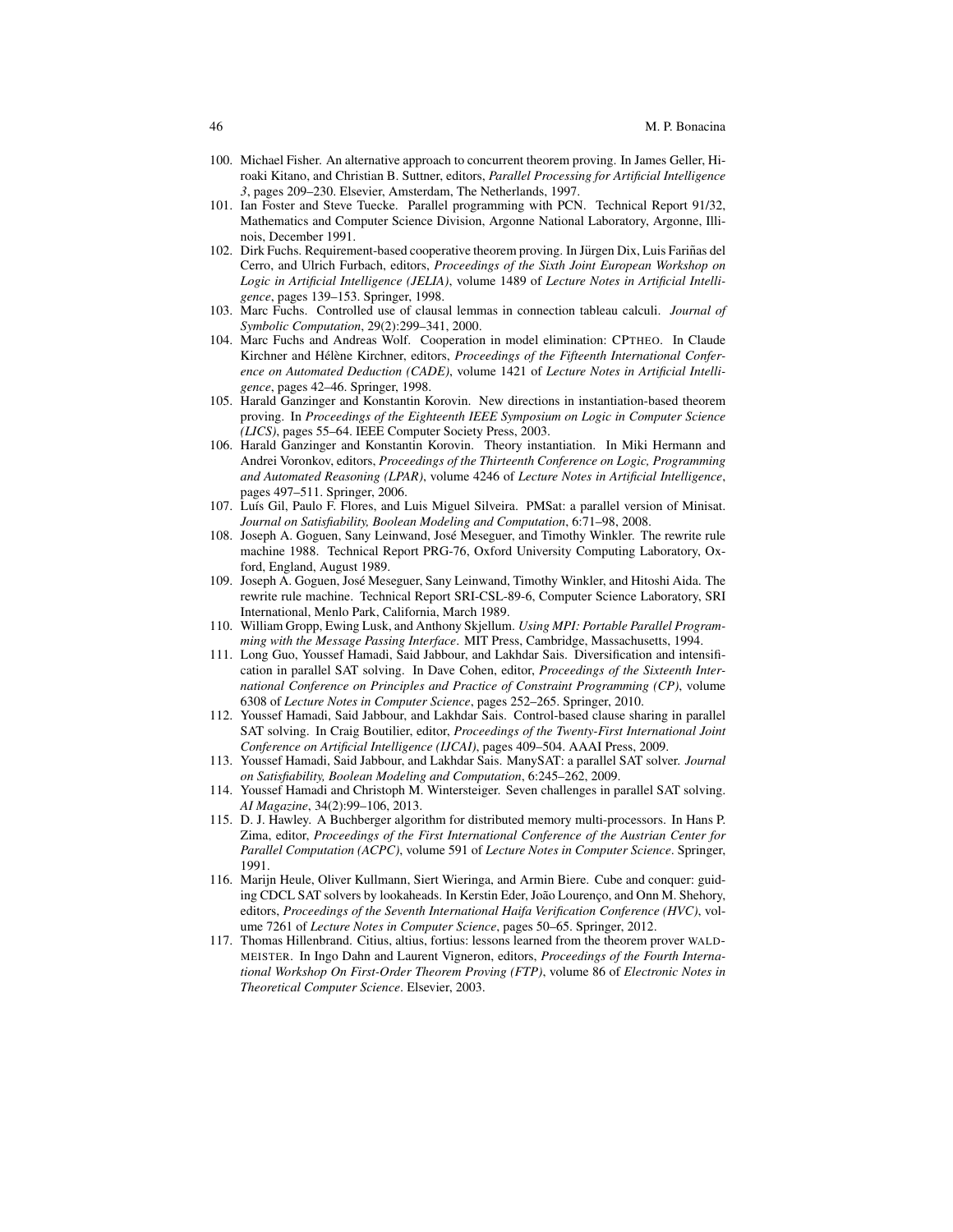- 118. Christoph M. Hoffmann and Michael J. O'Donnell. Programming with equations. *ACM Transactions on Programming Languages and Systems*, 4(1):83–112, 1982.
- 119. Alfred Horn. On sentences which are true in direct unions of algebras. *Journal of Symbolic Logic*, 16:14–21, 1951.
- 120. Jieh Hsiang and Michaël Rusinowitch. On word problems in equational theories. In Thomas Ottman, editor, *Proceedings of the Fourteenth International Colloquium on Automta, Languages, and Programming (ICALP)*, volume 267 of *Lecture Notes in Computer Science*, pages 54–71. Springer, 1987.
- 121. Jieh Hsiang and Michael Rusinowitch. Proving refutational completeness of theorem proving ¨ strategies: the transfinite semantic tree method. *Journal of the ACM*, 38(3):559–587, 1991.
- 122. Jieh Hsiang, Michaël Rusinowitch, and Ko Sakai. Complete inference rules for the cancellation laws. In John McDermott, editor, *Proceedings of the Tenth International Joint Conference on Artificial Intelligence (IJCAI)*, pages 990–992. Morgan Kaufmann Publishers, 1987.
- 123. Antti E. J. Hyvärinen, Tommi Junttila, and Ilka Niemelä. Incorporating clause learning in grid-based randomized SAT solving. *Journal on Satisfiability, Boolean Modeling and Computation*, 6:223–244, 2009.
- 124. Daniyar Itegulov, John Slaney, and Bruno Woltzenlogel Paleo. Scavenger 0.1: a theorem prover based on conflict resolution. In Leonardo de Moura, editor, *Proceedings of the Twenty-Sixth Conference on Automated Deduction (CADE)*, volume 10395 of *Lecture Notes in Artificial Intelligence*, page to appear. Springer, 2017.
- 125. Swen Jacobs and Uwe Waldmann. Comparing instance generation methods for automated reasoning. *Journal of Automated Reasoning*, 38:57–78, 2007.
- 126. Himanshu Jain. *Verification using satisfiability checking, predicate abstraction and Craig interpolation*. PhD thesis, School of Computer Science, Carnegie Mellon University, September 2008.
- 127. Anita Jindal, Ross Overbeek, and Waldo C. Kabat. Exploitation of parallel processing for implementing high-performance deduction systems. *Journal of Automated Reasoning*, 8:23– 38, 1992.
- 128. Deepak Kapur, David Musser, and Paliath Narendran. Only prime superposition need be considered in the Knuth-Bendix completion procedure. *Journal of Symbolic Computation*, 6:19–36, 1988.
- 129. Owen Kaser, Shaunak Pawagi, C. R. Ramakrishnan, I. V. Ramakrishnan, and R. C. Sekar. Fast parallel implementations of lazy languages – the EQUALS experience. In John L. White, editor, *Proceedings of the ACM Conference on LISP and Functional Programming*, pages 335–344. ACM Press, 1992.
- 130. Claude Kirchner, Christopher Lynch, and Christelle Scharff. Fine-grained concurrent completion. In Harald Ganzinger, editor, *Proceedings of the Seventh International Conference on Rewriting Techniques and Applications (RTA)*, volume 1103 of *Lecture Notes in Computer Science*, pages 3–17. Springer, 1996.
- 131. Claude Kirchner and Patrick Viry. Implementing parallel rewriting. In Bertrand Fronhofer ¨ and Graham Wrightson, editors, *Proceedings of the First International Workshop on Parallelization in Inference Systems (December 1990)*, volume 590 of *Lecture Notes in Artificial Intelligence*, pages 123–138. Springer, Berlin, Germany, 1992.
- 132. Donald E. Knuth and Peter B. Bendix. Simple word problems in universal algebras. In John Leech, editor, *Proceedings of the Conference on Computational Problems in Abstract Algebras*, pages 263–298. Pergamon Press, Oxford, England, 1970.
- 133. Richard E. Korf. Depth-first iterative deepening: an optimal admissible tree search. *Artificial Intelligence*, 27(1):97–109, 1985.
- 134. Konstantin Korovin. An invitation to instantiation-based reasoning: from theory to practice. In Renate Schmidt, editor, *Proceedings of the Twenty-Second International Conference on Automated Deduction (CADE)*, volume 5663 of *Lecture Notes in Artificial Intelligence*, pages 163–166. Springer, 2009.
- 135. Konstantin Korovin. Inst-Gen: a modular approach to instantiation-based automated reasoning. In Andrei Voronkov and Christoph Weidenbach, editors, *Programming Logics: Essays*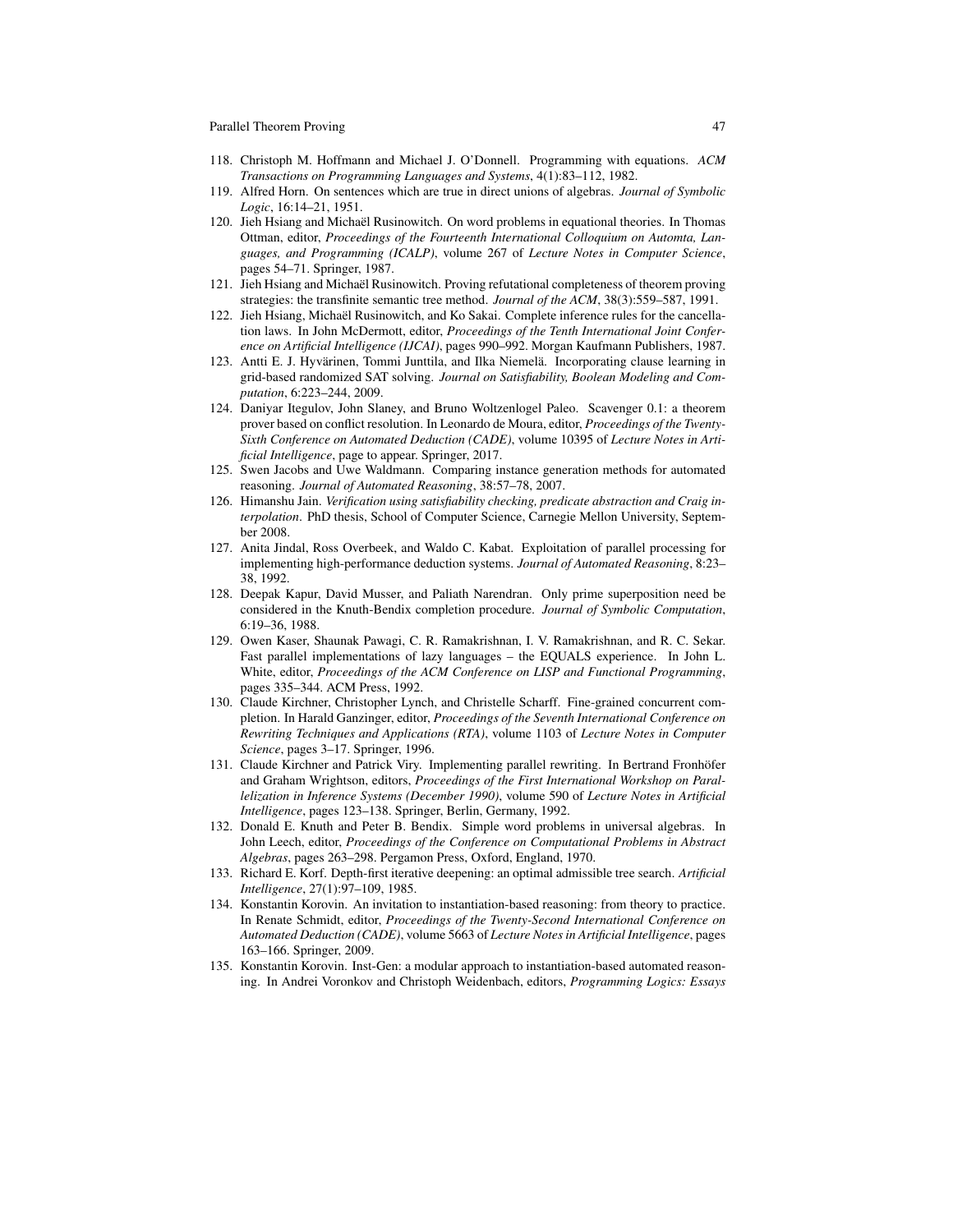*in Memory of Harald Ganzinger*, volume 7797 of *Lecture Notes in Artificial Intelligence*, pages 239–270. Springer, 2013.

- 136. Konstantin Korovin and Christoph Sticksel. iProver-Eq: An instantiation-based theorem prover with equality. In Jürgen Giesl and Reiner Hähnle, editors, *Proceedings of the Fifth International Conference on Automated Reasoning (IJCAR)*, volume 6173 of *Lecture Notes in Artificial Intelligence*, pages 196–202. Springer, 2010.
- 137. Laura Kovacs and Andrei Voronkov. First order theorem proving and Vampire. In Natasha ` Sharygina and Helmut Veith, editors, *Proceedings of the Twenty-Fifth International Conference on Computer-Aided Verification (CAV)*, volume 8044 of *Lecture Notes in Computer Science*, pages 1–35. Springer, 2013.
- 138. Robert Kowalski and Donald Kuehner. Linear resolution with selection function. *Artificial Intelligence*, 2:227–260, 1971.
- 139. Dallas S. Lankford and A. M. Ballantyne. The refutation completeness of blocked permutative narrowing and resolution. In William H. Joyner Jr., editor, *Proceedings of the Fourth Conference on Automated Deduction (CADE)*, pages 168–174, 1979. Available at http://www.cadeinc.org/.
- 140. Shie-Jue Lee and David A. Plaisted. Eliminating duplication with the hyperlinking strategy. *Journal of Automated Reasoning*, 9:25–42, 1992.
- 141. K. Rustan M. Leino and Aleksandar Milicevic. Program extrapolation with Jennisys. In *Proceedings of the Twenty-Seventh Conference on Object-Oriented Programming, Systems, Languages, and Applications (OOPSLA)*, pages 411–430. ACM, 2012.
- 142. Reinhold Letz. Clausal tableaux. In Wolfgang Bibel and Peter H. Schmitt, editors, *Automated Deduction - A Basis for Applications*, volume I: Foundations - Calculi and Methods, chapter 2, pages 43–72. Kluwer Academic Publishers, Amsterdam, The Netherlands, 1998.
- 143. Reinhold Letz, Klaus Mayr, and Christian Goller. Controlled integration of the cut rule into connection tableau calculi. *Journal of Automated Reasoning*, 13(3):297–338, 1994.
- 144. Reinhold Letz, Johann Schumann, Stephan Bayerl, and Wolfgang Bibel. SETHEO: a high performance theorem prover. *Journal of Automated Reasoning*, 8(2):183–212, 1992.
- 145. Reinhold Letz and Gernot Stenz. DCTP a disconnection calculus theorem prover. In Rajeev P. Gore, Alexander Leitsch, and Tobias Nipkow, editors, ´ *Proceedings of the First International Joint Conference on Automated Reasoning (IJCAR)*, volume 2083 of *Lecture Notes in Artificial Intelligence*, pages 381–385. Springer, 2001.
- 146. Reinhold Letz and Gernot Stenz. Model elimination and connection tableau procedures. In John Alan Robinson and Andrei Voronkov, editors, *Handbook of Automated Reasoning*, chapter 28, pages 2015–2114. Elsevier, Amsterdam, The Netherlands, 2001.
- 147. Reinhold Letz and Gernot Stenz. Proof and model generation with disconnection tableaux. In Robert Nieuwenhuis and Andrei Voronkov, editors, *Proceedings of the Eighth International Conference on Logic, Programming and Automated Reasoning (LPAR)*, volume 2250 of *Lecture Notes in Artificial Intelligence*, pages 142–156. Springer, 2001.
- 148. Reinhold Letz and Gernot Stenz. Integration of equality reasoning into the disconnection calculus. In Uwe Egly and Christian G. Fermüller, editors, Proceedings of the Fifteenth *International Conference on Analytic Tableaux and Related Methods (TABLEAUX)*, volume 2381 of *Lecture Notes in Artificial Intelligence*, pages 176–190. Springer, 2002.
- 149. Vladimir Lifschitz, Leora Morgenstern, and David A. Plaisted. Knowledge representation and classical logic. In Frank van Harmelen, Vladimir Lifschitz, and Bruce Porter, editors, *Handbook of Knowledge Representation*, volume 1, pages 3–88. Elsevier, Amsterdam, The Netherlands, 2008.
- 150. Rasiah Loganantharaj. *Theoretical and implementational aspects of parallel link resolution in connection graphs*. PhD thesis, Department of Computer Science, Colorado State University, 1985.
- 151. Rasiah Loganantharaj and Robert A. Muller. Parallel theorem proving with connection ¨ graphs. In Jörg Siekmann, editor, Proceedings of the Eighth International Conference on *Automated Deduction (CADE)*, volume 230 of *Lecture Notes in Computer Science*, pages 337–352. Springer, 1986.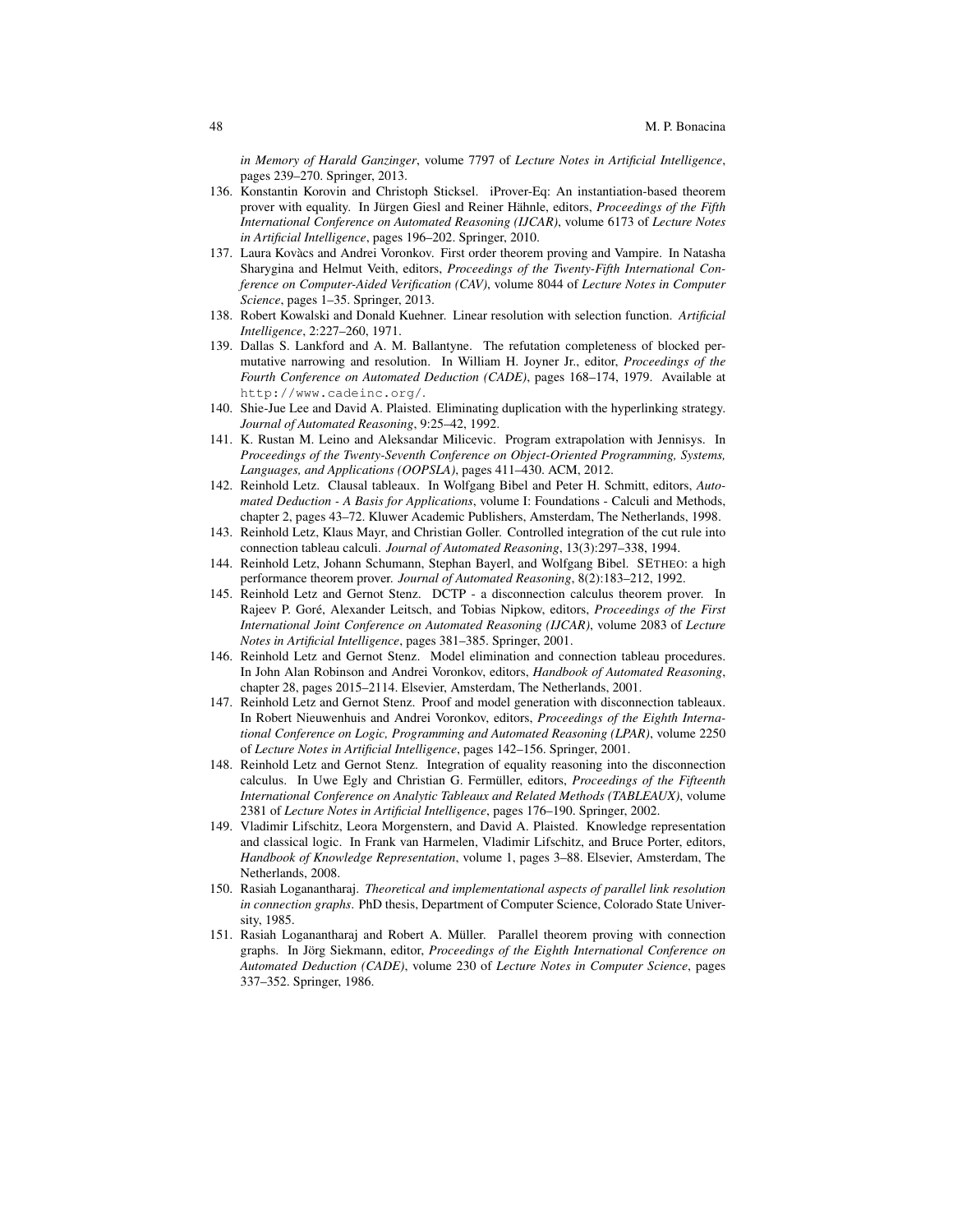- 152. Donald W. Loveland. A simplified format for the model elimination procedure. *Journal of the ACM*, 16(3):349–363, 1969.
- 153. Donald W. Loveland. A unifying view of some linear Herbrand procedures. *Journal of the ACM*, 19(2):366–384, 1972.
- 154. Ewing L. Lusk and William W. McCune. Experiments with ROO: a parallel automated deduction system. In Bertrand Fronhöfer and Graham Wrightson, editors, Proceedings of the First *International Workshop on Parallelization in Inference Systems (December 1990)*, volume 590 of *Lecture Notes in Artificial Intelligence*, pages 139–162. Springer, Berlin, Germany, 1992.
- 155. Ewing L. Lusk, William W. McCune, and John K. Slaney. Parallel closure-based automated reasoning. In Bertrand Fronhöfer and Graham Wrightson, editors, Proceedings of the First *International Workshop on Parallelization in Inference Systems (December 1990)*, volume 590 of *Lecture Notes in Artificial Intelligence*, pages 347–347. Springer, Berlin, Germany, 1992.
- 156. Ewing L. Lusk, William W. McCune, and John K. Slaney. ROO: a parallel theorem prover. In Deepak Kapur, editor, *Proceedings of the Eleventh International Conference on Automated Deduction (CADE)*, volume 607 of *Lecture Notes in Artificial Intelligence*, pages 731–734. Springer, 1992.
- 157. Sharad Malik and Lintao Zhang. Boolean satisfiability: from theoretical hardness to practical success. *Communications of the ACM*, 52(8):76–82, 2009.
- 158. Norbert Manthey. Towards next generation sequential and parallel SAT solvers. *Constraints*, 20(4):504–505, 2015.
- 159. Rainer Manthey and François Bry. SATCHMO: a theorem prover implemented in Prolog. In Ewing Lusk and Ross Overbeek, editors, *Proceedings of the Ninth International Conference on Automated Deduction (CADE)*, volume 310 of *Lecture Notes in Computer Science*, pages 415–434. Springer, 1988.
- 160. João P. Marques Silva, Inês Lynce, and Sharad Malik. Conflict-driven clause learning SAT solvers. In Armin Biere, Marjin Heule, Hans Van Maaren, and Toby Walsh, editors, *Handbook of Satisfiability*, volume 185 of *Frontiers in Artificial Intelligence and Applications*, chapter 4, pages 131–153. IOS Press, Amsterdam, The Netherlands, 2009.
- 161. João P. Marques-Silva and Karem A. Sakallah. GRASP: A new search algorithm for satisfiability. In *Proceedings of the International Conference on Computer-Aided Design (ICCAD)*, pages 220–227, 1997.
- 162. João P. Marques Silva and Karem A. Sakallah. GRASP: A search algorithm for propositional satisfiability. *IEEE Transactions on Computers*, 48(5):506–521, 1999.
- 163. Ruben Martins, Vasco M. Manquinho, and Inês Lynce. An overview of parallel SAT solving. *Constraints*, 17(3):304–347, 2012.
- 164. William W. McCune. OTTER 2.0 users guide. Technical Report 90/9, Mathematics and Computer Science Division, Argonne National Laboratory, Argonne, Illinois, March 1990.
- 165. William W. McCune. What's new in OTTER 2.2. Technical Report TM-153, Mathematics and Computer Science Division, Argonne National Laboratory, Argonne, Illinois, July 1991.
- 166. William W. McCune. OTTER 3.0 reference manual and guide. Technical Report 94/6, Mathematics and Computer Science Division, Argonne National Laboratory, Argonne, Illinois, January 1994. Revised August 1995.
- 167. William W. McCune. 33 Basic test problems: a practical evaluation of some paramodulation strategies. In Robert Veroff, editor, *Automated Reasoning and its Applications: Essays in Honor of Larry Wos*, pages 71–114. MIT Press, Cambridge, Massachusetts, 1997.
- 168. William W. McCune. Solution of the Robbins problem. *Journal of Automated Reasoning*, 19(3):263–276, 1997.
- 169. William W. McCune. OTTER 3.3 reference manual. Technical Report TM-263, Mathematics and Computer Science Division, Argonne National Laboratory, Argonne, Illinois, August 2003.
- 170. Max Moser, Ortrun Ibens, Reinhold Letz, Joachim Steinbach, Christoph Goller, Johann Schumann, and Klaus Mayr. The model elimination provers SETHEO and E-SETHEO. *Journal of Automated Reasoning*, 18(2):237–246, 1997.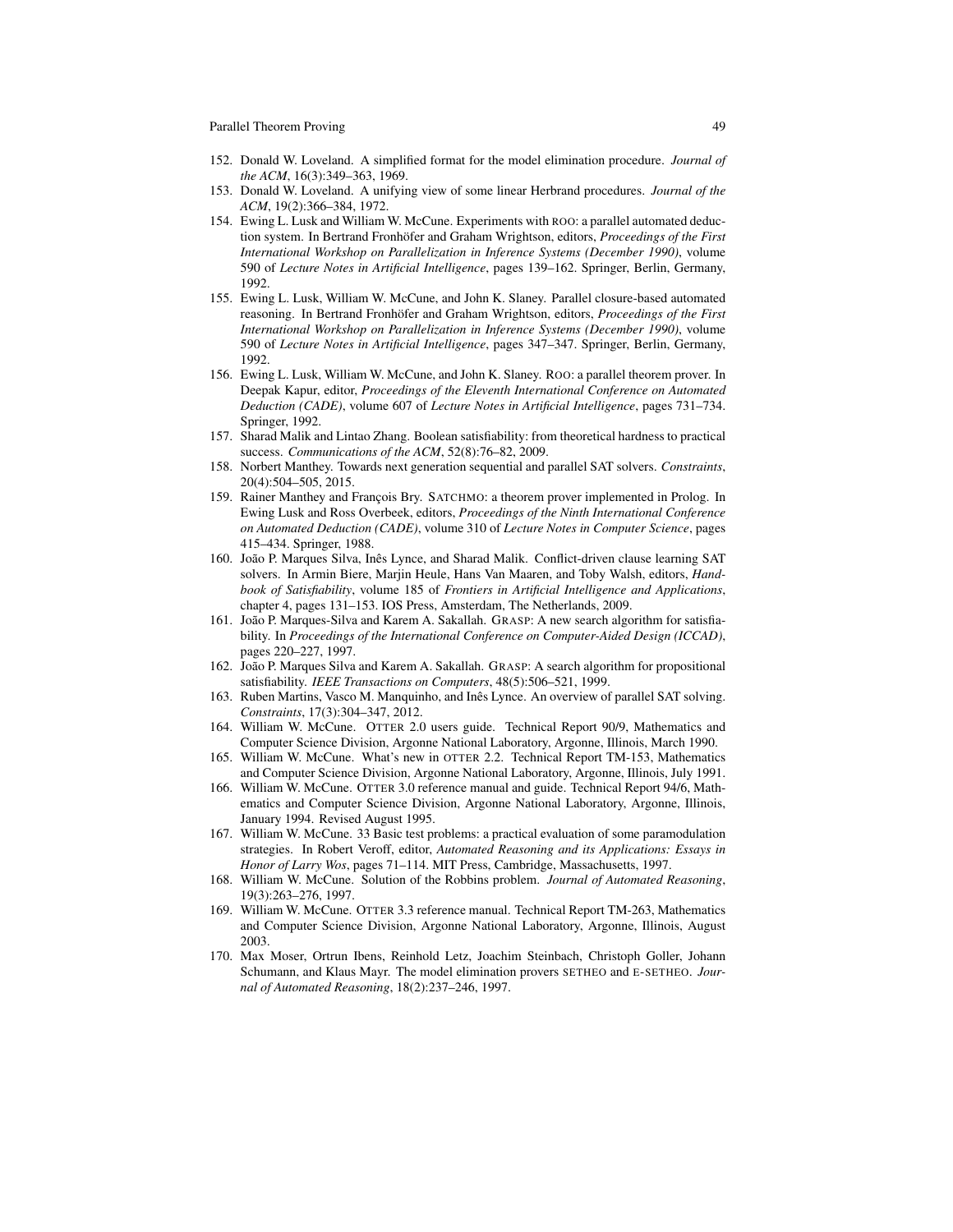- 171. Matthew W. Moskewicz, Conor F. Madigan, Ying Zhao, Lintao Zhang, and Sharad Malik. Chaff: Engineering an efficient SAT solver. In David Blaauw and Luciano Lavagno, editors, *Proceedings of the Thirty-Ninth Design Automation Conference (DAC)*, pages 530–535, 2001.
- 172. Robert Nieuwenhuis and Albert Rubio. Paramodulation-based theorem proving. In John Alan Robinson and Andrei Voronkov, editors, *Handbook of Automated Reasoning*, volume 1, chapter 7, pages 371–443. Elsevier, Amsterdam, The Netherlands, 2001.
- 173. Robert Niewenhuis and A. Rubio. Theorem proving with ordering and equality constrained clauses. *Journal of Symbolic Computation*, 19(4):321–351, 1995.
- 174. Gerald E. Peterson. A technique for establishing completeness results in theorem proving with equality. *SIAM Journal of Computing*, 12(1):82–100, 1983.
- 175. Gerald E. Peterson and Mark E. Stickel. Complete sets of reductions for some equational theories. *Journal of the ACM*, 28(2):233–264, 1981.
- 176. Ruzica Piskac, Leonardo de Moura, and Nikolaj Bjørner. Deciding effectively propositional logic using DPLL and substitution sets. *Journal of Automated Reasoning*, 44(4):401–424, 2010.
- 177. David A. Plaisted. Mechanical theorem proving. In Ranan B. Banerji, editor, *Formal Techniques in Artificial Intelligence*, pages 269–320. Elsevier, Amsterdam, The Netherlands, 1990.
- 178. David A. Plaisted. Equational reasoning and term rewriting systems. In Dov M. Gabbay, Christopher J. Hogger, and John Alan Robinson, editors, *Handbook of Logic in Artificial Intelligence and Logic Programming*, volume I: Logical Foundations, pages 273–364. Oxford University Press, Oxford, England, 1993.
- 179. David A. Plaisted. Automated theorem proving. *Wiley Interdisciplinary Reviews: Cognitive Science*, 5(2):115–128, 2014.
- 180. David A. Plaisted and Swaha Miller. The relative power of semantics and unification. In Andrei Voronkov and Christoph Weidenbach, editors, *Programming Logics: Essays in Memory of Harald Ganzinger*, volume 7797 of *Lecture Notes in Artificial Intelligence*, pages 317– 344. Springer, 2013.
- 181. David A. Plaisted and Yunshan Zhu. Ordered semantic hyper linking. *Journal of Automated Reasoning*, 25:167–217, 2000.
- 182. Giles Reger, Martin Suda, and Andrei Voronkov. Playing with AVATAR. In Amy P. Felty and Aart Middeldorp, editors, *Proceedings of the Twenty-Fifth International Conference on Automated Deduction (CADE)*, volume 9195 of *Lecture Notes in Artificial Intelligence*, pages 399–415. Springer, 2015.
- 183. George A. Robinson and Larry Wos. Paramodulation and theorem-proving in first-order theories with equality. In Donald Michie and Bernard Meltzer, editors, *Machine Intelligence*, volume 4, pages 135–150. Edinburgh University Press, Edinburgh, Scotland, 1969.
- 184. John Alan Robinson. Automatic deduction with hyper-resolution. *International Journal of Computer Mathematics*, 1:227–234, 1965.
- 185. John Alan Robinson. A machine oriented logic based on the resolution principle. *Journal of the ACM*, 12(1):23–41, 1965.
- 186. Michaël Rusinowitch. Theorem-proving with resolution and superposition. *Journal of Symbolic Computation*, 11(1 & 2):21–50, 1991.
- 187. Tobias Schubert, Matthew Lewis, and Bernd Becker. PaMiraXT: parallel SAT solving with threads and message passing. *Journal on Satisfiability, Boolean Modeling and Computation*, 6:203–222, 2009.
- 188. Stephan Schulz. E A brainiac theorem prover. *Journal of AI Communications*, 15(2– 3):111–126, 2002.
- 189. Stephan Schulz. Simple and efficient clause subsumption with feature vector indexing. In Maria Paola Bonacina and Mark E. Stickel, editors, *Automated Reasoning and Mathematics: Essays in Memory of William W. McCune*, volume 7788 of *Lecture Notes in Artificial Intelligence*, pages 45–67. Springer, 2013.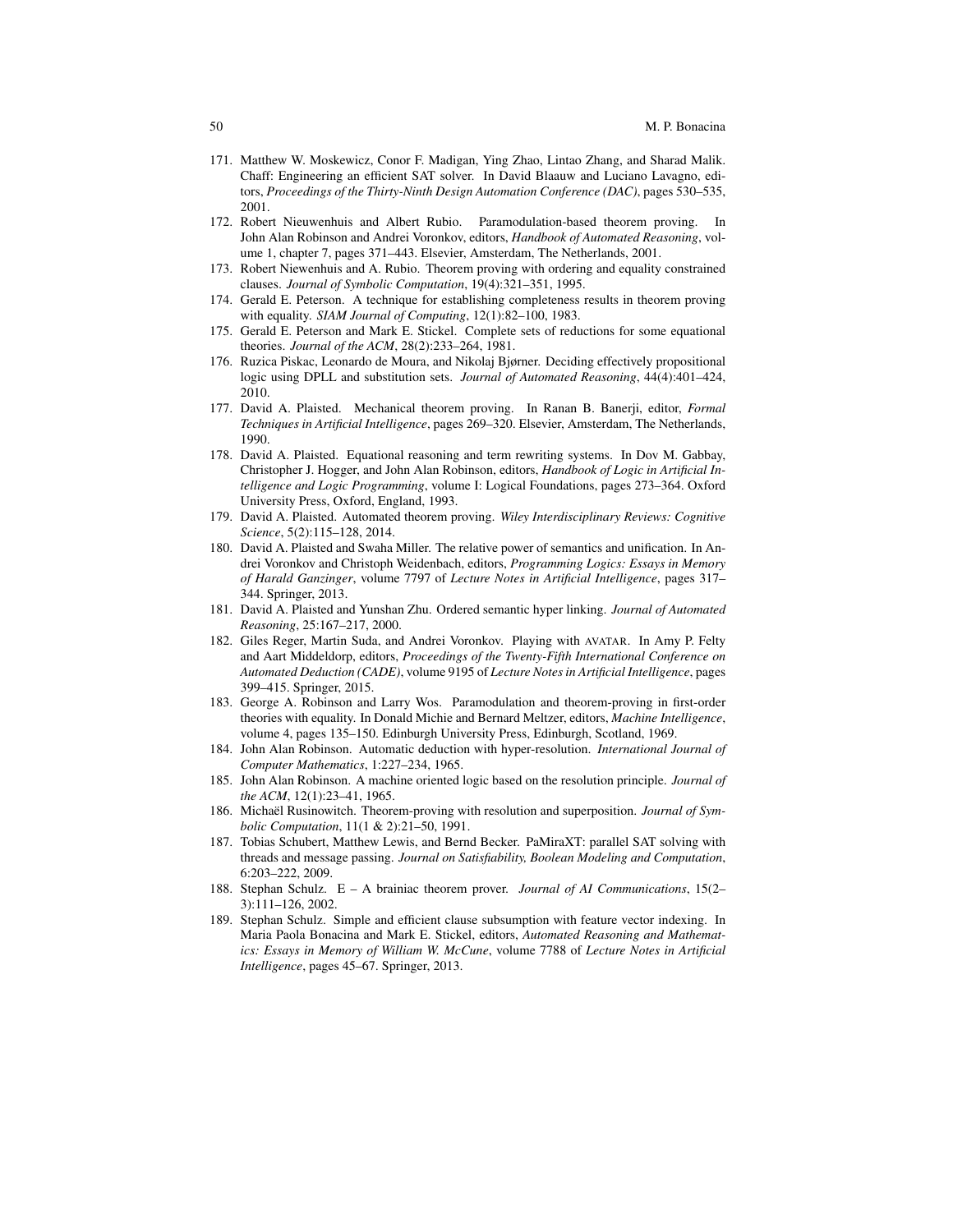- 190. Stephan Schulz. System description: E 1.8. In Ken McMillan, Aart Middeldorp, and Andrei Voronkov, editors, *Proceedings of the Nineteenth International Conference on Logic, Programming and Automated Reasoning (LPAR)*, volume 8312 of *Lecture Notes in Artificial Intelligence*, pages 735–743. Springer, 2013.
- 191. Stephan Schulz and Martin Möhrmann. Performance of clause selection heuristics for saturation-based theorem proving. In Nicola Olivetti and Ashish Tiwari, editors, *Proceedings of the Eighth International Conference on Automated Reasoning (IJCAR)*, volume 9706 of *Lecture Notes in Artificial Intelligence*, pages 330–345. Springer, 2016.
- 192. Johan Schumann. Parallel theorem provers an overview. In Bertrand Fronhofer and Graham ¨ Wrightson, editors, *Proceedings of the First International Workshop on Parallelization in Inference Systems (December 1990)*, volume 590 of *Lecture Notes in Artificial Intelligence*, pages 26–50. Springer, Berlin, Germany, 1992.
- 193. Johann Schumann. Delta: a bottom-up pre-processor for top-down theorem provers. In Alan Bundy, editor, *Proceedings of the Twelfth International Conference on Automated Deduction (CADE)*, volume 814 of *Lecture Notes in Artificial Intelligence*, pages 774–777. Springer, 1994.
- 194. Johann Schumann and Reinhold Letz. PARTHEO: a high-performance parallel theorem prover. In Mark E. Stickel, editor, *Proceedings of the Tenth International Conference on Automated Deduction (CADE)*, volume 449 of *Lecture Notes in Artificial Intelligence*, pages 28–39. Springer, 1990.
- 195. Robert E. Shostak. Refutation graphs. *Artificial Intelligence*, 7:51–64, 1976.
- 196. Kurt Siegl. Gröbner bases computation in STRAND: a case study for concurrent symbolic computation in logic programming languages (Master thesis). Technical Report 90-54.0, Research Institute for Symbolic Computation (RISC), Linz, Austria, November 1990.
- 197. Carsten Sinz, Jörg Denzinger, Jürgen Avenhaus, and Wolfgang Küchlin. Combining parallel and distributed search in automated equational deduction. In *Proceedings of the Fourth International Conference on Parallel Processing and Applied Mathematics (PPAM) – Revised Papers*, pages 819–832, 2001.
- 198. James R. Slagle. Automatic theorem proving with renamable and semantic resolution. *Journal of the ACM*, 14(4):687–697, 1967.
- 199. James R. Slagle. Automated theorem proving for theories with simplifiers, commutativity, and associativity. *Journal of the ACM*, 21:622–642, 1974.
- 200. John Slaney, Ewing Lusk, and William W. McCune. SCOTT: Semantically constrained Otter. In Alan Bundy, editor, *Proceedings of the Twelfth International Conference on Automated Deduction (CADE)*, volume 814 of *Lecture Notes in Artificial Intelligence*, pages 764–768. Springer, 1994.
- 201. John Slaney and Bruno Woltzenlogel Paleo. Conflict resolution: a first-order resolution calculus with decision literals and conflict-driven clause learning. *Journal of Automated Reasoning*, in press:1–27, 2017.
- 202. Mark E. Stickel. A Prolog technology theorem prover. *New Generation Computing*, 2(4):371–383, 1984.
- 203. Mark E. Stickel. A Prolog technology theorem prover: implementation by an extended Prolog compiler. *Journal of Automated Reasoning*, 4:353–380, 1988.
- 204. Mark E. Stickel. PTTP and linked inference. In Robert S. Boyer, editor, *Automated Reasoning: Essays in Honor of Woody Bledsoe*, pages 283–296. Kluwer Academic Publishers, Amsterdam, The Netherlands, 1991.
- 205. Mark E. Stickel. A Prolog technology theorem prover: new exposition and implementation in Prolog. *Theoretical Computer Science*, 104:109–128, 1992.
- 206. Mark E. Stickel and W. Mabry Tyson. An analysis of consecutively bounded depth-first search with applications in automated deduction. In *Proceedings of the Ninth International Joint Conference on Artificial Intelligence (IJCAI)*, pages 1073–1075. Morgan Kaufmann Publishers, 1985.
- 207. David Sturgill and Alberto Maria Segre. Nagging: a distributed, adversarial search-pruning technique applied to first-order inference. *Journal of Automated Reasoning*, 19(3):347–376, 1997.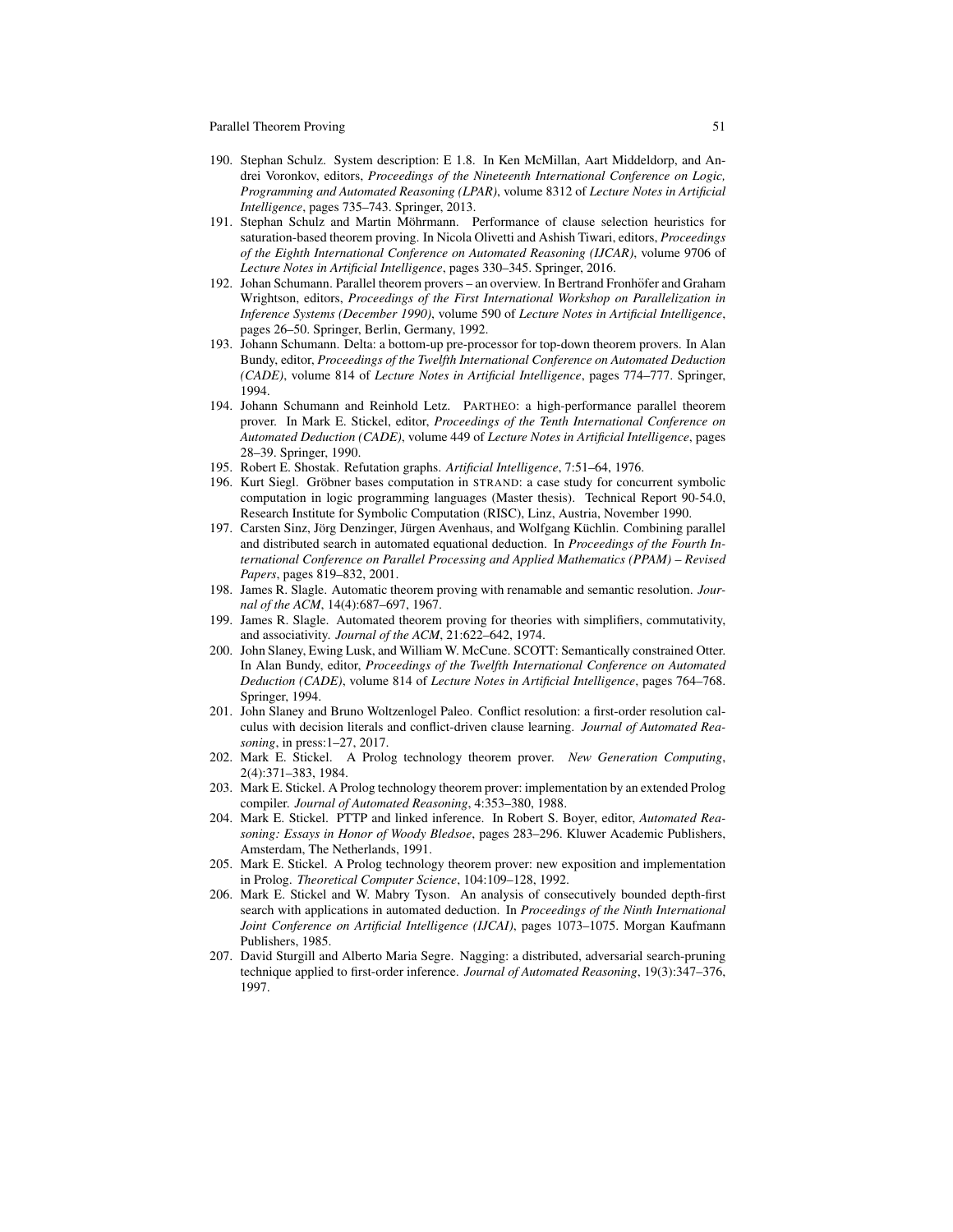- 208. Geoff Sutcliffe. A heterogeneous parallel deduction system. In Ryuzo Hasegawa and Mark E. Stickel, editors, *Proceedings of the FGCS Workshop on Automated Deduction: Logic Programming and Parallel Computing Approaches*, pages 5–13, 1992.
- 209. Christian B. Suttner. SPTHEO: a parallel theorem prover. *Journal of Automated Reasoning*, 18(2):253–258, 1997.
- 210. Christian B. Suttner and Johann Schumann. Parallel automated theorem proving. In Laveen N. Kanal, Vipin Kumar, Hiroaki Kitano, and Christian B. Suttner, editors, *Parallel Processing for Artificial Intelligence*. Elsevier, Amsterdam, The Netherlands, 1994.
- 211. Tanel Tammet. Gandalf. *Journal of Automated Reasoning*, 18(2):199–204, 1997.
- 212. Stephen Taylor. *Parallel Logic Programming Techniques*. Prentice Hall, Upper Saddle River, New Jersey, 1989.
- 213. Josef Urban and Jir´ı Vyskocil. Theorem proving in large formal mathematics as an emerging AI field. In Maria Paola Bonacina and Mark E. Stickel, editors, *Automated Reasoning and Mathematics: Essays in Memory of William W. McCune*, volume 7788 of *Lecture Notes in Artificial Intelligence*, pages 240–257. Springer, 2013.
- 214. Jean-Philippe Vidal. The computation of Grobner bases on a shared memory multiprocessor. ¨ In Alfonso Miola, editor, *Proceedings of the First International Symposium on Design and Implementation of Symbolic Computation Systems (DISCO)*, volume 429 of *Lecture Notes in Computer Science*, pages 81–90. Springer, 1990.
- 215. Kevin Wallace and Graham Wrightson. Regressive merging in model elimination tableaubased theorem provers. *Journal of the IGPL*, 3(6):921–937, 1995.
- 216. David H. D. Warren. An abstract Prolog instruction set. Technical Report 309, Artificial Intelligence Center, SRI International, Menlo Park, California, October 1983.
- 217. David S. Warren. Memoing for logic programs. *Communications of the ACM*, 35(3):94–111, 1992.
- 218. Christoph Weidenbach, Dylana Dimova, Arnaud Fietzke, Rohit Kumar, Martin Suda, and Patrick Wischnewski. SPASS version 3.5. In Renate Schmidt, editor, *Proceedings of the Twenty-Second International Conference on Automated Deduction (CADE)*, volume 5663 of *Lecture Notes in Artificial Intelligence*, pages 140–145. Springer, 2009.
- 219. Andreas Wolf. P-SETHEO: strategy parallelism in automated theorem proving. In Harrie de Swart, editor, *Proceedings of the Seventh International Conference on Automated Reasoning with Analytic Tableaux and Related Methods (TABLEAUX)*, volume 1397 of *Lecture Notes in Artificial Intelligence*, pages 320–324. Springer, 1998.
- 220. Larry Wos. Searching for open questions. *Newsletter of the Association for Automated Reasoning*, 15, May 1990.
- 221. Larry Wos, Daniel F. Carson, and George A. Robinson. Efficiency and completeness of the set of support strategy in theorem proving. *Journal of the ACM*, 12:536–541, 1965.
- 222. Larry Wos, George A. Robinson, Daniel F. Carson, and Leon Shalla. The concept of demodulation in theorem proving. *Journal of the ACM*, 14(4):698–709, 1967.
- 223. Chih-Hung Wu and Shie-Jue Lee. Parallelization of a hyper-linking based theorem prover. *Journal of Automated Reasoning*, 26(1):67–106, 2001.
- 224. Katherine A. Yelick. *Using abstraction in explicitly parallel programs*. PhD thesis, Laboratory for Computer Science, Massachusetts Institute of Technology, July 1991.
- 225. Katherine A. Yelick and Steven J. Garland. A parallel completion procedure for term rewriting systems. In Deepak Kapur, editor, *Proceedings of the Eleventh International Conference on Automated Deduction (CADE)*, volume 607 of *Lecture Notes in Artificial Intelligence*, pages 109–123. Springer, 1992.
- 226. Hantao Zhang. SATO: an efficient propositional prover. In William W. McCune, editor, *Proceedings of the Fourteenth International Conference on Automated Deduction (CADE)*, volume 1249 of *Lecture Notes in Artificial Intelligence*, pages 272–275. Springer, 1997.
- 227. Hantao Zhang and Maria Paola Bonacina. Cumulating search in a distributed computing environment: a case study in parallel satisfiability. In Hoon Hong, editor, *Proceedings of the First International Symposium on Parallel Symbolic Computation (PASCO)*, volume 5 of *Lecture Notes Series in Computing*, pages 422–431. World Scientific, 1994.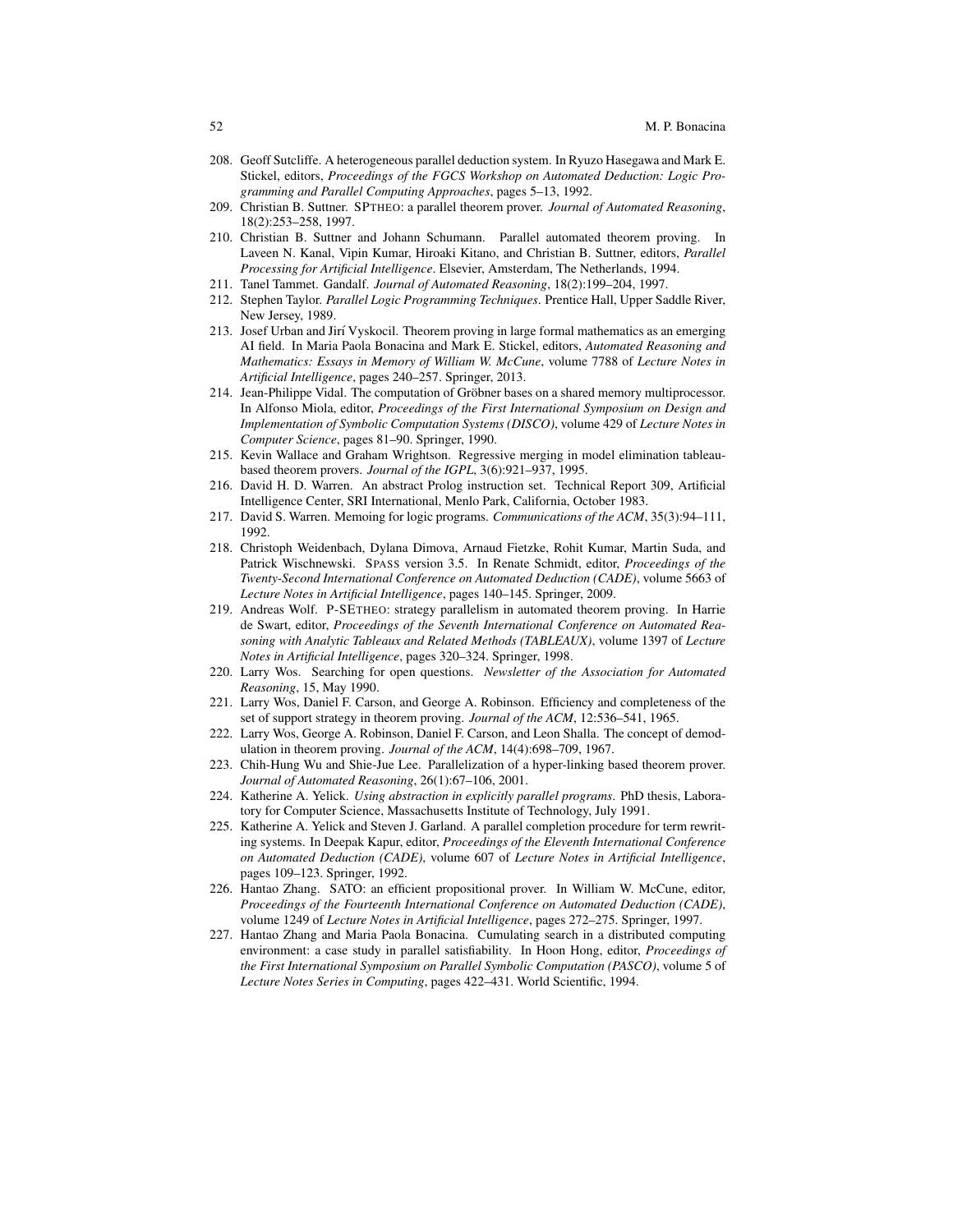- 228. Hantao Zhang, Maria Paola Bonacina, and Jieh Hsiang. PSATO: a distributed propositional prover and its application to quasigroup problems. *Journal of Symbolic Computation*, 21(4– 6):543–560, 1996.
- 229. Hantao Zhang and Mark E. Stickel. Implementing the Davis-Putnam method. *Journal of Automated Reasoning*, 24(1–2):277–296, 2000.
- 230. Lintao Zhang and Sharad Malik. The quest for efficient boolean satisfiability solvers. In Andrei Voronkov, editor, *Proceedings of the Eighteenth International Conference on Automated Deduction (CADE)*, volume 2392 of *Lecture Notes in Artificial Intelligence*, pages 295–313. Springer, 2002.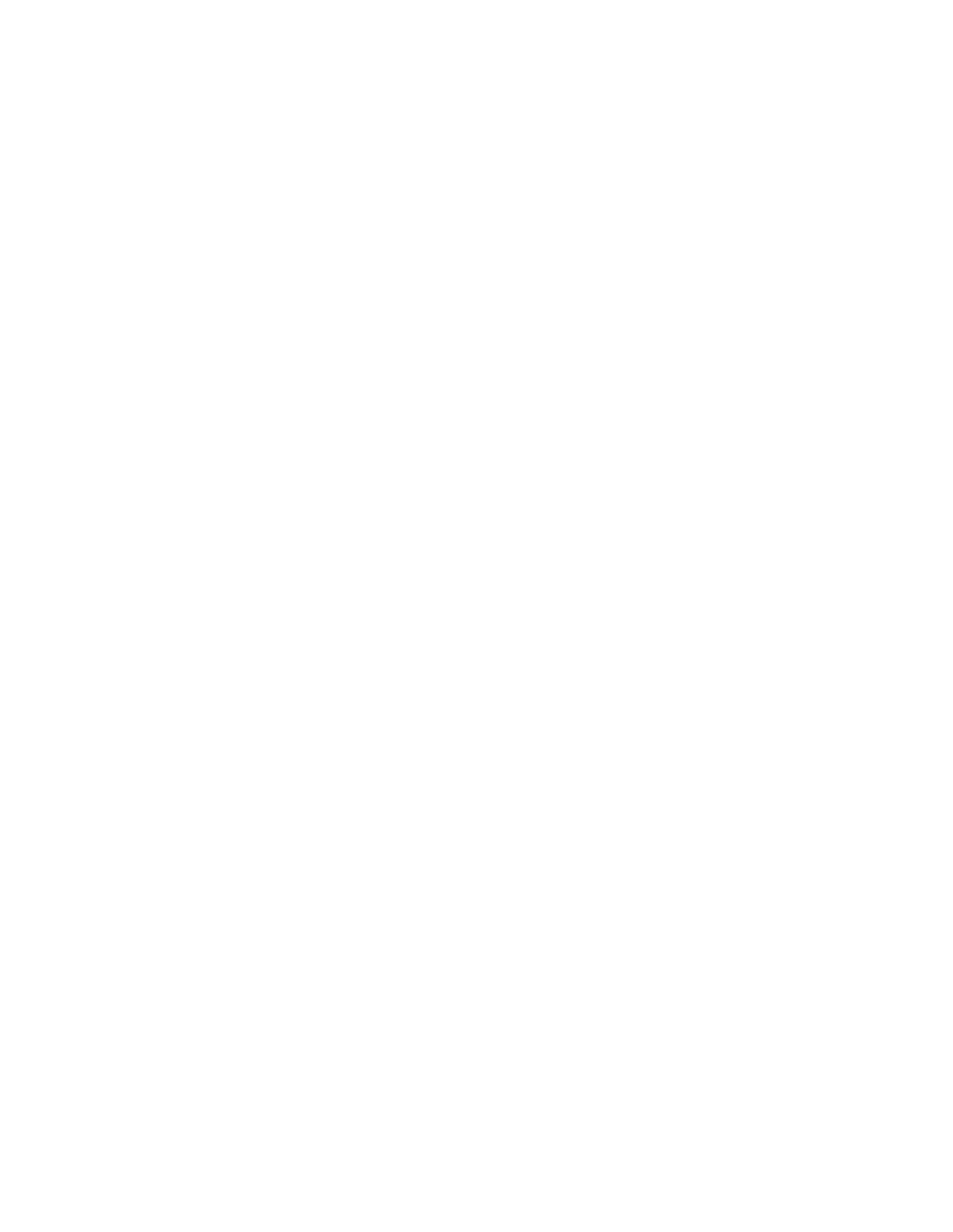# Index

Aquarius, 2, 3, 25, 30 associative-commutative symbol, 30, 31

backward contraction, 8–10, 12, 17–19, 26–30, 35 backward-contraction bottleneck, 18, 19, 30 blocking, 31

C-reduction, 5 caching, 5, 6 CDCL, 34, 35, 38–40 CL-SDSAT, 36 clausal simplification, 7, 8, 11, 28 Clause-Diffusion, 2, 3, 12, 25–34, 36, 37 completion procedure, 9, 14, 18, 30 concurrent rewriting, 14 contraction-based strategies, 3, 8, 9, 12, 23, 37 CPTHEO, 21, 24 cube, 35–37, 40

distributed fairness, 28, 29 distributed global contraction, 28, 29 distributed proof reconstruction, 28, 29 distributed search, 13, 20, 24, 25, 28, 30–33, 36, 37, 40 DPLL, 11, 34, 35, 38

EQP, 31, 32 expansion-oriented strategies, 3, 8–10, 12, 35

factoring, 6, 7, 27, 28 fairness, 11, 23, 29 folding-up, 5, 6 forward contraction, 8, 10, 11, 16, 17, 19, 26, 28, 29, 35, 36

given-clause algorithm, 7, 16–18, 22, 30–32

guiding path, 34, 35

heterogeneous systems, 21, 23, 24 homogeneous systems, 20, 24 HPDS, 21 hyperresolution, 8, 21, 28, 37, 39 instance-based strategies, 2, 3, 11, 12, 16, 19, 37, 38 lemmatization, 5, 35 linear resolution, 4, 6 ManySAT, 36 METEOR, 13, 16 model elimination, 2, 4, 5, 21, 37 model-based reasoning, 2, 3, 33–36, 38 model-elimination tableaux, 2, 4, 37 Moufang identities, 32 multi-search, 13, 20–24, 30–33, 36, 37, 40

non-variable overlap, 14 normalization, 7, 12, 15, 27, 28

ordering-based strategies, 2, 3, 7–9, 12, 13, 16, 19, 20, 22, 25, 28, 36, 37 OTTER, 16, 17, 23, 27, 30, 32

pairs algorithm, 30–32 PaMiraXT, 36 parallel rewriting, 12, 14, 15, 19 parallelism at the clause level, 12, 15, 16, 18, 19 parallelism at the search level, 12, 19, 20 parallelism at the term/literal level, 12, 13 paramodulation, 2, 6, 7, 27, 28, 30, 31 Parthenon, 13, 16